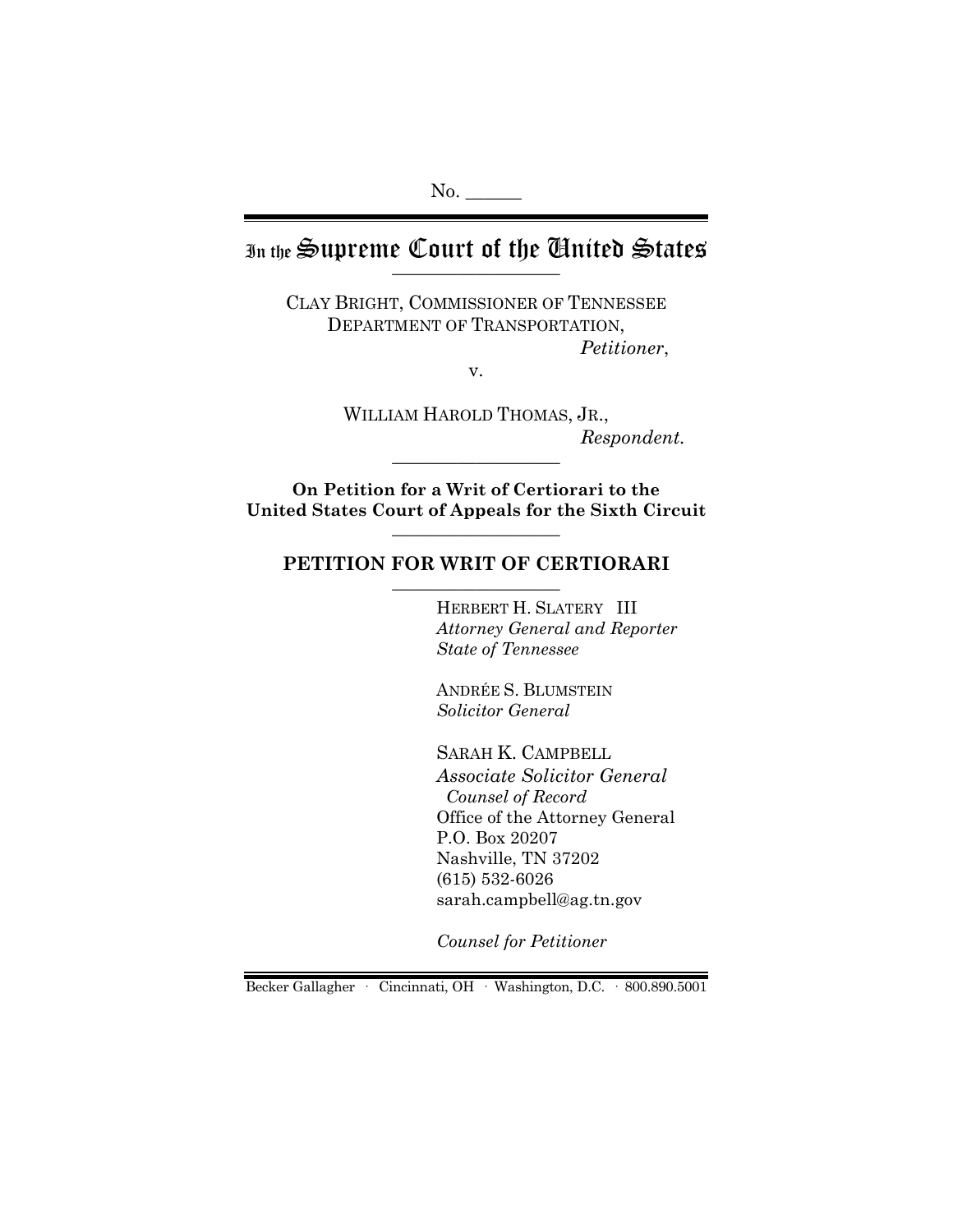#### **QUESTION PRESENTED**

The federal Highway Beautification Act of 1965, Pub. L. No. 89-285, § 101, 79 Stat. 1028, 1028 ("HBA"), requires States to maintain "effective control" of outdoor advertising on property near certain federally funded highways, or else risk losing ten percent of their federal highway funding. 23 U.S.C. § 131(b). To maintain "effective control," States must generally prohibit signs on highway-adjacent areas, subject to limited exceptions. *See id.* § 131(c)-(d). The categories of excepted signs that States may allow include "onpremises" signs—those advertising "the sale or lease of property upon which [the sign is] located" or "activities conducted on [that] property." *Id.* § 131(c).

To ensure that they receive full federal highway funding, all fifty States have enacted laws to regulate outdoor advertising on highway-adjacent areas, and nearly all those laws include exceptions for on-premises signs that mirror the exception in the HBA. Countless municipal sign codes also distinguish between onpremises and off-premises signs.

In the decision below, the Sixth Circuit held that the on-premises exception in Tennessee's decades-old Billboard Regulation and Control Act, 1972 Tenn. Pub. Acts, ch. 655, violates the First Amendment as applied to noncommercial speech. The question presented is:

Whether a sign regulation containing an exception for on-premises signs, for which both commercial and noncommercial speech may qualify, violates the First Amendment under this Court's decision in *Reed v. Town of Gilbert*, 135 S. Ct. 2218 (2015).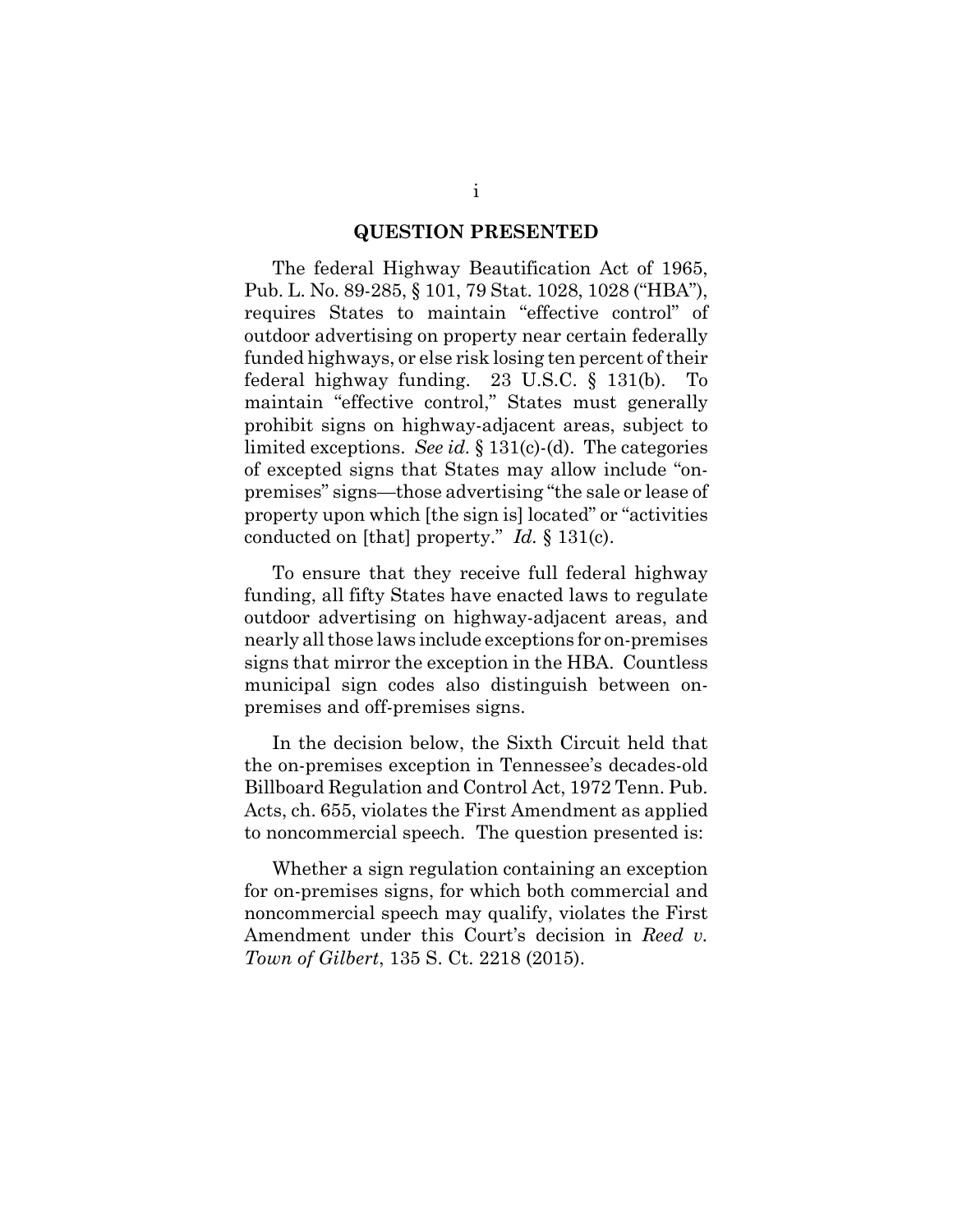#### **PARTIES TO THE PROCEEDINGS**

Petitioner, defendant-appellant below, is Clay Bright, in his official capacity as Commissioner of the Tennessee Department of Transportation. Respondent, plaintiff-appellee below, is William Harold Thomas, Jr. $\dot{ }$ 

### **RELATED PROCEEDINGS**

United States Court of Appeals (6th Cir.):

*Thomas v. Bright*, No. 17-5276 (pending appeal of attorney's fees award)

*Thomas v. Bright*, No. 17-6238 (judgment entered on Sept. 11, 2019)

United States District Court (W.D. Tenn.):

*Thomas v. Schroer*, No. 13-cv-02987 (judgment entered on Oct. 6, 2017)

<sup>\*</sup> John Schroer, John Reinbold, Patti Bowlan, Robert Shelby, Connie Gilliam, and Shawn Bible, in their individual capacities, were defendants in the district court proceedings. Thomas did not prevail on his claims against the individual defendants, *see* Dist. Ct. Dkt. Nos. 170, 233, and he did not challenge the district court's rulings on appeal. The individual defendants thus were not "parties to the proceeding in the court whose judgment is sought to be reviewed." Sup. Ct. R. 12.6.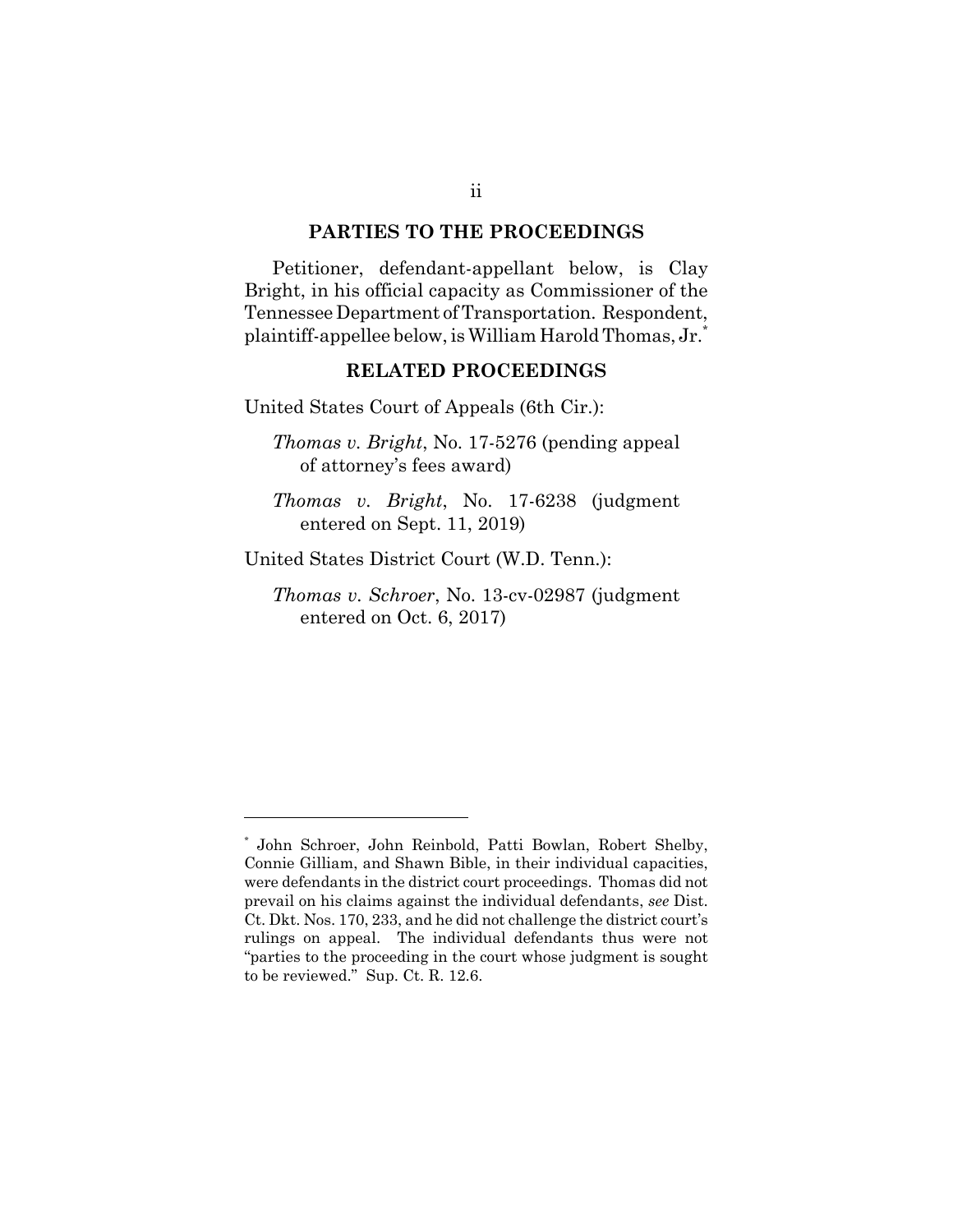## **TABLE OF CONTENTS**

| PARTIES TO THE PROCEEDINGS. ii               |                                                                                                                                                                    |  |
|----------------------------------------------|--------------------------------------------------------------------------------------------------------------------------------------------------------------------|--|
| RELATED PROCEEDINGS  ii                      |                                                                                                                                                                    |  |
|                                              | TABLE OF AUTHORITIES. vii                                                                                                                                          |  |
|                                              | PETITION FOR WRIT OF CERTIORARI  1                                                                                                                                 |  |
|                                              |                                                                                                                                                                    |  |
|                                              |                                                                                                                                                                    |  |
| CONSTITUTIONAL AND STATUTORY                 |                                                                                                                                                                    |  |
|                                              |                                                                                                                                                                    |  |
|                                              |                                                                                                                                                                    |  |
| T.                                           | Federal Highway Beautification Act  6                                                                                                                              |  |
| $\Pi$ .                                      |                                                                                                                                                                    |  |
| III.                                         |                                                                                                                                                                    |  |
| IV.                                          | Proceedings Below 11                                                                                                                                               |  |
| <b>REASONS FOR GRANTING THE PETITION  15</b> |                                                                                                                                                                    |  |
| I.                                           | There Is a Direct Conflict Among the Courts<br>of Appeals on the Question Presented $15$                                                                           |  |
|                                              | A. The Decision Below Squarely Conflicts<br>with a Decision of the Third Circuit<br>Concerning the Content Neutrality of On-<br>Premises Exceptions After Reed  16 |  |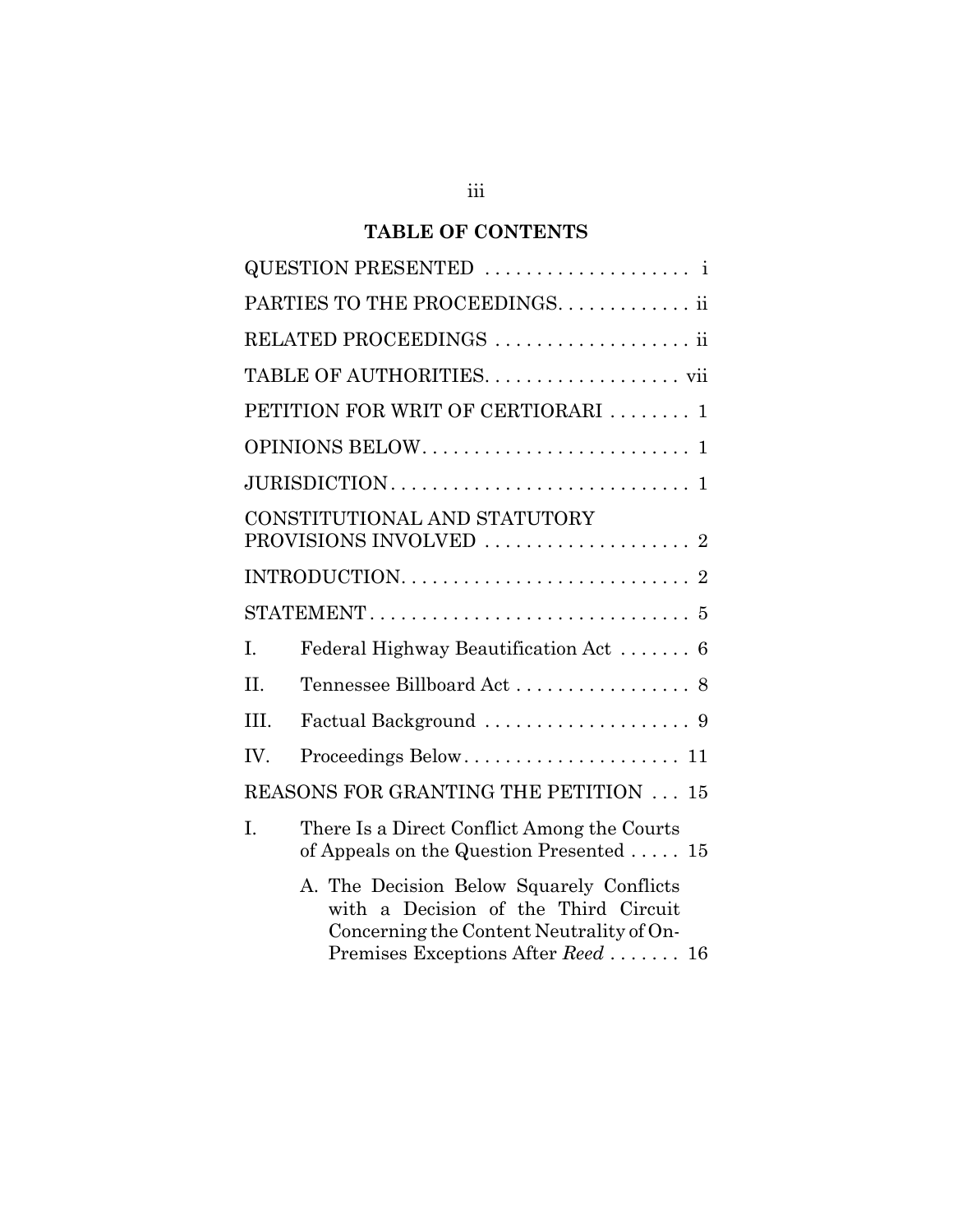|                                                                                                                                                                                                 | B. The Decision Below Conflicts with<br>Decisions of the Third, Ninth, and D.C.<br>Circuits Concerning the Test for Content      |  |
|-------------------------------------------------------------------------------------------------------------------------------------------------------------------------------------------------|----------------------------------------------------------------------------------------------------------------------------------|--|
|                                                                                                                                                                                                 | C. The<br>Decision Below Implicates a<br>Longstanding and Entrenched Conflict                                                    |  |
| II.                                                                                                                                                                                             | The Question Presented Is a Recurring Issue                                                                                      |  |
| III.                                                                                                                                                                                            | The Decision Below Is Erroneous 32                                                                                               |  |
| IV.                                                                                                                                                                                             | If Plenary Review Is Denied, the Petition<br>Should Be Held for Barr v. American<br>Association of Political Consultants, Inc 37 |  |
|                                                                                                                                                                                                 |                                                                                                                                  |  |
|                                                                                                                                                                                                 | <b>APPENDIX</b>                                                                                                                  |  |
|                                                                                                                                                                                                 | Appendix A Opinion, United States Court of<br>Appeals for the Sixth Circuit<br>(September 11, 2019) $\dots \dots$ . App. 1a      |  |
| Appendix B Order Finding as Moot Defendant's<br>Motion to Stay, United States District<br>Court for the Western District of<br>Tennessee<br>(February 27, 2018) $\ldots \ldots \ldots$ App. 34a |                                                                                                                                  |  |
|                                                                                                                                                                                                 | Appendix C Judgment, United States District<br>Court for the Western District of<br>Tennessee<br>(October 6, 2017) App. 37a      |  |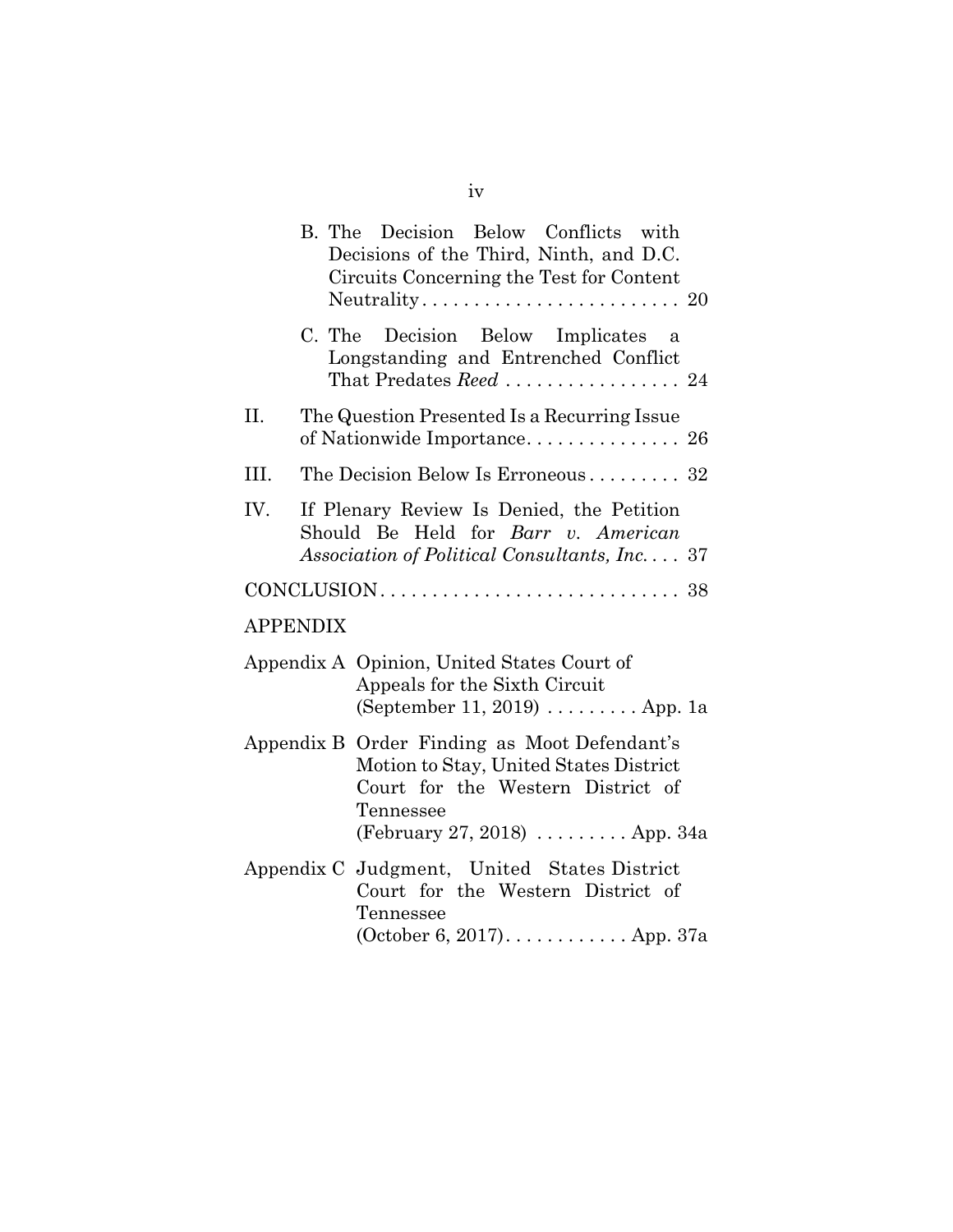- Appendix D Order Denying Motion for Reconsideration and Order Concerning Remedies, United States District Court for the Western District of Tennessee (September 20, 2017) . . . . . . . . App. 39a
- Appendix E Supplemental Judgment on Fees, United States District Court for the Western District of Tennessee (September 20, 2017) . . . . . . . . App. 76a
- Appendix F Order and Memorandum Finding Billboard Act an Unconstitutional, Content-Based Regulation of Speech, United States District Court for the Western District of Tennessee (March 31, 2017). . . . . . . . . . . . App. 78a
- Appendix G Order Denying Rehearing, United States Court of Appeals for the Sixth Circuit (November 6, 2019). . . . . . . . . App. 134a
- Appendix H Relevant Constitutional and Statutory Provisions

23 U.S.C. § 131(a)-(d) . . . . . . . App. 136a

Tenn. Code Ann.  $§ 54-21-103$ ............... App. 140a

Tenn. Code Ann.  $§ 54-21-104(a) \ldots \ldots \ldots$  . App. 141a

Tenn. Code Ann.  $§ 54-21-107 \ldots \ldots \ldots \ldots$  App. 142a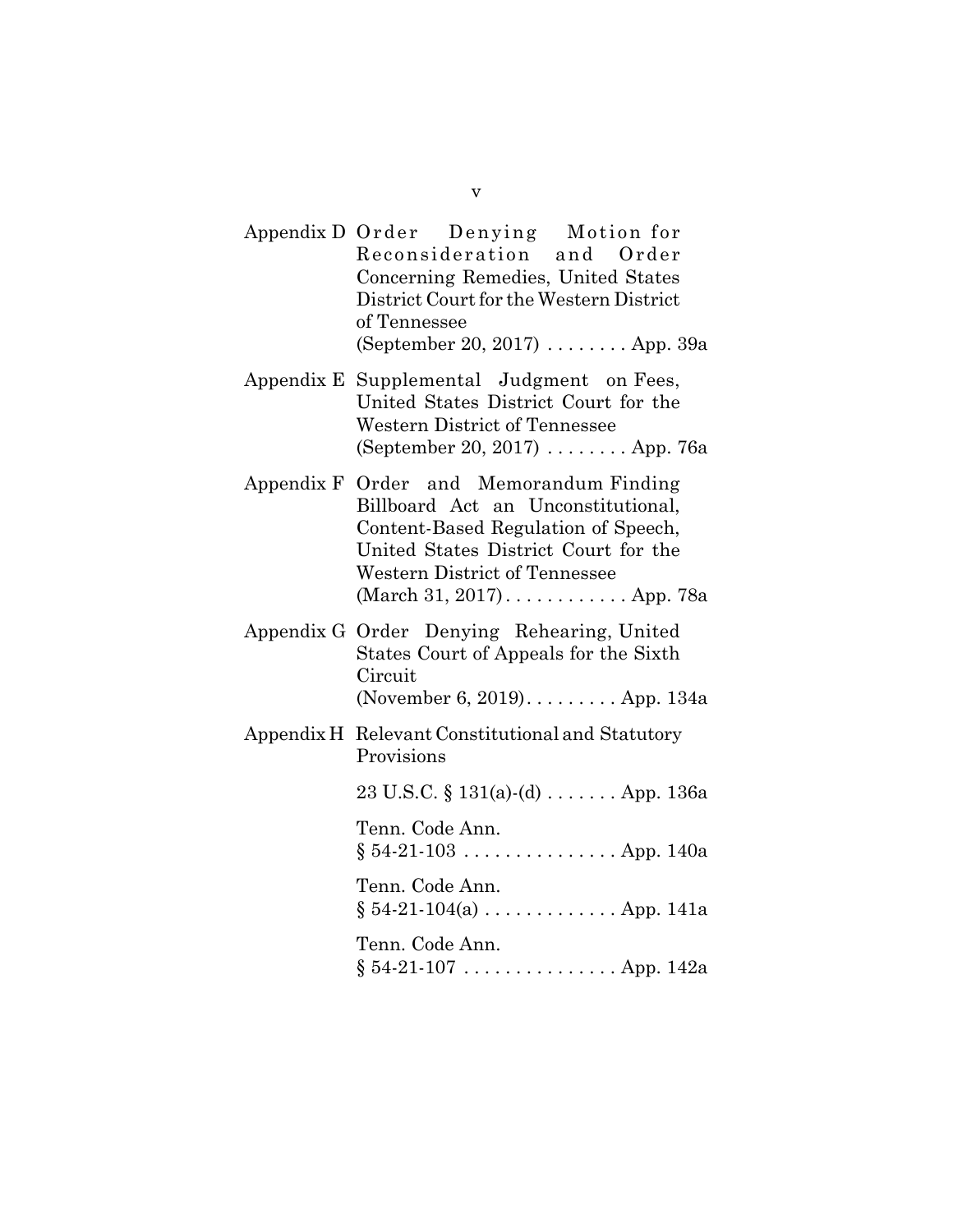Tenn. Comp. R. & Regs 1680-2-3-.03(1)  $\,\ldots\ldots\ldots\ldots$  . App. 143a Tenn. Comp. R. & Regs 1680-2-3-.06. . . . . . . . . . . . . . . App. 144a

vi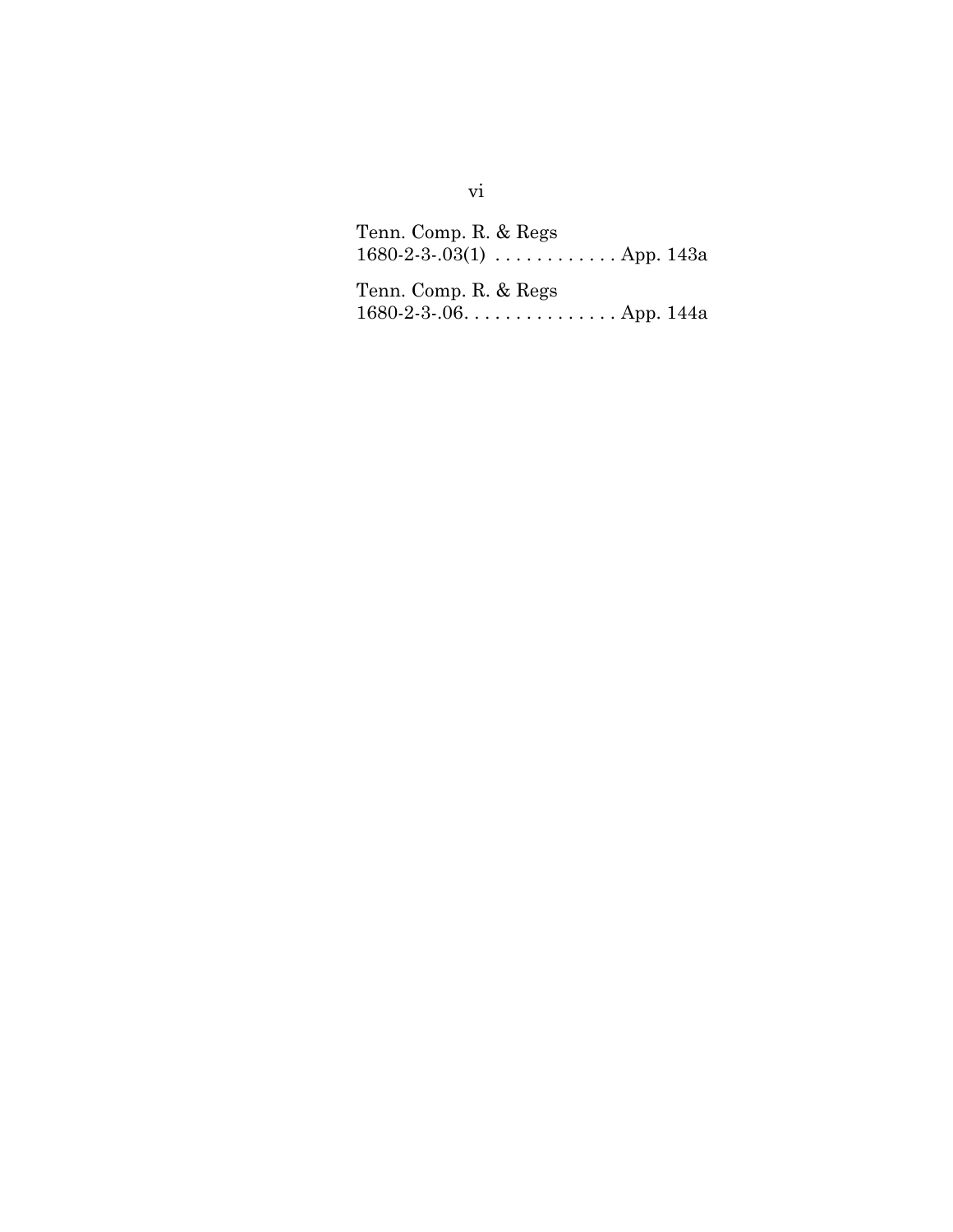## **TABLE OF AUTHORITIES**

## **CASES**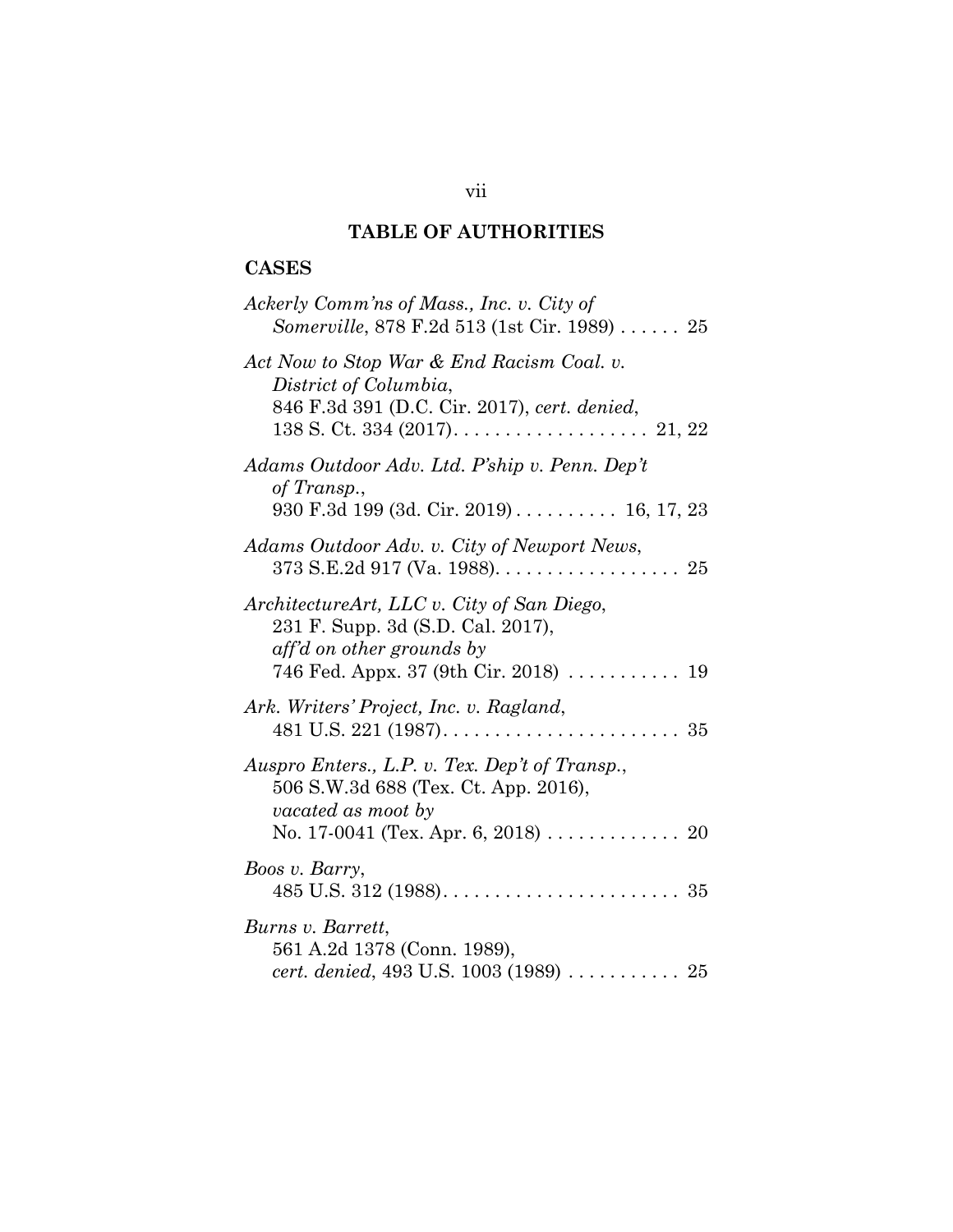| Carey v. Brown,                                                                                                         |
|-------------------------------------------------------------------------------------------------------------------------|
| Cincinnati v. Discovery Network, Inc.,                                                                                  |
| Citizens for Free Speech, LLC v. Cty. of Alameda,<br>114 F. Supp. 3d (N.D. Cal. 2015) 20                                |
| City of Ladue v. Gilleo,                                                                                                |
| City of Mesquite v. Aladdin's Castle, Inc.,                                                                             |
| Contest Promotions, LLC v. City & Cty. of S.F.,<br>No. 15-cv-00093, 2015 WL 4571564                                     |
| Covenant Media of SC, LLC v. City of<br><i>N. Charleston</i> , 493 F.3d 421 (4th Cir. 2007) 25                          |
| FCC v. League of Women Voters of Cal.,                                                                                  |
| Fisher v. City of Charleston,                                                                                           |
| Geft Outdoor LLC v. Consol. City of Indianapolis<br>& Cty. of Marion, Ind.,<br>187 F. Supp. 3d (S.D. Ind. 2016)  19, 20 |
| Hill v. Colorado,                                                                                                       |
| Lamar Cent. Outdoor, LLC v. City of L.A.,<br>199 Cal. Rptr. 3d 620 (Cal. Ct. App. 2016)  20                             |

## viii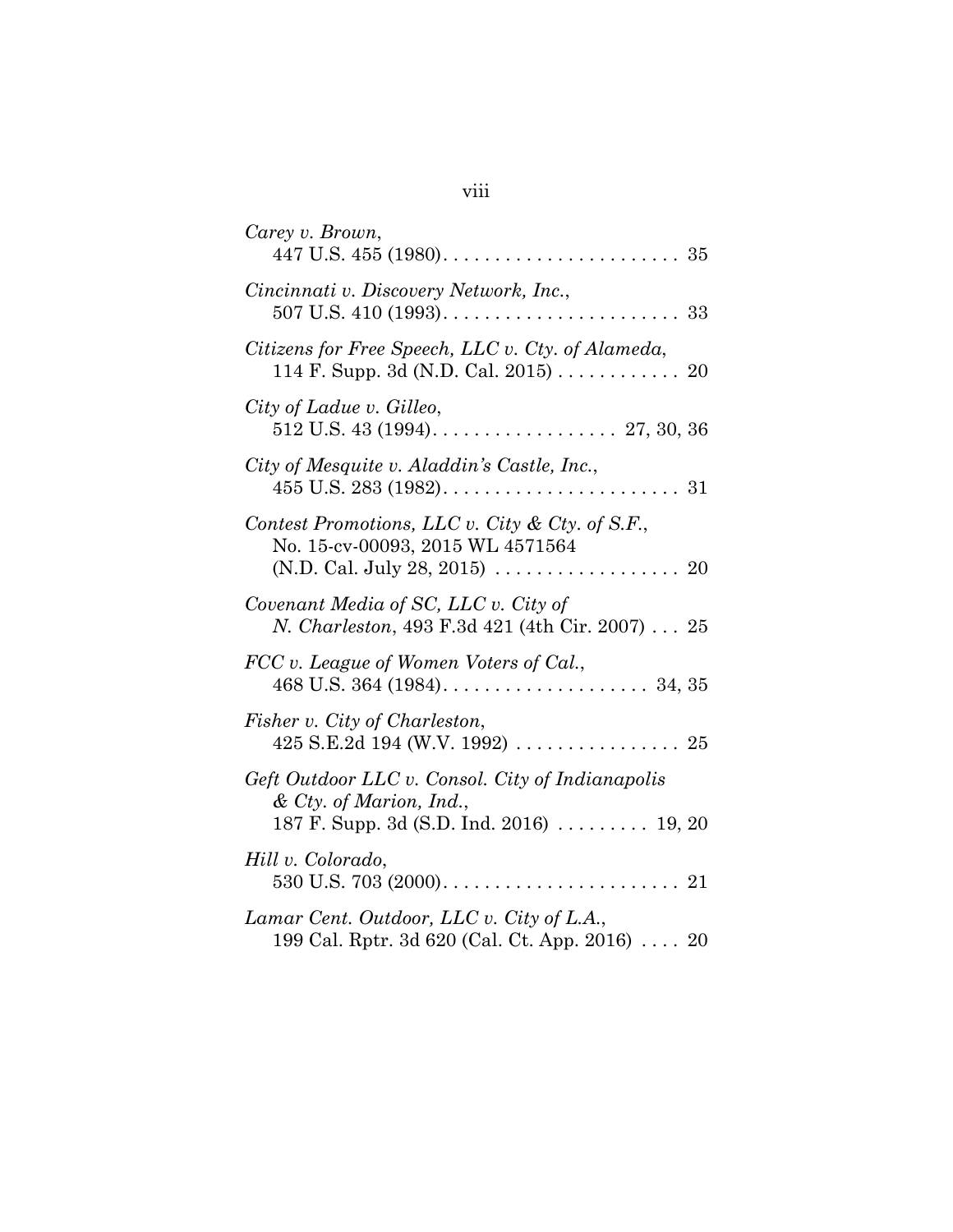| Linmark Assocs., Inc. v. Willingboro Twp.,                                                          |
|-----------------------------------------------------------------------------------------------------|
| Maher v. Roe,                                                                                       |
| McCullen v. Coakley,                                                                                |
| Messer v. City of Douglasville,<br>975 F.2d 1505 (11th Cir. 1992). 25                               |
| Metromedia, Inc. v. City of San Diego,                                                              |
| Ne. Fla. Chapter of Assoc. Gen. Contractors<br>of Am. v. City of Jacksonville,                      |
| Outdoor Media Grp., Inc. v. City of Beaumont,<br>506 F.3d 895 (9th Cir. 2007). 25                   |
| Police Dep't of Chi. v. Mosley,                                                                     |
| Price v. City of Chi.,                                                                              |
| Rappa v. New Castle Cty.,<br>18 F.3d 1043 (3d. Cir. 1994) 17, 23, 25, 36                            |
| Reagan Nat'l Adv. of Austin, Inc. v.<br>City of Austin,<br>377 F. Supp. 3d (W.D. Tex. 2019). 18, 23 |
| Reagan Nat'l Adv. of Austin, Inc. v.<br>City of Cedar Park,<br>387 F. Supp. 3d (W.D. Tex. 2019). 19 |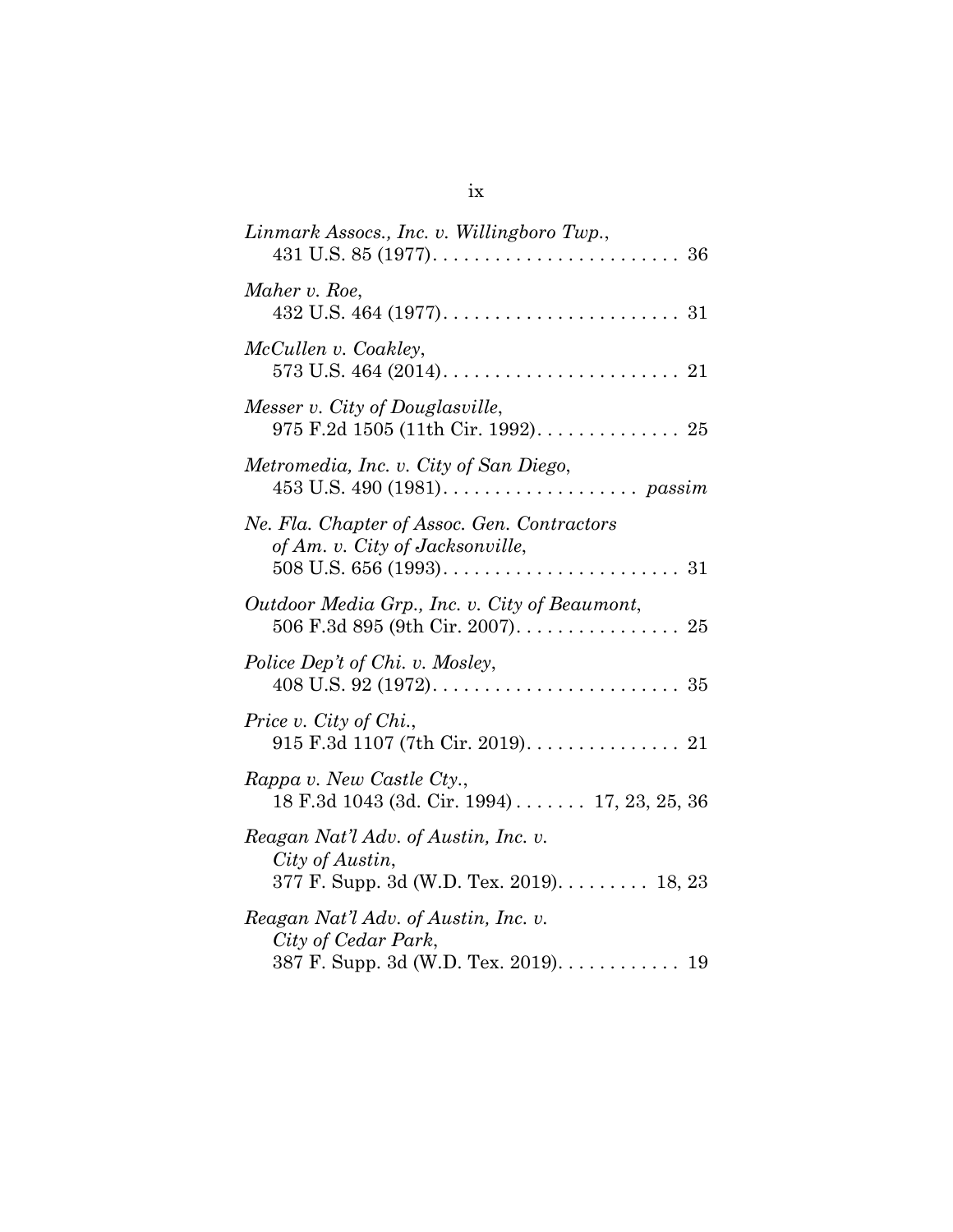| Recycle for Change v. City of Oakland,<br>856 F.3d 666 (9th Cir. 2017), cert. denied,                                         |
|-------------------------------------------------------------------------------------------------------------------------------|
| Reed v. Town of Gilbert,<br>135 S. Ct. 2218 (2015). passim                                                                    |
| State by Spannaus v. Hopf,<br>323 N.W.2d 746 (Minn. 1982). 25                                                                 |
| State ex rel. Comm'r of Dep't of Transp.,<br>336 S.W.3d 588 (Tenn. Ct. App. 2010) 10, 11                                      |
| State ex rel. Dep't of Transp. v. Thomas,<br>No. W2013-02082-COA-R3-CV, 2014 WL<br>6992126 (Tenn. Ct. App. Dec. 11, 2014) 11  |
| State ex rel. Dep't of Transp. v. Thomas,<br>No. W2018-01541-COA-R10-CV, 2019 WL<br>1602011 (Tenn. Ct. App. Apr. 15, 2019) 11 |
| Tex. Dep't of Transp. v. Barber,<br>111 S.W.3d 86 (Tex. 2003),<br>cert. denied, 540 U.S. 1177 (2004)  25                      |
| Turner Broad. Sys., Inc. v. FCC,                                                                                              |
| Wheeler v. Comm'r of Highways,<br>822 F.2d 586 (6th Cir. 1987), cert. denied,<br>484 U.S. $1007 (1988)$ 13, 16, 25, 31, 33    |
| <b>CONSTITUTIONAL PROVISIONS</b>                                                                                              |

U.S. Const. amend. I . . . . . . . . . . . . . . . . . . . . *passim*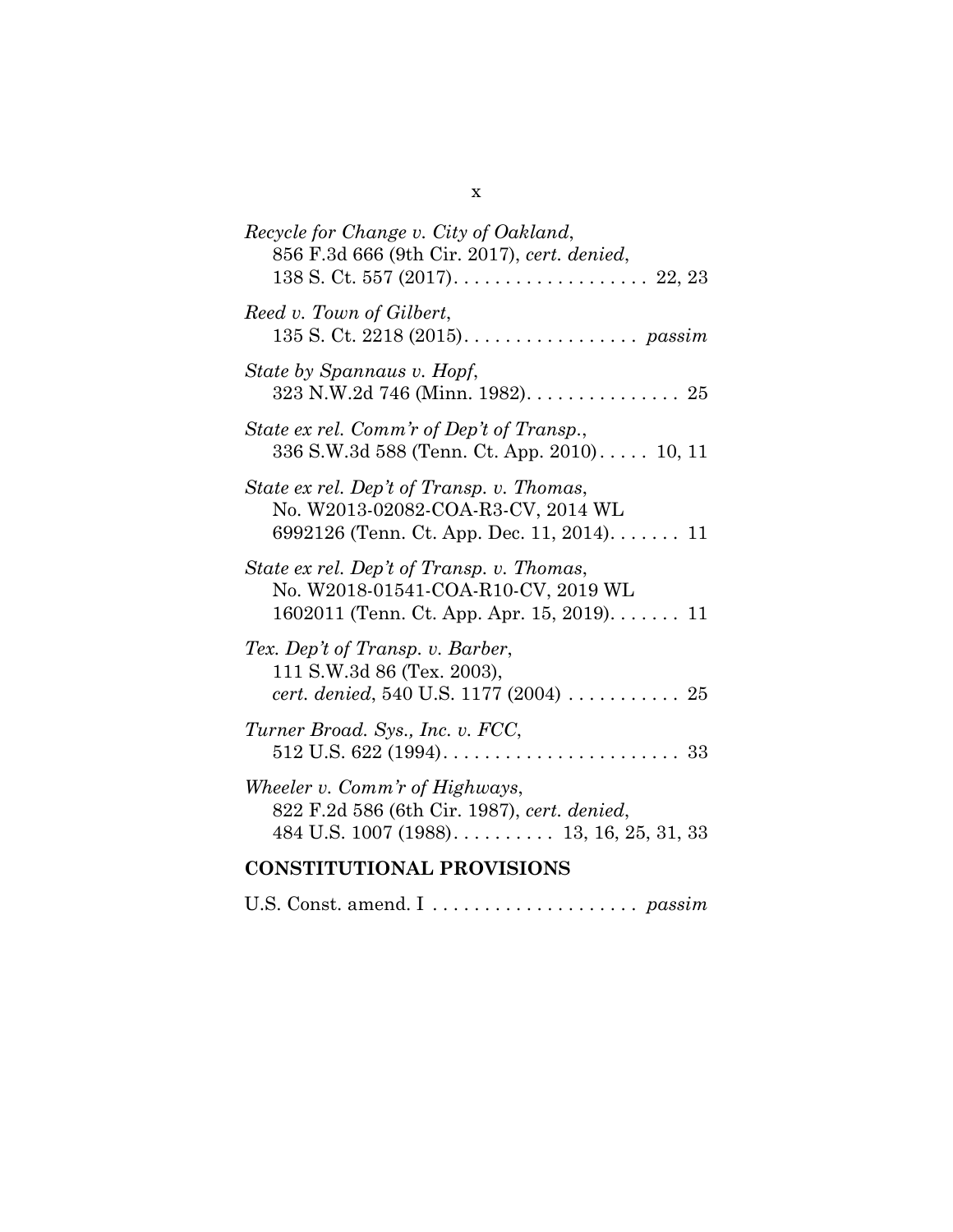## **STATUTES AND REGULATIONS**

| $23 \text{ U.S.C.} \S 131(d) \ldots \ldots \ldots \ldots \ldots \ldots \ldots \ldots \ldots \ldots 7, 28$         |
|-------------------------------------------------------------------------------------------------------------------|
| $23 \text{ U.S.C.} \S 131(k) \ldots \ldots \ldots \ldots \ldots \ldots \ldots \ldots \ldots \ldots \ldots \ldots$ |
| $28 \text{ U.S.C.} \S 1254(1) \ldots \ldots \ldots \ldots \ldots \ldots \ldots \ldots \ldots 1$                   |
| $42 \text{ U.S.C.} \$ $1983 \ldots \ldots \ldots \ldots \ldots \ldots \ldots \ldots \ldots \ldots \ldots 11$      |
|                                                                                                                   |
|                                                                                                                   |
|                                                                                                                   |
|                                                                                                                   |
|                                                                                                                   |
|                                                                                                                   |
| Cal. Bus. & Prof. Code § 5275 29                                                                                  |
| Cal. Bus. & Prof. Code § 5442.5. 28                                                                               |
|                                                                                                                   |
| Colo. Rev. Stat. Ann. § 43-1-404 28                                                                               |
|                                                                                                                   |
|                                                                                                                   |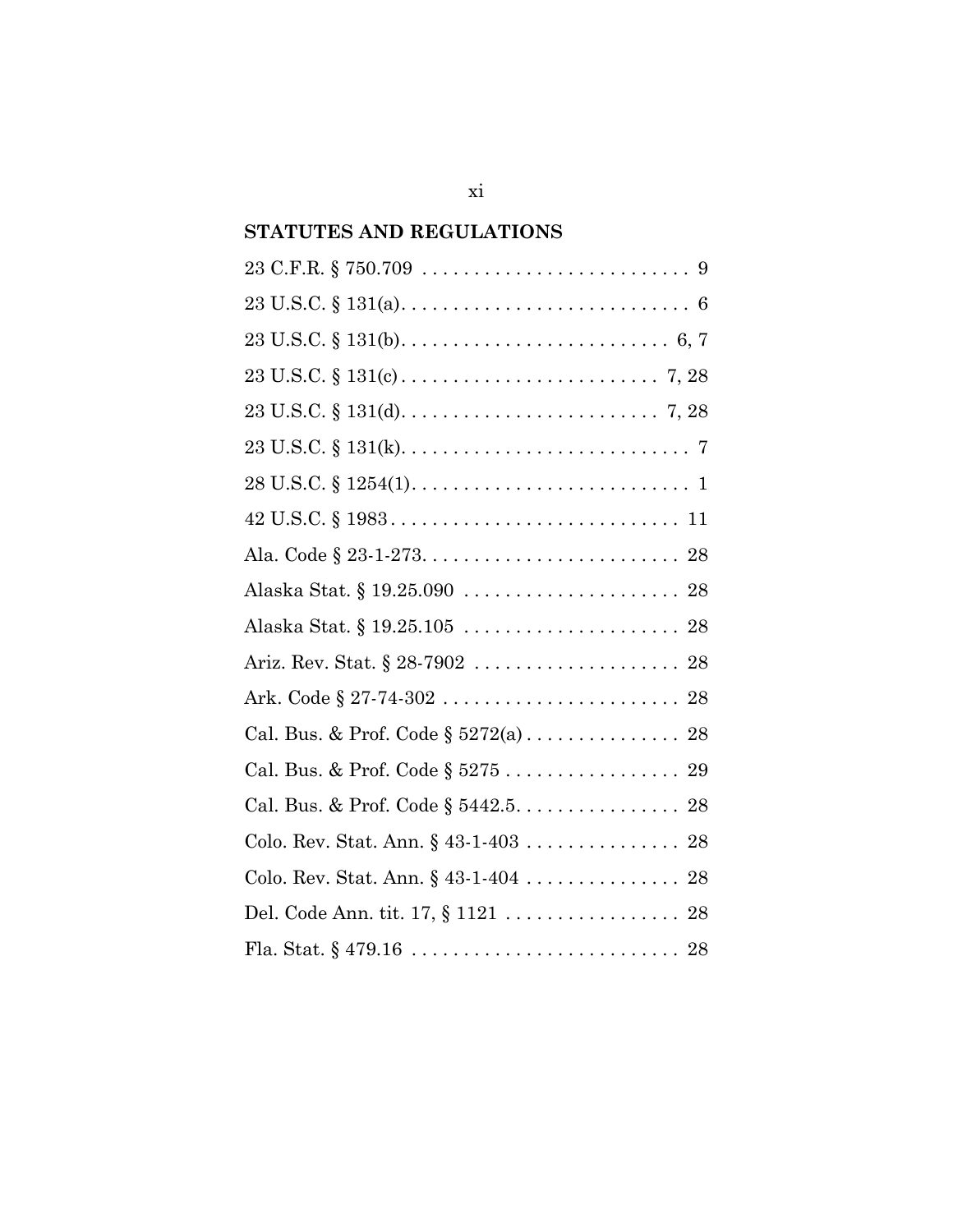| Hawaii Rev. Stat. § 264-72  28            |
|-------------------------------------------|
|                                           |
| Idaho Code Ann. § 40-1910A 28             |
| Idaho Code Ann. § 40-1911  28             |
| 225 Ill. Comp. Stat. Ann. 440/3.17 28, 29 |
| 225 Ill. Comp. Stat. Ann. 440/3.18 28, 29 |
| 225 Ill. Comp. Stat. Ann. 440/3.19 28, 29 |
| 225 Ill. Comp. Stat. Ann. 440/4 29        |
| 225 Ill. Comp. Stat. Ann. 440/4.02  29    |
| 225 Ill. Comp. Stat. Ann. 440/4.03 29     |
| 225 Ill. Comp. Stat. Ann. 440/4.04 29     |
|                                           |
|                                           |
|                                           |
|                                           |
|                                           |
| Me. Rev. Stat. tit. 23, § 1903 29         |
| Me. Rev. Stat. tit. 23, § 1908 29         |
|                                           |
|                                           |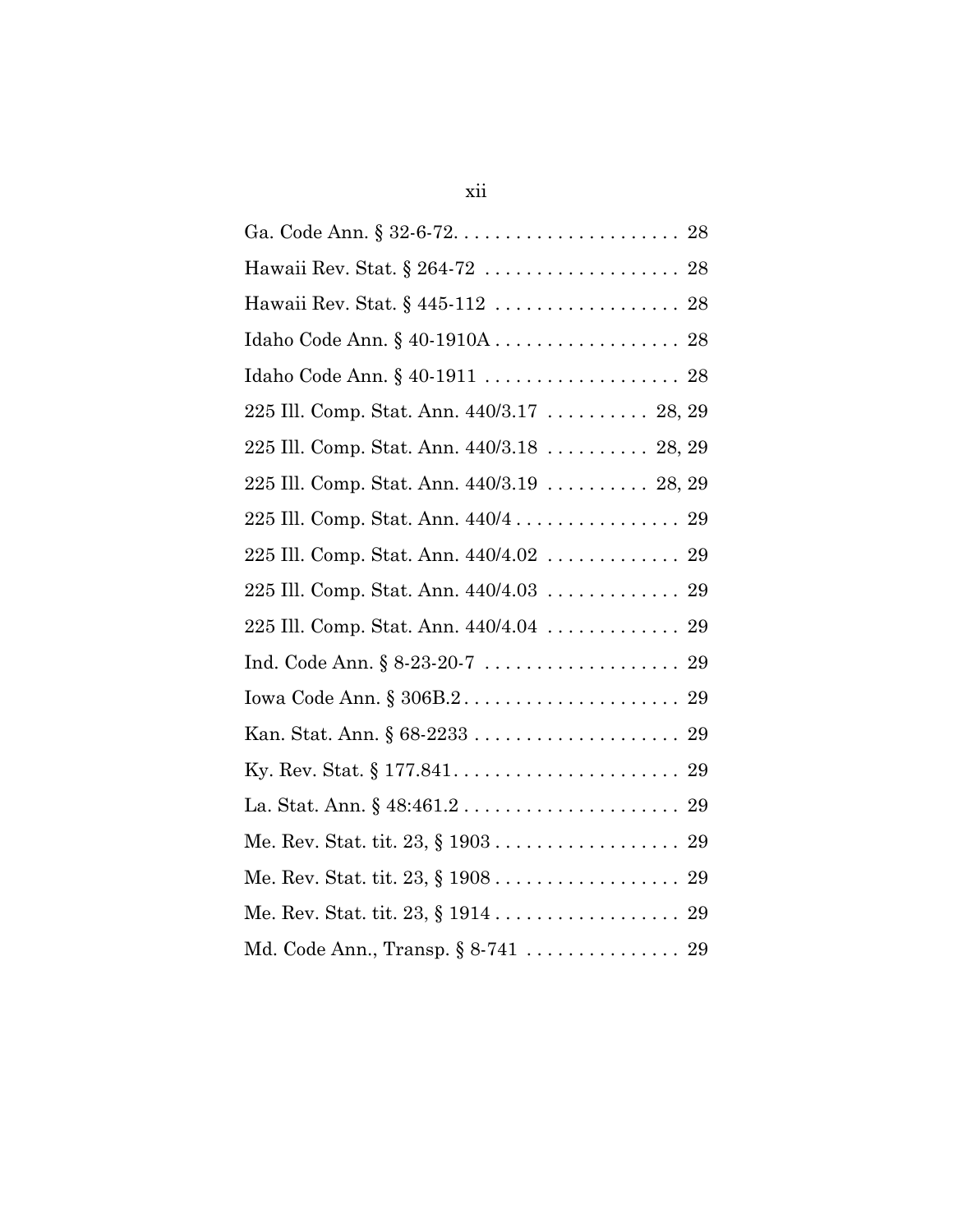# xiii

| Md. Code Ann., Transp. § 8-744 29                                    |
|----------------------------------------------------------------------|
| Mass. Gen. Laws Ann. ch. $93D, \S 2. \ldots \ldots \ldots \ldots 29$ |
| Mich. Comp. Laws Ann. § 252.302  29                                  |
| Mich. Comp. Laws Ann. $\S 252.313 29$                                |
|                                                                      |
|                                                                      |
|                                                                      |
|                                                                      |
| N.H. Rev. Stat. Ann. § 238:24 29                                     |
|                                                                      |
| N.C. Gen. Stat. Ann. § 136-129 29                                    |
| Ohio Rev. Code Ann. § 5516.06 29                                     |
| Ohio Rev. Code Ann. § 5516.061 29                                    |
| Okla. Stat. Ann. tit. 69, § 1273 29                                  |
| Okla. Stat. Ann. tit. 69, § 1274 29                                  |
| Or. Rev. Stat. §§ 377.700 <i>et seq</i> 29                           |
|                                                                      |
|                                                                      |
|                                                                      |
| S.D. Codified Laws § 31-29-63.4 29                                   |
| Tenn. Code Ann. $\S~54-21-101$ <i>et seq</i> 8                       |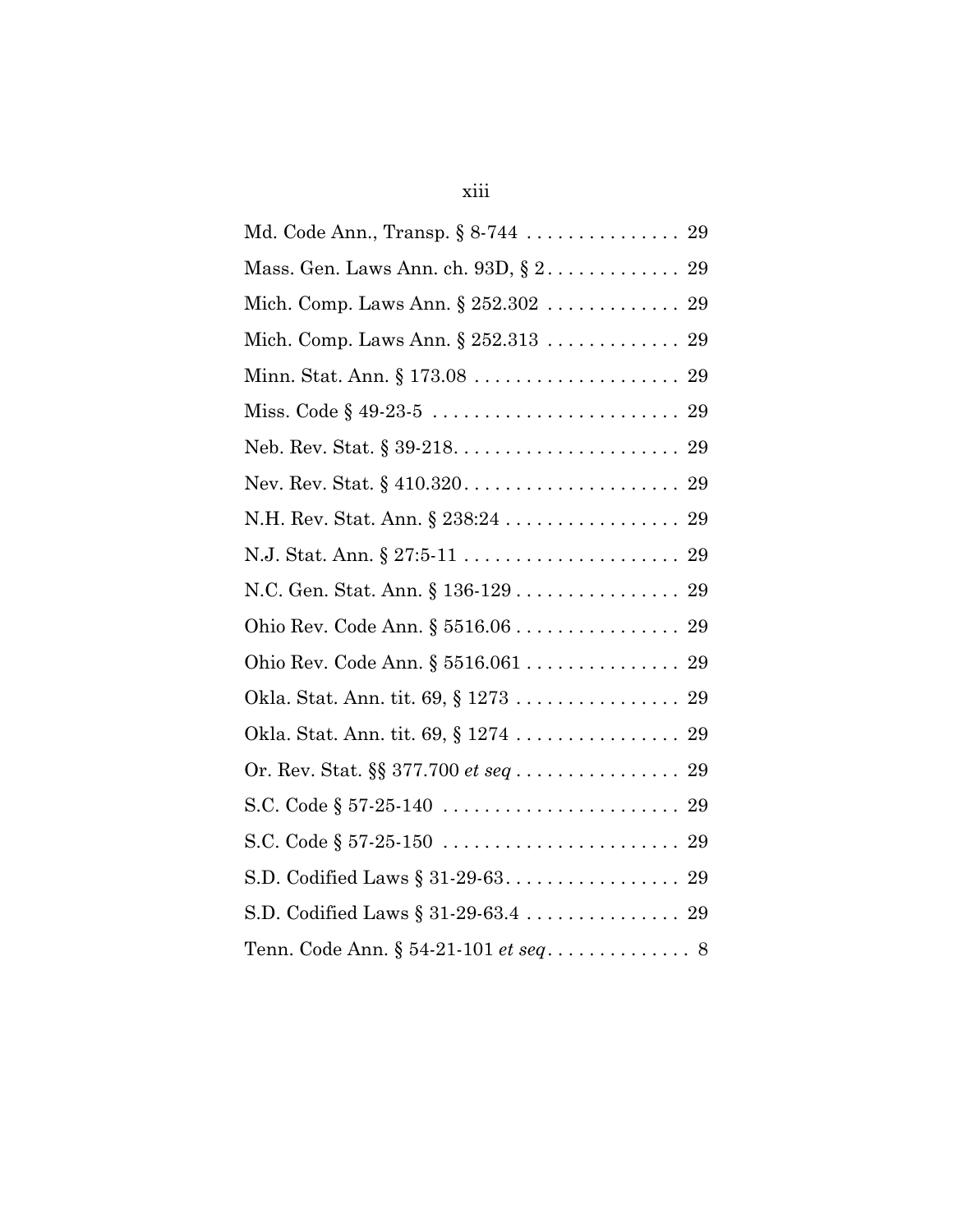| Tenn. Code Ann. $\S 54-21-103(1) \ldots \ldots \ldots \ldots \ldots \ 8$                  |
|-------------------------------------------------------------------------------------------|
| Tenn. Code Ann. $\S 54-21-103(2) \ldots \ldots \ldots \ldots \ldots \ldots \ldots$        |
| Tenn. Code Ann. $\S 54-21-103(3) \ldots \ldots \ldots \ldots \ldots \ldots \ldots \ldots$ |
| Tenn. Code Ann. $\S 54-21-103(4) \ldots \ldots \ldots \ldots \ldots \ 8$                  |
|                                                                                           |
|                                                                                           |
| Tenn. Code Ann. $\S 54-21-107(1) \ldots \ldots \ldots \ldots \ldots \ 8$                  |
| Tenn. Code Ann. $\S 54-21-107(2) \ldots \ldots \ldots \ldots \ldots \ 8$                  |
| Tenn. Code Ann. $\S 54-21-107(3) \ldots \ldots \ldots \ldots \ldots \ 8$                  |
| Tenn. Code Ann. § 54-21-107(a)(1) 9                                                       |
|                                                                                           |
|                                                                                           |
| Tenn. Comp. R. & Regs. 1680-02-03-.03 8, 9                                                |
|                                                                                           |
|                                                                                           |
| Tex. Transp. Code Ann. §§ 391.001 et seq 29                                               |
|                                                                                           |
| Vt. Stat. Ann. tit. $10, \S 488 \ldots \ldots \ldots \ldots \ldots \ldots \ldots 29$      |
|                                                                                           |
| Va. Code $\S 33.2 - 1217 \ldots \ldots \ldots \ldots \ldots \ldots \ldots \ldots 29$      |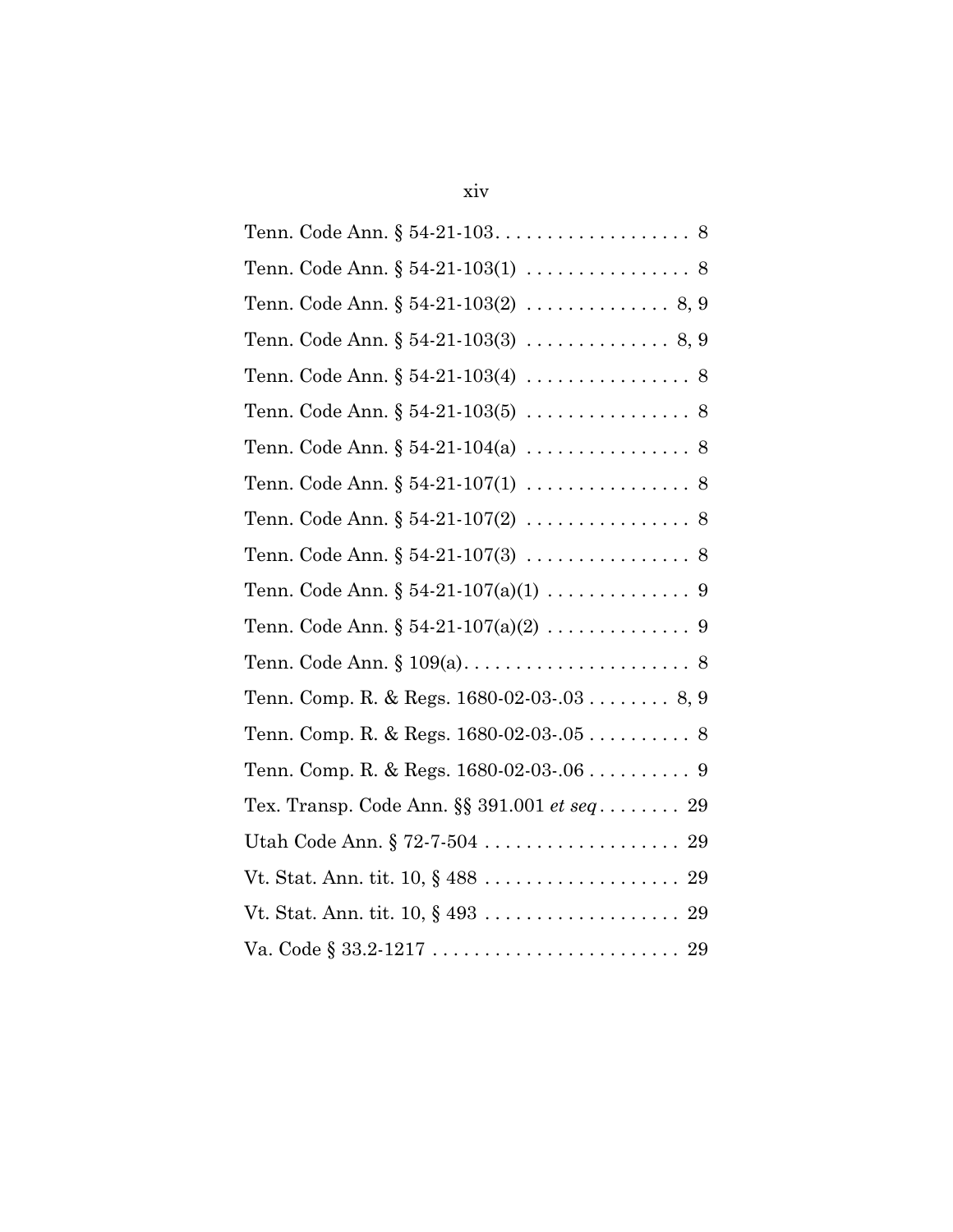| Billboard Regulation and Control Act of 1972,<br>1972 Tenn. Pub. Acts, ch. $655$ 1, 2, 8                                            |
|-------------------------------------------------------------------------------------------------------------------------------------|
| Federal-Aid Highway Amendments of 1974,<br>Pub. L. No. 93-643, 88 Stat. 2281 $(1975)$ 6, 7                                          |
| Highway Beautification Act, Pub. L. No. 89-285,<br>79 Stat. 1028 (1965) $\ldots \ldots \ldots \ldots \ldots \ldots \ldots \ldots$ 6 |
| Telephone Consumer Protection Act of 1991,<br>Pub. L. No. 102-243, 105 Stat. 2394. 37                                               |

## **OTHER AUTHORITIES**

| Mark Cordes, Sign Regulation After Ladue:<br>Examining the Evolving Limits of First<br>Amendment Protection, 74 Neb. L. Rev. 36                                                                 |
|-------------------------------------------------------------------------------------------------------------------------------------------------------------------------------------------------|
| H.B. 1071/S.B. 243, 111th Gen. Assem.                                                                                                                                                           |
| H.B. 2255/S.B. 2188, 111th Gen. Assem.                                                                                                                                                          |
| How Tennessee Cities Are Responding to Thomas v.<br>Bright, Billboard Insider (Mar. 3, 2020),<br>https://billboardinsider.com/how-tennessee-<br>cities-are-responding-to-thomas-v-bright $/$ 30 |
| Robert S. Kirk, Congressional Research Service,<br>The Highway Funding Formula: History and<br>Current Status (May 20, 2019),                                                                   |
|                                                                                                                                                                                                 |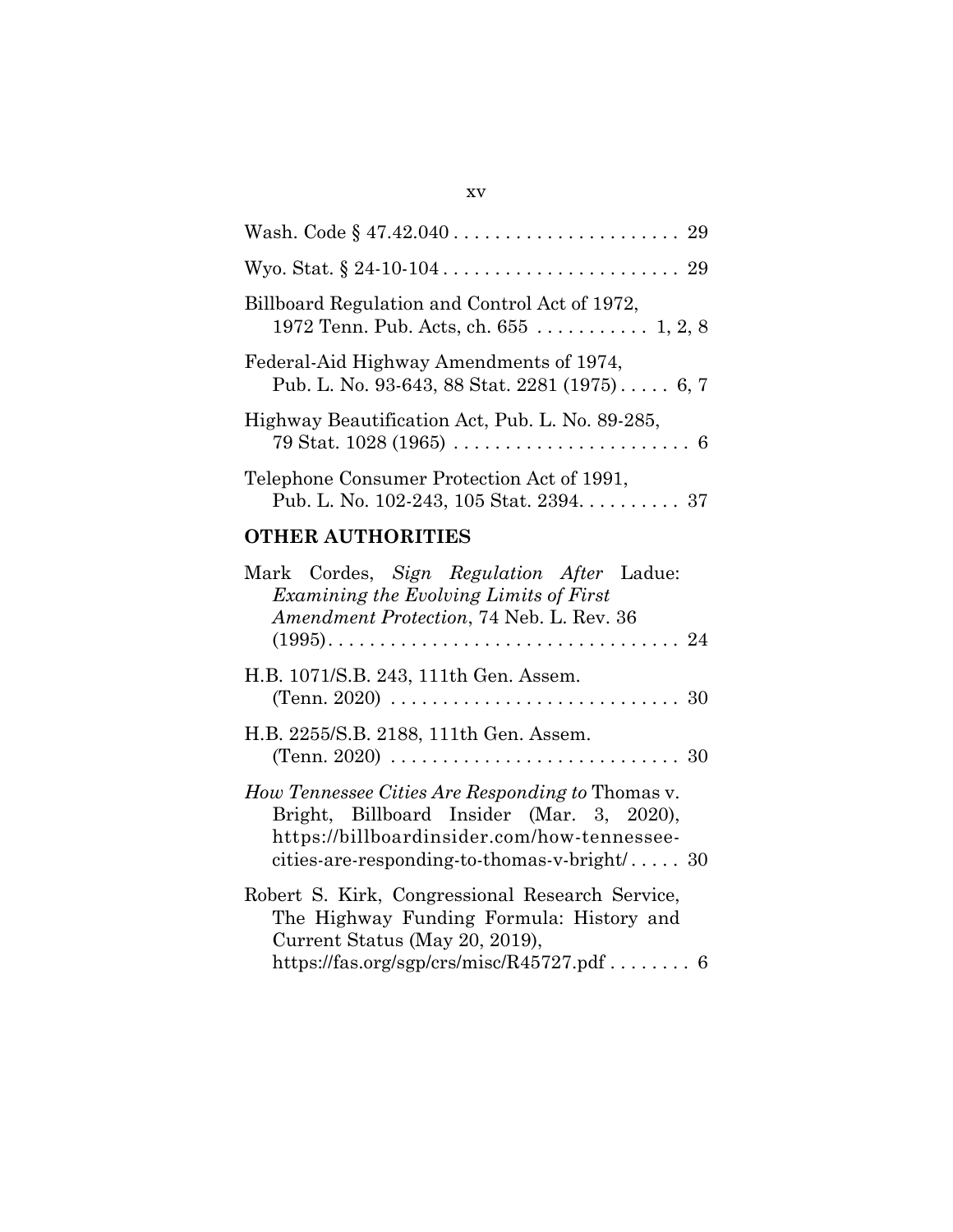## xvi

| Patricia E. Salkin, American Law of Zoning       |  |
|--------------------------------------------------|--|
| 13B Charles Alan Wright et al., Federal Practice |  |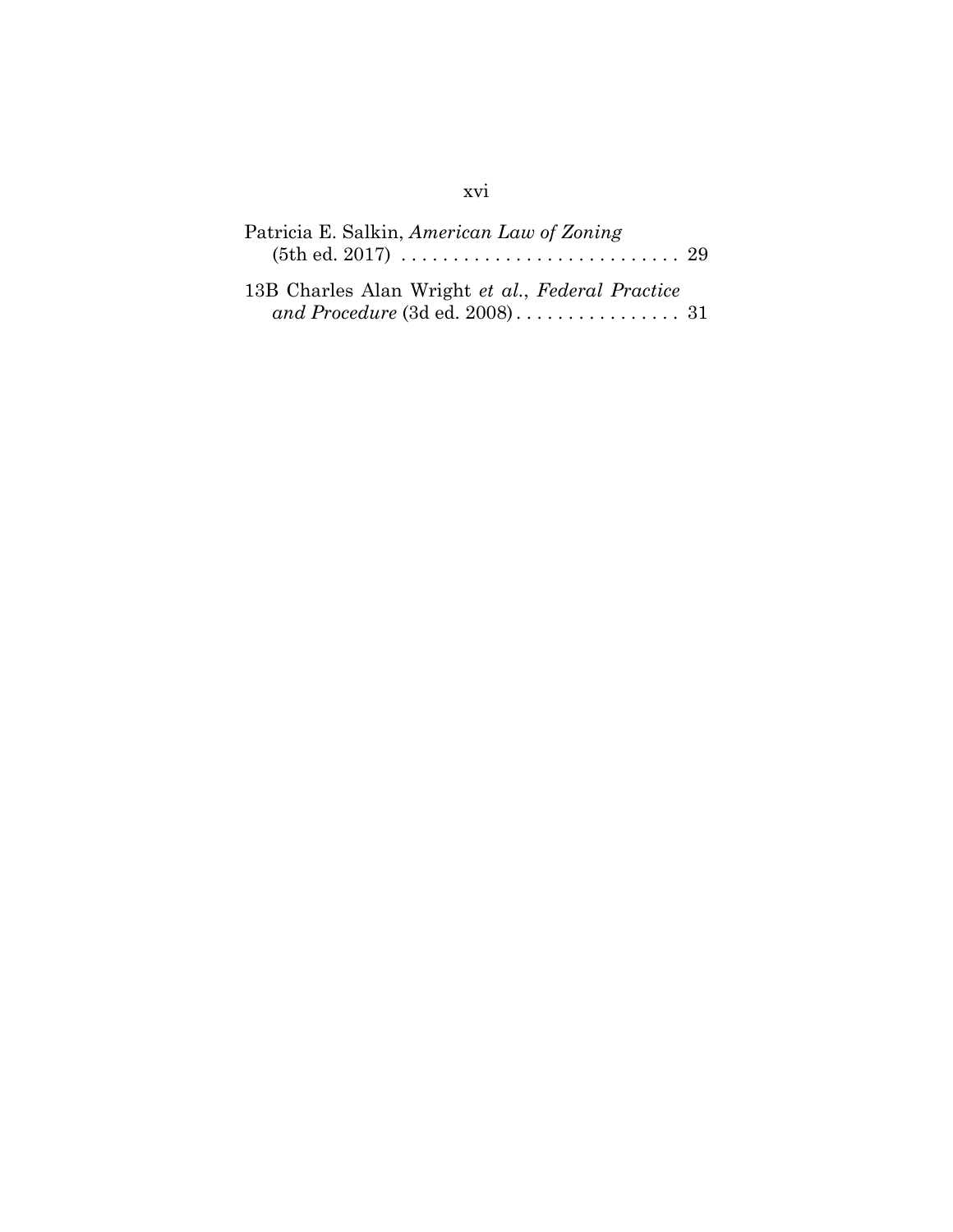#### **PETITION FOR WRIT OF CERTIORARI**

Clay Bright, in his official capacity as Commissioner of the Tennessee Department of Transportation, respectfully petitions for a writ of certiorari to review the judgment of the United States Court of Appeals for the Sixth Circuit in this case.

### **OPINIONS BELOW**

The opinion of the court of appeals (App. 1a-33a) is reported at 937 F.3d 721. The order denying rehearing en banc (App. 134a-135a) is unreported. The district court's order on remedies and denying reconsideration (App. 39a-75a) is unreported. The district court's order finding the Tennessee Billboard Regulation and Control Act of 1972 unconstitutional (App. 78a-133a) is reported at 248 F. Supp. 3d 868.

#### **JURISDICTION**

The court of appeals entered its judgment on September 11, 2019. Petitioner filed a petition for rehearing en banc on September 25, 2019, which the court of appeals denied on November 6, 2019. On January 27, 2020, Justice Sotomayor extended the time for filing a petition for a writ of certiorari to and including April 3, 2020. On March 19, 2020, this Court issued an order extending the deadline for petitions due on or after that date to 150 days from, as relevant here, the date of the order denying rehearing. This Court has jurisdiction under 28 U.S.C. § 1254(1).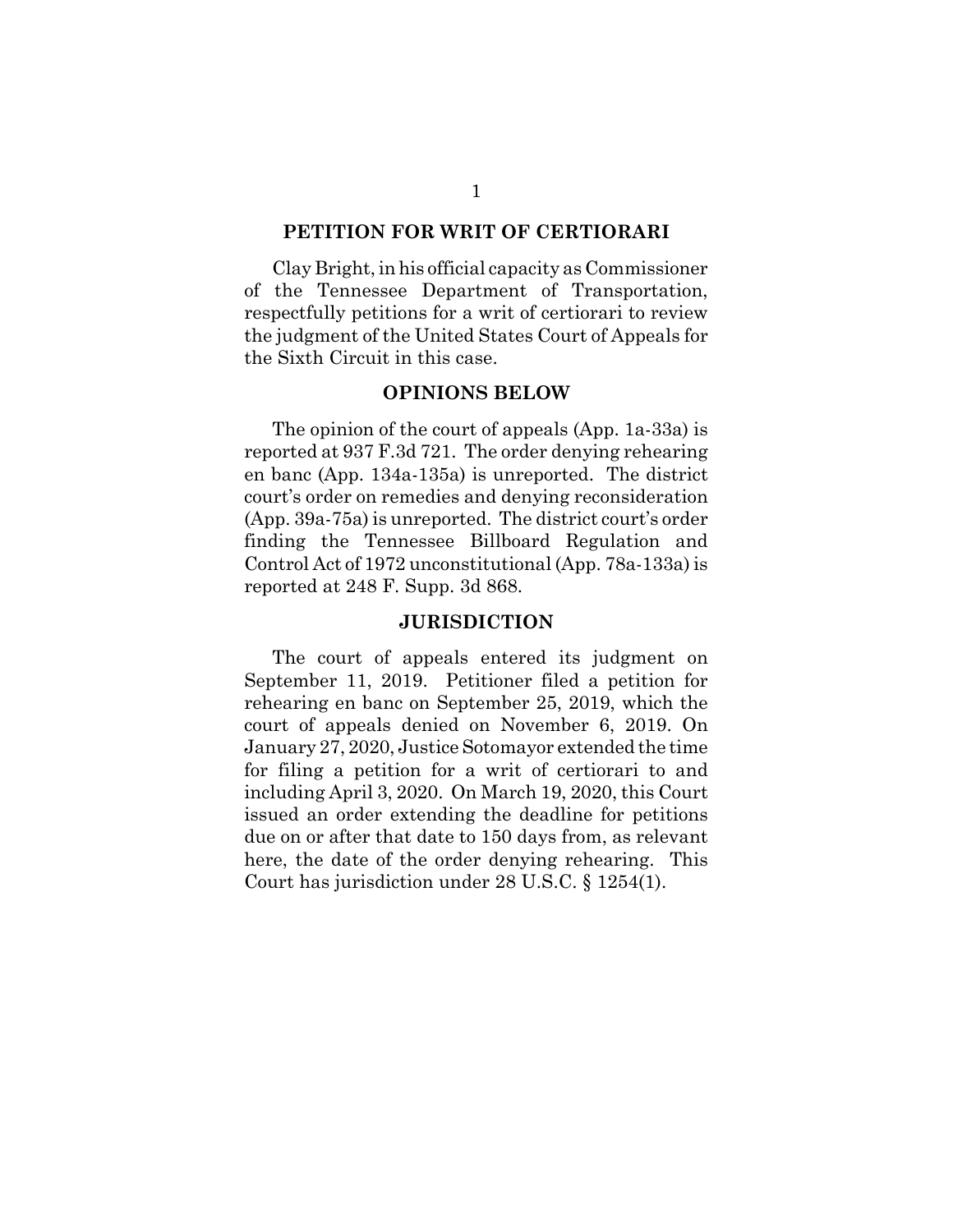### **CONSTITUTIONAL AND STATUTORY PROVISIONS INVOLVED**

The Free Speech Clause of the First Amendment to the United States Constitution provides in relevant part that "Congress shall make no law . . . abridging the freedom of speech." U.S. Const. amend. I.

Relevant portions of the federal Highway Beautification Act of 1965; the Tennessee Billboard Regulation and Control Act of 1972; and Tennessee Department of Transportation regulations are reproduced at App. 136a-148a.

#### **INTRODUCTION**

For decades, the federal government, nearly all States, and countless localities have enforced outdoor advertising regulations that distinguish between onpremises and off-premises signs. In the decision below, the Sixth Circuit held that *Reed v. Town of Gilbert*, 135 S. Ct. 2218 (2015), rendered that longstanding and pervasive feature of sign regulation content based and subject to strict scrutiny because officials were required to read the sign to determine whether it should be regulated. But another court of appeals held to the contrary, and both federal and state courts have struggled to apply *Reed* to on-premises exceptions and sign regulations more generally. The sign code this Court invalidated in *Reed* did not include an onpremises exception, and Justice Alito's concurring opinion, which was joined by two of the other Justices in the majority, expressly identified "[r]ules distinguishing between on-premises and off-premises signs" as an example of a rule "that would not be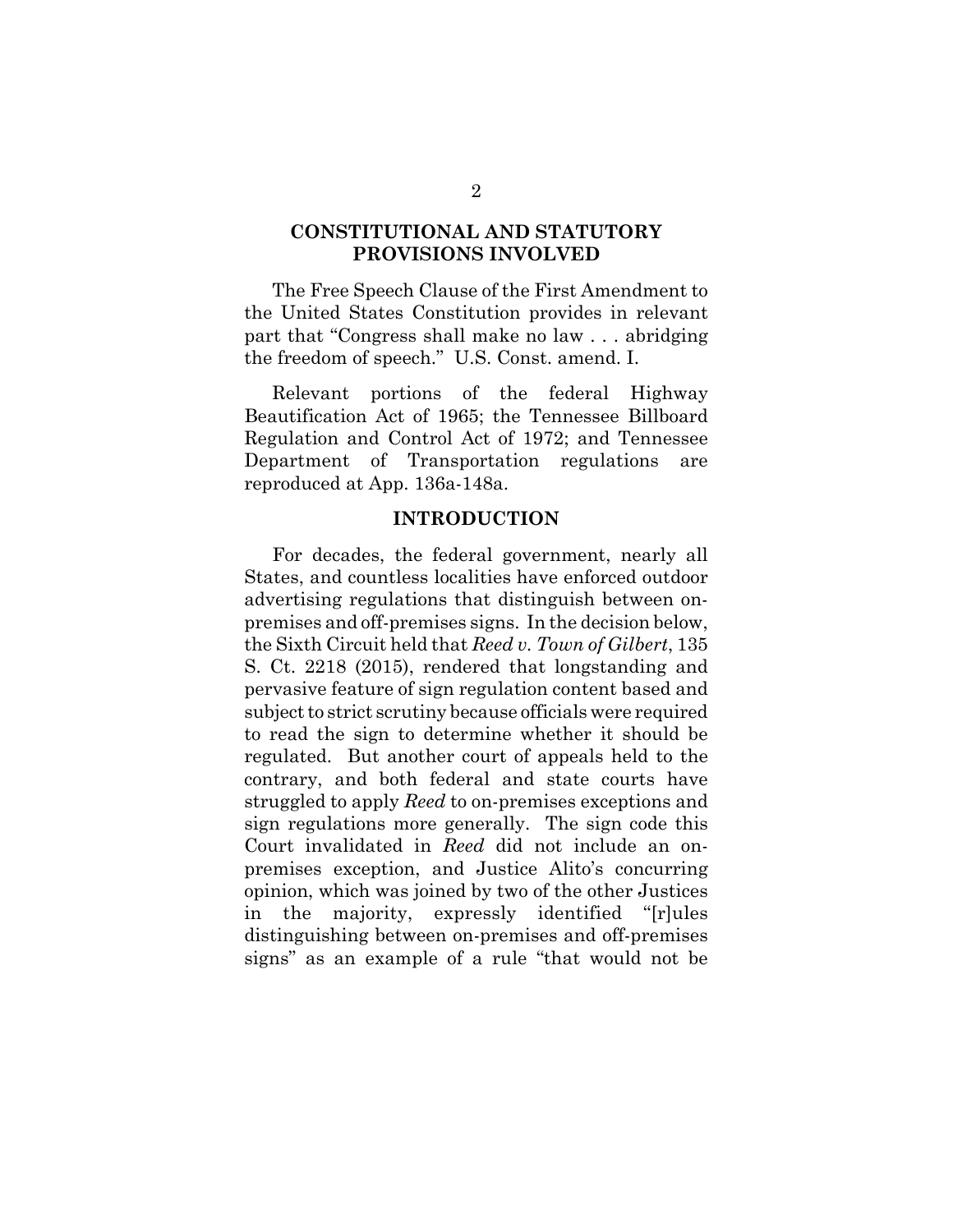content based" under the majority opinion. 135 S. Ct. at 2233 (Alito, J., concurring).

Absent this Court's review, governments at all levels across the country will continue to face uncertainty and recurring litigation regarding the validity of regulatory schemes containing on-premises exceptions. The First Amendment will mean different things in different jurisdictions. And governments in jurisdictions where courts have invalidated onpremises exceptions under the First Amendment will face the difficult task of fashioning new regulatory schemes against the backdrop of unsettled law.

The decision below squarely conflicts with a recent Third Circuit decision. Although the Sixth Circuit determined that *Reed* required it to overrule an earlier precedent that had upheld a materially identical onpremises exception in Kentucky's billboard law, the Third Circuit reached exactly the opposite conclusion. The Third Circuit rejected an argument that *Reed* required it to apply strict scrutiny to an on-premises exception in Pennsylvania law and adhered to its earlier precedent deeming an on-premises exception in Delaware law content neutral. The Sixth Circuit's view that any regulation that requires an official to read the message on a sign is content based, moreover, is at odds with post-*Reed* decisions of the Ninth and D.C. Circuits that expressly rejected that approach.

The decision below also deepens a longstanding pre-*Reed* conflict about the constitutionality of on-premises exceptions. The plurality opinion in this Court's fractured decision in *Metromedia, Inc. v. City of San Diego*, 453 U.S. 490 (1981), invalidated on First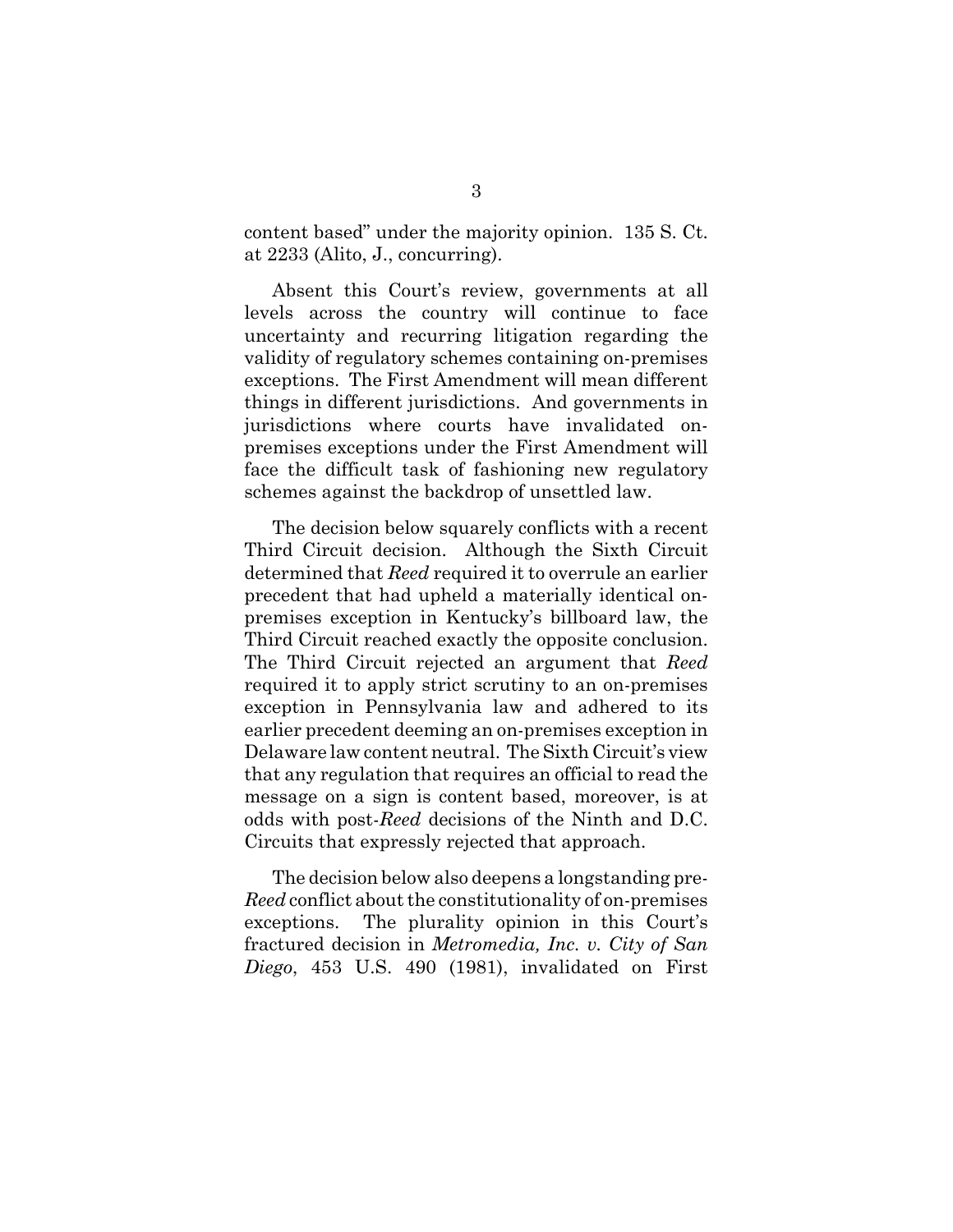Amendment grounds an on-premises exception that did not allow any noncommercial speech, while upholding the exception as applied to commercial speech. From this, a conflict emerged among the courts of appeals and state courts of last resort regarding the constitutionality of on-premises exceptions that apply equally to commercial and noncommercial speech. The Third, Fourth, Sixth, and Eleventh Circuits and the Supreme Courts of Connecticut, Minnesota, and Texas rejected First Amendment challenges to such exceptions, while the First and Ninth Circuits and the Supreme Courts of Virginia and West Virginia invalidated on-premises exceptions on First Amendment grounds.

In short, the constitutionality of on-premises exceptions has divided lower courts for decades, and the issue remains of pressing importance for governments nationwide. Far from resolving that conflict, this Court's decision in *Reed* has added to the confusion. This Court should grant review and provide much-needed and long-overdue clarity to the lower courts.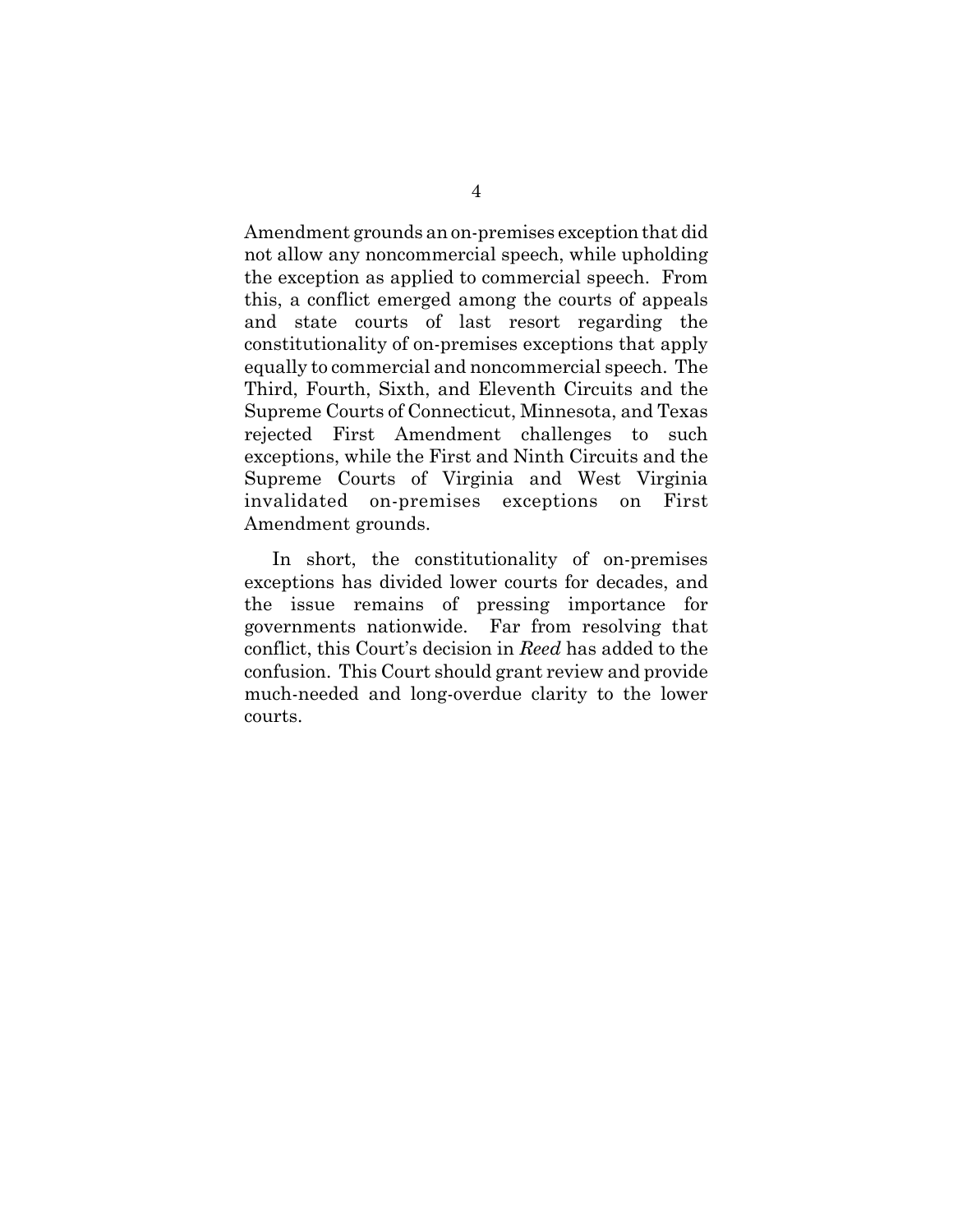#### **STATEMENT**

For more than fifty years, federal law has required States to regulate outdoor advertising on areas adjacent to federally funded highways or else lose ten percent of their federal highway funding. To satisfy those requirements, Tennessee, like every other State, enacted a law prohibiting outdoor advertising on highway-adjacent areas, subject to certain exceptions. Tennessee's law allows a limited number of signs in commercial and industrial areas, provided a permit is first obtained from the Tennessee Department of Transportation ("TDOT"). "On-premises" signs—those advertising activities conducted on the property where the signs are located or the sale or lease of that property—are excepted from the general prohibition and the permitting requirement.

William Harold Thomas, Jr., a commercial billboard operator, sought a permit from TDOT to erect a billboard on undeveloped property adjacent to Interstate 40 in Memphis, Tennessee. TDOT denied the permit because the billboard did not satisfy the spacing requirements for signs in commercial or industrial areas. But Thomas erected the billboard anyway and initially began displaying commercial messages.

After TDOT initiated proceedings in state court to remove the billboard, Thomas changed the content to noncommercial speech and sued the TDOT Commissioner in federal court, alleging that TDOT's attempts to remove his billboard violated the First Amendment under *Reed*. The court of appeals agreed with Thomas, reasoning that the on-premises exception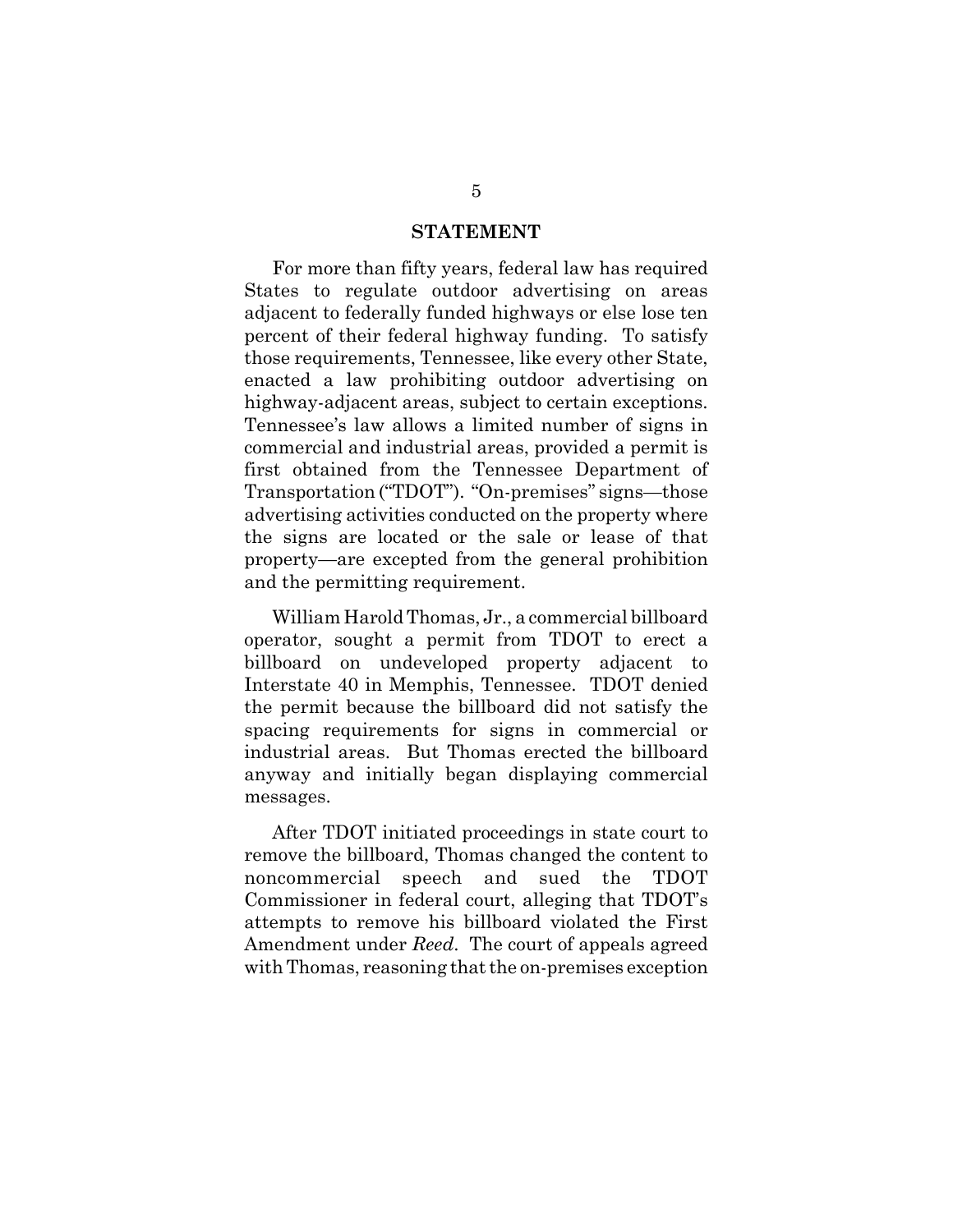is content based under *Reed* because officials must read the message on a sign to determine whether the sign should be regulated and that the exception fails to satisfy strict scrutiny.

### **I. Federal Highway Beautification Act**

In 1965, Congress enacted the Highway Beautification Act ("HBA") "to protect the public investment in [interstate and primary highways], to promote the safety and recreational value of public travel, and to preserve natural beauty." Pub. L. No. 89- 285, § 101, 79 Stat. 1028, 1028 (1965) (codified at 23 U.S.C. § 131). Congress found that "the erection and maintenance of outdoor advertising signs, displays, and devices in areas adjacent to [such highways] should be controlled" to further those interests. 23 U.S.C.  $§ 131(a).$ 

The HBA conditions ten percent of a State's federal highway funds<sup>1</sup> on the State's "effective control" of "outdoor advertising signs, displays, and devices" that are located within 660 feet of the "nearest edge of the right-of-way" of interstate or primary highways and visible from the roadway. *Id.* § 131(b). Congress later extended the HBA's reach to outdoor advertising located in nonurban areas more than 660 feet from such highways but visible from the roadway. Federal-Aid Highway Amendments of 1974, Pub. L. No. 93-643,

<sup>&</sup>lt;sup>1</sup> In 2018, nearly \$90 million of Tennessee's federal highway funding was contingent on compliance with the HBA. *See* Robert S. Kirk, Congressional Research Service, The Highway Funding Formula: History and Current Status 8 (May 20, 2019), https://fas.org/sgp/crs/misc/R45727.pdf.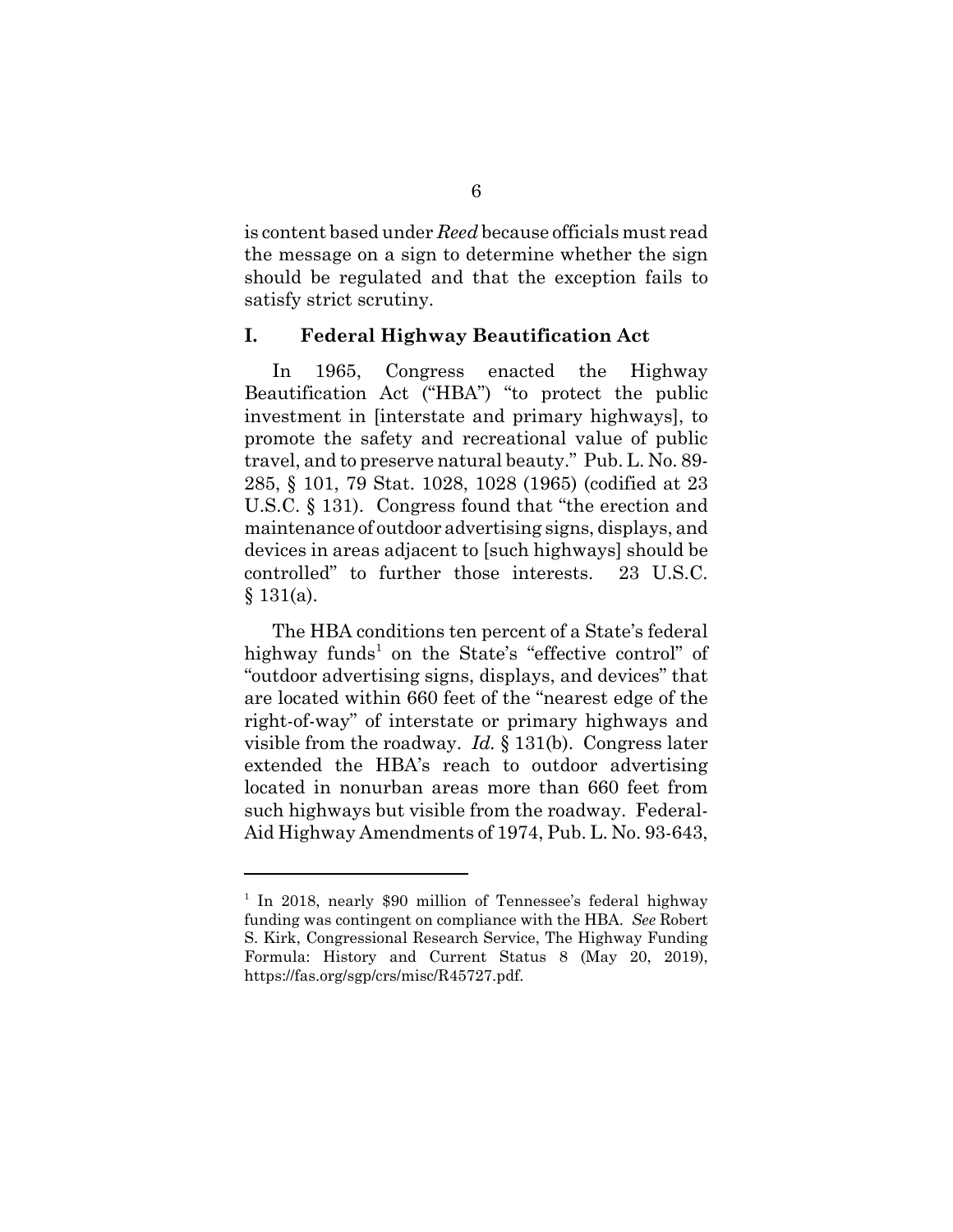§ 109(a), 88 Stat. 2281, 2284 (1975) (amending 23 U.S.C. § 131(b)).

To maintain "effective control" within the meaning of the HBA, a State must limit signs within the regulated areas to the following categories: (1) "directional and official signs and notices"; (2) "signs, displays, and devices advertising the sale or lease of property upon which they are located"; (3) "signs displays, and devices . . . advertising activities conducted on the property on which they are located"; (4) certain "landmark" signs that were lawfully in existence when the HBA became effective; and (5) "signs, displays, and devices advertising the distribution by nonprofit organizations of free coffee to individuals traveling on the Interstate System or the primary system." 23 U.S.C. § 131(c). To "promote the reasonable, orderly and effective display of outdoor advertising while remaining consistent with the purposes of the Act," a State may also allow signs in areas designated by the State as industrial or commercial. *Id.* § 131(d). The "size, lighting[,] and spacing" of signs in those areas is "to be determined by agreement between the [State] and the Secretary [of Transportation]." *Id.*

The HBA does not preclude States from imposing stricter limits on outdoor advertising than those necessary to achieve "effective control." *See id.* § 131(k). But States may not allow more signs than the HBA allows without endangering their federal highway funding.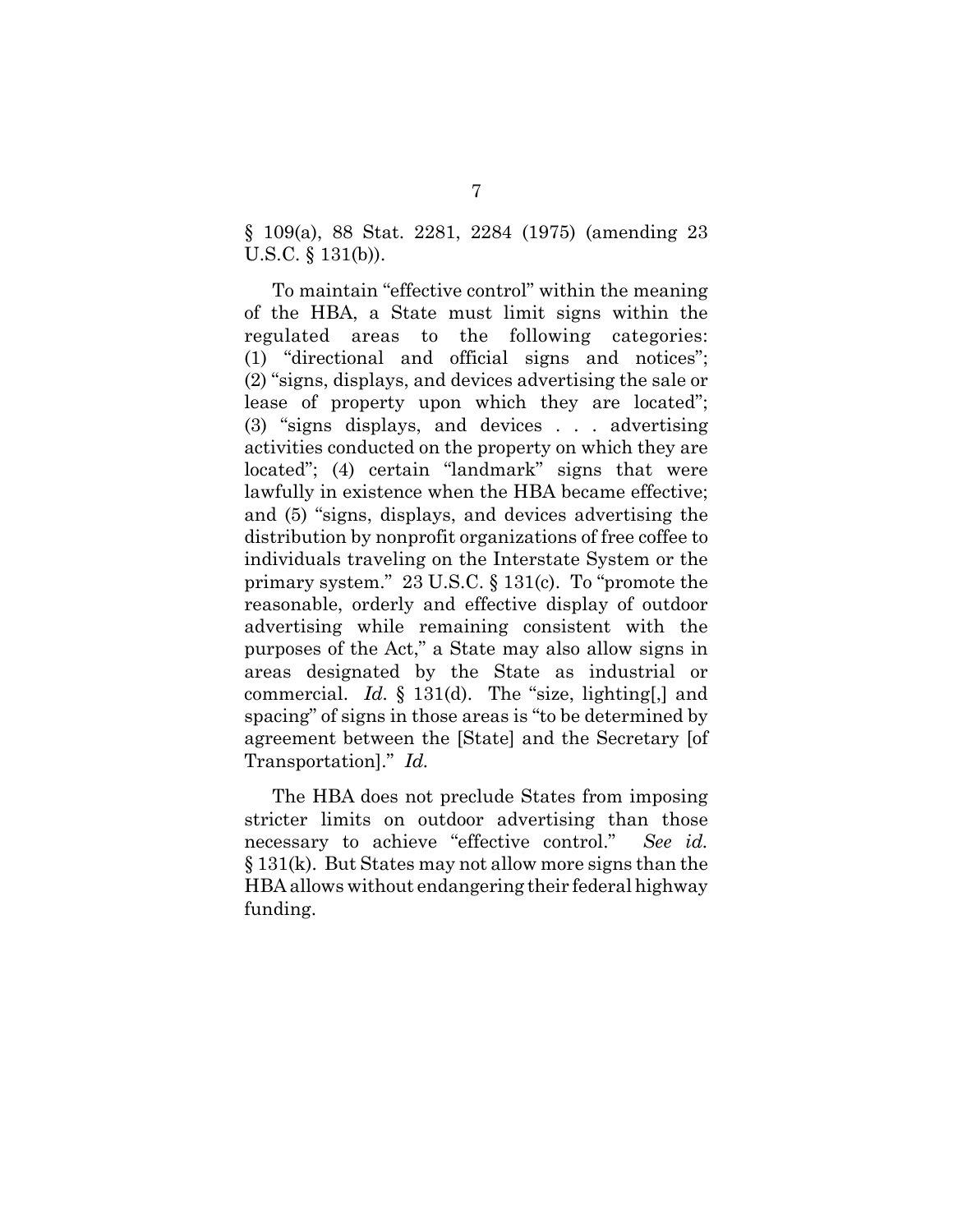#### **II. Tennessee Billboard Act**

Tennessee's response to the HBA was the Billboard Regulation and Control Act of 1972, ("Billboard Act"), 1972 Tenn. Pub. Acts, ch. 655 (codified at Tenn. Code Ann. § 54-21-101 *et seq.*). Consistent with the HBA, the Billboard Act generally prohibits outdoor advertising on property adjacent to interstate and primary highways or visible from those roadways in nonurban areas, *see* Tenn. Code Ann. §§ 54-21-103, -109(a), subject to three limited exceptions, *see id.* §§ 54-21-103(1)-(5), -107(1)-(3).

First, the Billboard Act allows signs in zoned and unzoned commercial or industrial areas, provided the signs comply with "size, lighting, and spacing" requirements set out in Tennessee's agreement with the federal Secretary of Transportation and reflected in TDOT regulations. *Id.* § 54-21-103(4)-(5); *see also* Tenn. Comp. R. & Regs. 1680-02-03-.03. Anyone wishing to erect a sign in a commercial or industrial area must first obtain a permit from TDOT. Tenn. Code Ann. § 54-21-104(a).

Second, the Billboard Act allows "[d]irectional or other official signs and notices including, but not limited to, signs and notices pertaining to natural wonders, scenic and historical attractions that are authorized or required by law." *Id.* § 54-21-103(1). Like signs in commercial and industrial areas, directional signs require a permit from TDOT and must comply with certain size, spacing, and lighting requirements. *Id.* § 54-21-104(a); Tenn. Comp. R. & Regs. 1680-02-03-.05.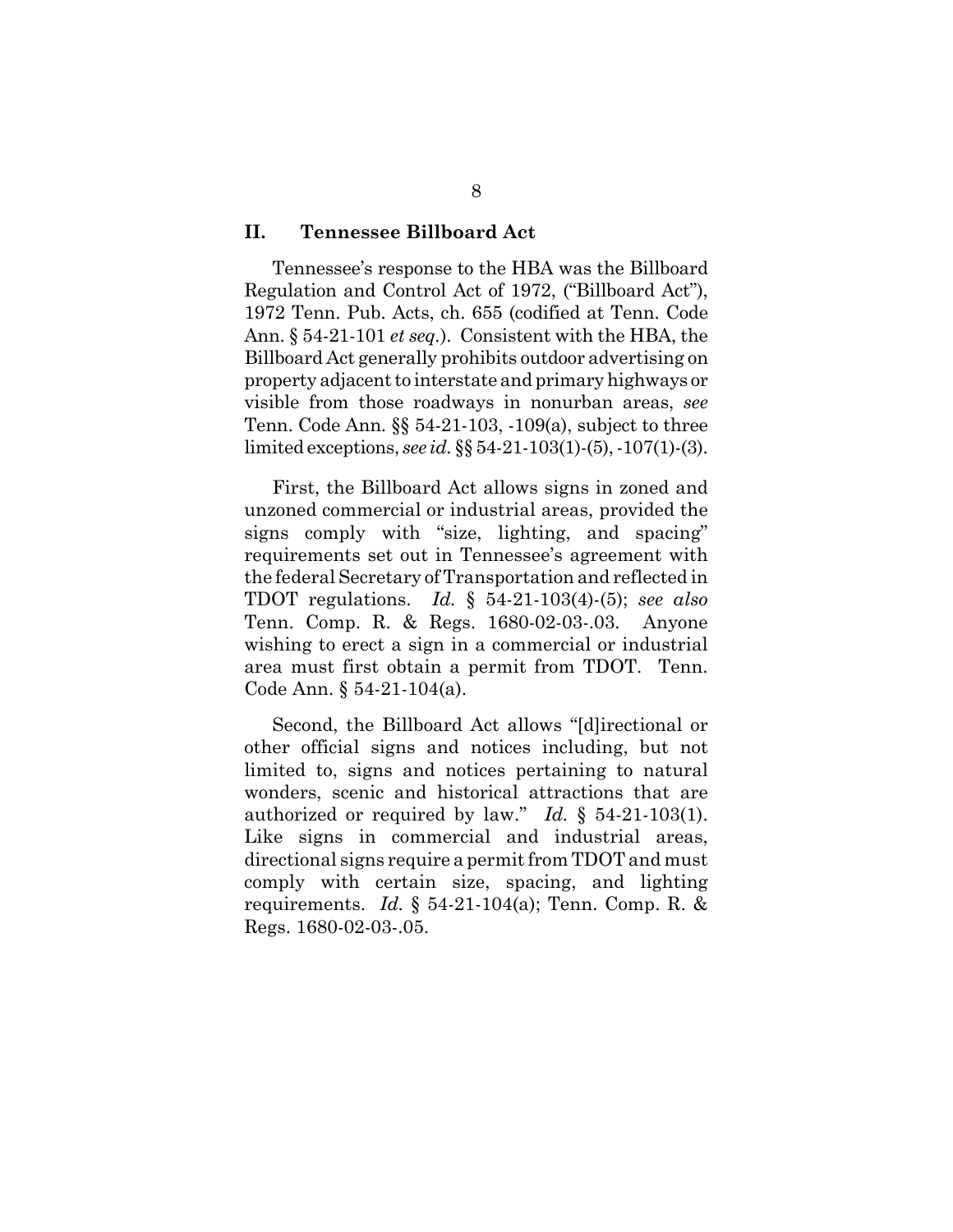Third, and particularly relevant here, the Billboard Act allows "on-premises" signs—those that advertise "the sale or lease of property on which they are located" or "activities conducted on [that] property." Tenn. Code Ann. § 54-21-103(2)-(3); Tenn. Comp. R. & Regs. 1680- 02-03-.06 (referring to these two categories as "onpremise[s] signs"). On-premises signs do not require a permit; are not subject to size, spacing, or lighting requirements; and are allowed in all areas, not just commercial or industrial areas. *See* Tenn. Code Ann. § 54-21-107(a)(1)-(2); Tenn. Comp. R. & Regs. 1680-02-  $03-.03.<sup>2</sup>$ 

Both the Billboard Act's general prohibition and its exceptions apply equally to commercial and noncommercial speech. App. 85a, 100a.

#### **III. Factual Background**

William Thomas is a commercial billboard operator who at one time owned over 30 billboards. App. 7a. In 2006, he applied for a permit from TDOT to erect another commercial billboard on undeveloped property adjacent to Interstate 40 in Memphis, Tennessee. App. 7a. The property, which he owns, became known as the "Crossroads Ford" site. App. 7a, 85a. TDOT denied the application because the proposed billboard did not satisfy the spacing requirements applicable to

<sup>&</sup>lt;sup>2</sup> TDOT's regulations provide additional guidance about onpremises signs. *See* Tenn. Comp. R. & Regs. 1680-02-03-.06 (reproduced at App. 144a-148a). Those regulations mirror regulations promulgated by the Federal Highway Administration. *See* 23 C.F.R. § 750.709.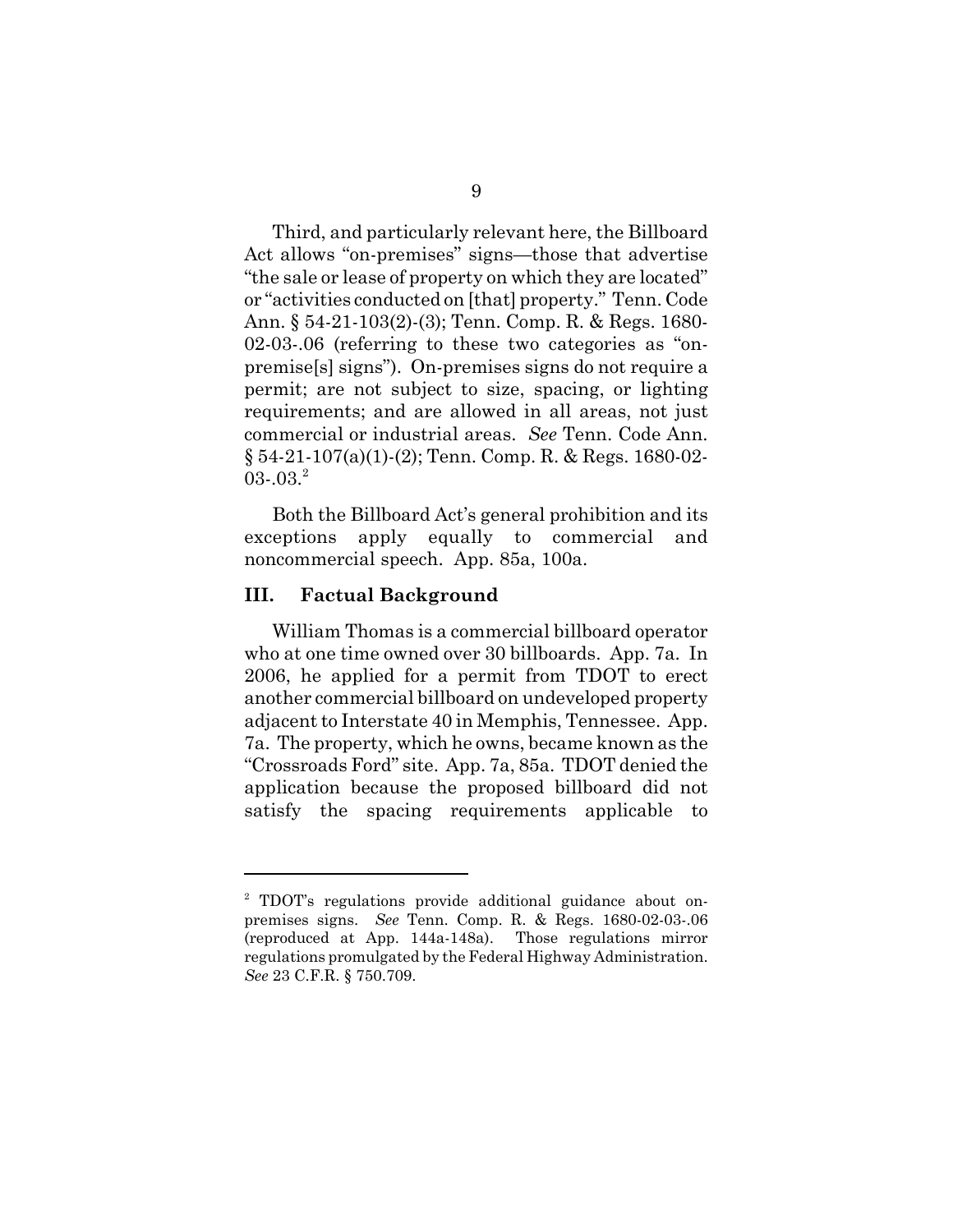permitted signs in commercial and industrial areas. App. 7a, 86a.

Thomas erected the billboard anyway and began operating it for commercial advertising. App. 7a; Dist. Ct. Dkt. No. 164-5, at 8, 20. TDOT brought an enforcement action against Thomas under the Billboard Act in Shelby County Chancery Court, seeking removal of the Crossroads Ford billboard. App. 7a; *State ex rel. Comm'r of Dep't of Transp.* (*Thomas I*), 336 S.W.3d 588, 593 (Tenn. Ct. App. 2010). The trial court initially ruled in favor of Thomas, but the Tennessee Court of Appeals reversed the judgment and remanded the case. *Thomas I*, 336 S.W.3d at 609. The Tennessee Court of Appeals held that the trial court had lacked jurisdiction to consider Thomas's various defenses and counterclaims because Thomas was required to raise them in a petition for judicial review of TDOT's permit denial, over which the Davidson County Chancery Court had exclusive jurisdiction. *Id.* at 601-09.

After losing on appeal in the state-court proceedings, Thomas began displaying noncommercial speech<sup>3</sup> on the Crossroads Ford billboard and asserted a new First Amendment defense on remand in the Shelby County Chancery Court. App. 8a. The trial court again ruled in Thomas's favor, and the Tennessee Court of Appeals again reversed, holding that the trial

<sup>&</sup>lt;sup>3</sup> For example, the Crossroads Ford billboard displayed a picture of the American flag with the Olympic rings during the summer of 2012 and a message "referencing the upcoming holiday season" during the fall of 2012. App. 85a.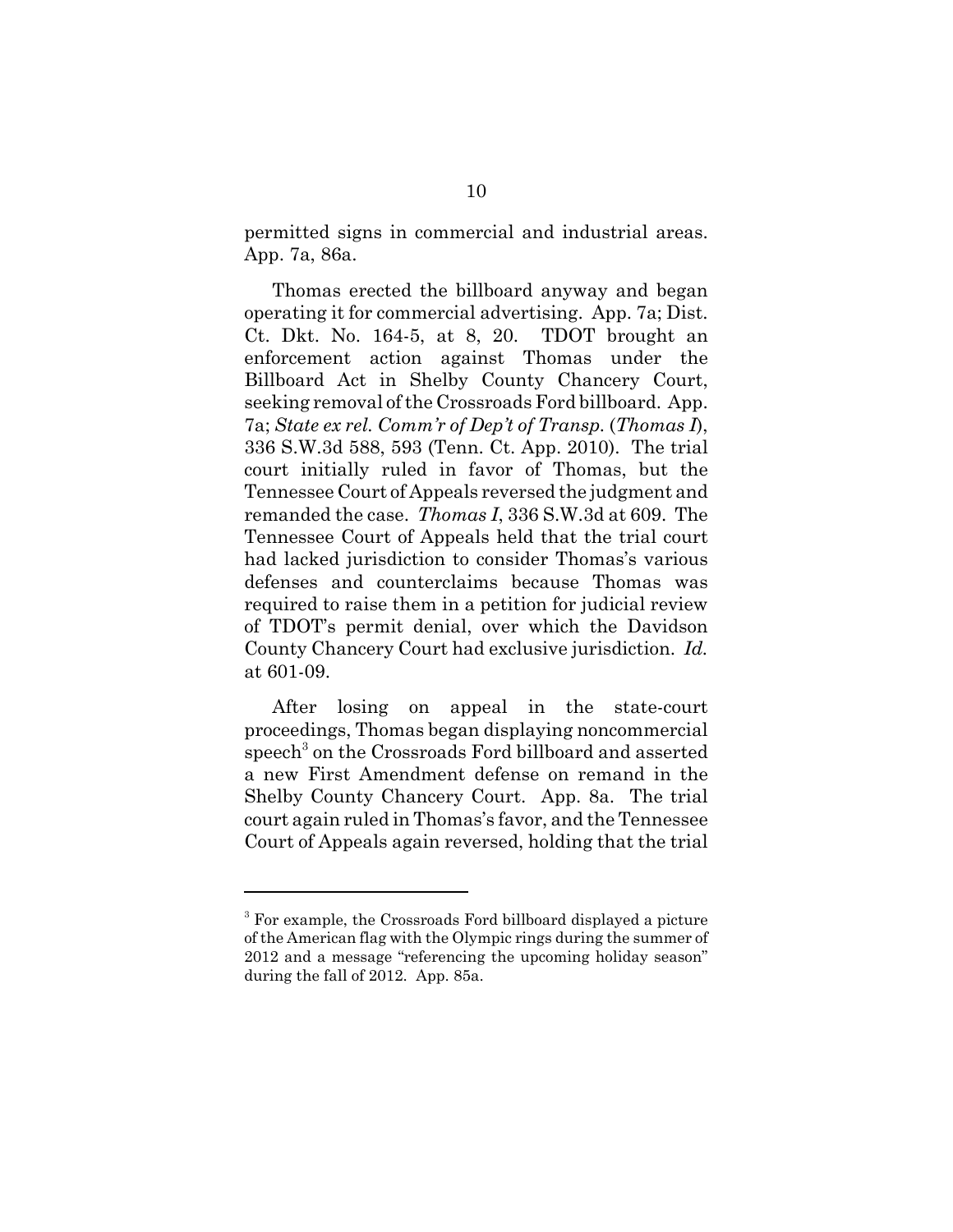court had "deviated from the law of the case" in considering the First Amendment defense and reiterating that the trial court "did not have jurisdiction to adjudicate [that] defense under [the appellate court's] holding in *Thomas I*." *State ex rel. Dep't of Transp. v. Thomas*, No. W2013-02082-COA-R3- CV, 2014 WL 6992126, at \*8 (Tenn. Ct. App. Dec. 11,  $2014$ ).<sup>4</sup>

#### **IV. Proceedings Below**

In 2013, while the second state-court appeal was pending and after he had begun displaying noncommercial speech on the Crossroads Ford billboard, Thomas sued the TDOT Commissioner and various other state officials in federal court under 42 U.S.C. § 1983, alleging that their attempts to enforce the Billboard Act against his unpermitted billboards violated the First Amendment and Equal Protection Clause of the United States Constitution and parallel provisions of the Tennessee Constitution. App. 86a-87a. Thomas sought declaratory and injunctive relief, as well as damages from the individual defendants. App. 58a-59a. The district court granted in part the defendants' motions to

<sup>&</sup>lt;sup>4</sup> There was a third appeal in the state-court proceedings in 2019, after the trial court again reinstated the earlier judgment that the Tennessee Court of Appeals had twice reversed. The Tennessee Court of Appeals reversed the trial court for the third time and reassigned the case to a different judge on remand. *See State ex rel. Dep't of Transp. v. Thomas*, No. W2018-01541-COA-R10-CV, 2019 WL 1602011, at \*8 (Tenn. Ct. App. Apr. 15, 2019). The statecourt proceedings remain pending but are on hold until final disposition of this case.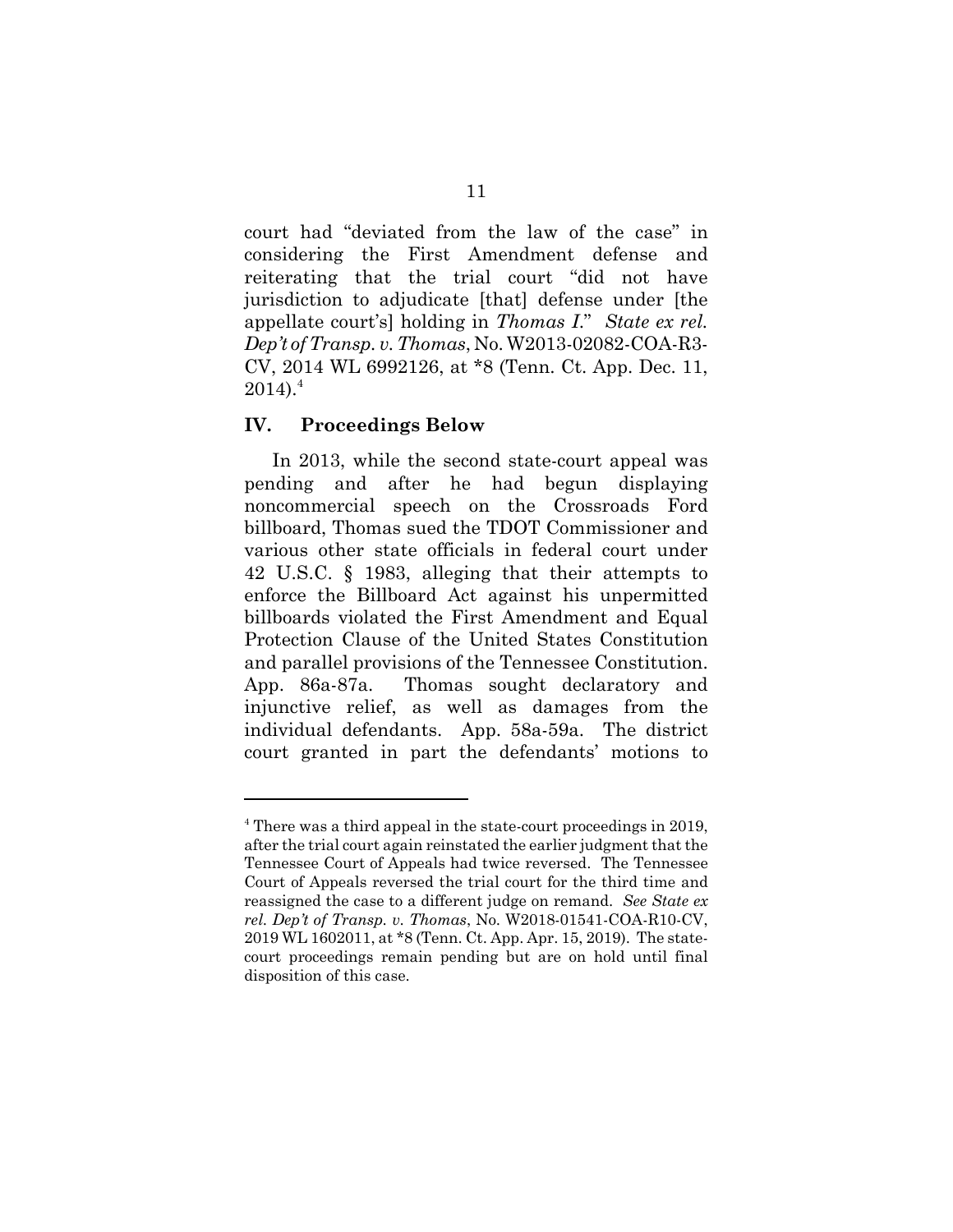dismiss and for summary judgment, Dist. Ct. Dkt. Nos. 170, 233, leaving intact only Thomas's claim that the TDOT Commissioner's enforcement of the Billboard Act against the noncommercial speech on his Crossroads Ford billboard violated the First Amendment. App. 9a-10a, 87a-88a.

The district court ruled in favor of Thomas following a trial.<sup>5</sup> App. 78a-133a. Citing *Reed*, the district court held that the Billboard Act is content based because the "only way to determine whether a sign is an onpremise[s] sign, is to consider the content of the sign." App. 97a (internal quotation marks omitted). The district court acknowledged that Justice Alito's concurring opinion in *Reed* had described the distinction between on-premises and off-premises signs as content neutral. *See* App. 96a (citing 135 S. Ct. at 2233 (Alito, J., concurring)). But rather than follow that guidance, the district court speculated that Justice Alito must have been referring to a different kind of onpremises exception. App. 96a-97a.

Because Thomas's claim was limited to the noncommercial speech on his Crossroads Ford billboard, the district court applied strict scrutiny. App. 99a-100a. The district court concluded that the State's interests in traffic safety and aesthetics were not compelling and that, in any event, the State had not established that the Act's distinction between on-

<sup>&</sup>lt;sup>5</sup> The district court held a four-day advisory jury trial on the State's compelling interests and narrow tailoring, at which the State presented seven witnesses. The advisory jury found that the State had a compelling interest and that the Billboard Act was narrowly tailored to that interest. App. 90a.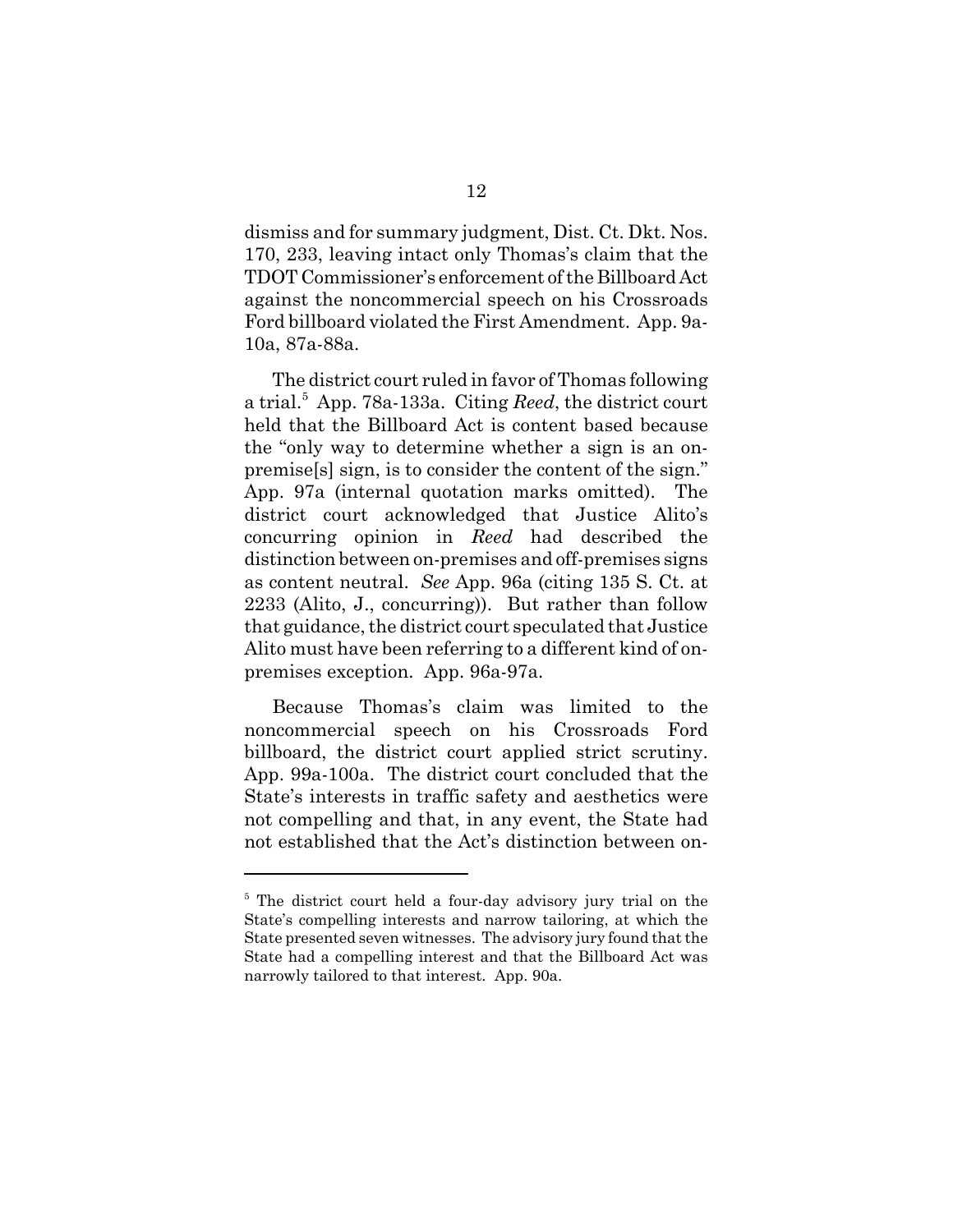premises and off-premises signs furthered those interests. App. 107a.

The district court granted Thomas a permanent injunction prohibiting enforcement of the Tennessee Billboard Act against Thomas's Crossroads Ford billboard and awarded him attorney's fees. App. 63a-64a, 69a.<sup>6</sup> Thomas promptly resumed commercial advertising on the billboard. App. 11a.

The court of appeals affirmed. App. 2a-33a. Like the district court, the court of appeals "confin[ed] [its] analysis" to Thomas's noncommercial speech and did "not consider the commercial-speech doctrine." App. 14a. The court of appeals found that *Reed* had overruled *Wheeler v. Comm'r of Highways*, 822 F.2d 586 (6th Cir. 1987), *cert. denied*, 484 U.S. 1007 (1988), an earlier Sixth Circuit decision that rejected a First Amendment challenge to a materially identical onpremises exception in Kentucky's billboard law. App. 3a.

Applying *Reed*, the court of appeals concluded that the Billboard Act's on-premises exception is facially content based because it requires Tennessee officials to "read the message written on the sign" and "assess the meaning and purpose of the sign's message in order to

<sup>&</sup>lt;sup>6</sup> The district court granted Thomas only a narrow injunction limited to his Crossroads Ford billboard, but it also held that the Billboard Act was "not severable, either by severing the challenged [on-premises exception] or by limiting the application of those provisions to only commercial speech." App. 51a. The district court later clarified, however, that the State was "not precluded from enforcing the Billboard Act with respect to outdoor advertising other than the Crossroads Ford billboard." App. 35a.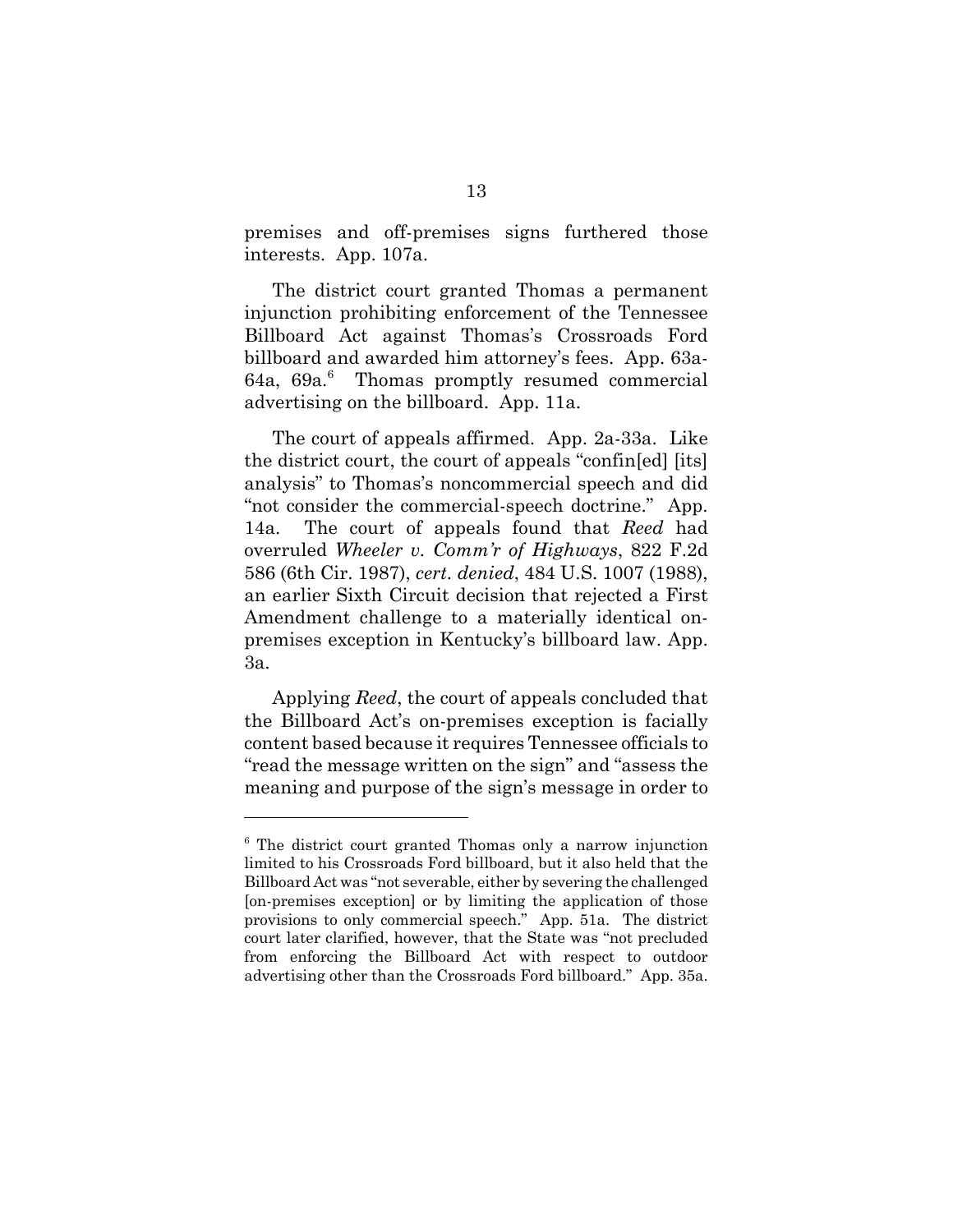determine if the sign violated the Act." App. 15a-16a. As for Justice Alito's concurring opinion in *Reed*, which identified a regulation distinguishing between onpremises and off-premises signs as an example of a content-neutral regulation, the court of appeals doubled down on the district court's speculation that "[t]here might be many formulations of an on/off premises distinction that are content-neutral." App. 21a.

Although the court of appeals agreed that the State has a compelling interest in safeguarding First Amendment rights, App. 24a, which is furthered by the on-premises exception, the court nevertheless held that the exception was underinclusive because it did not allow noncommercial speech unrelated to the premises. App. 25a-31a.

The court of appeals rejected as "policy concerns" the State's argument that the on-premises exception is the least restrictive means of balancing its interests in traffic safety and aesthetics—which are furthered by the Billboard Act's general prohibition—with its interest in safeguarding First Amendment rights. App. 31a. The State had argued that Thomas's proffered less restrictive means—such as exempting all noncommercial speech from regulation—would create intractable enforcement difficulties, but rather than engage with these arguments, the court dismissed them as "problems for the Tennessee Legislature, not the courts." App. 32a.

The court of appeals denied the State's petition for rehearing en banc. App. 134a-135a.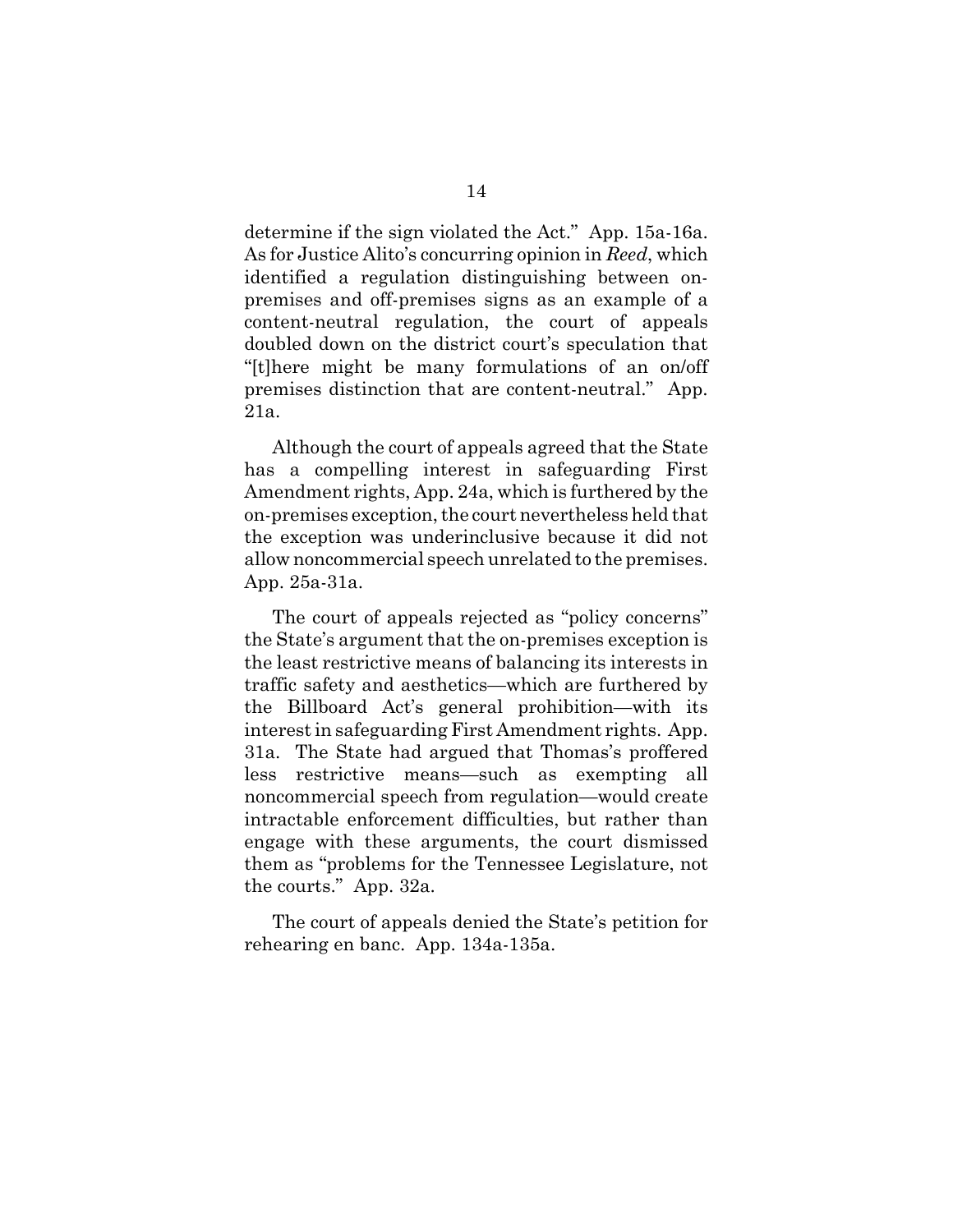#### **REASONS FOR GRANTING THE PETITION**

## **I. There Is a Direct Conflict Among the Courts of Appeals on the Question Presented.**

This Court's decision in *Reed v. Town of Gilbert*, 135 S. Ct. 2218 (2015), injected new confusion into an already unsettled area of First Amendment jurisprudence. *Reed* involved a First Amendment challenge to a municipal sign code containing exemptions for "Ideological Sign[s]," "Political Sign[s]," and "Temporary Directional Signs Relating to a Qualifying Event." *Id.* at 2224-25 (alterations in original; internal quotation marks omitted). This Court invalidated the sign code because it was content based on its face and failed strict scrutiny. *Id.* at 2227. But in a concurring opinion that was joined by two of the other Justices in the majority, Justice Alito explained that governments were not "powerless to enact and enforce reasonable sign regulations" and listed as an example of a regulation "that would not be content based" a "[r]ule[] distinguishing between onpremises and off-premises signs." *Id.* at 2233 (Alito, J., concurring).

Even before *Reed*, federal and state courts were divided on whether billboard laws like Tennessee's, with on-premises exceptions that apply equally to commercial and noncommercial speech, comport with the First Amendment. Far from settling that conflict, *Reed* has exacerbated it. While the decision below concluded that *Reed* required it to overrule an earlier decision finding an on-premises exception content neutral, the Third Circuit held precisely the opposite.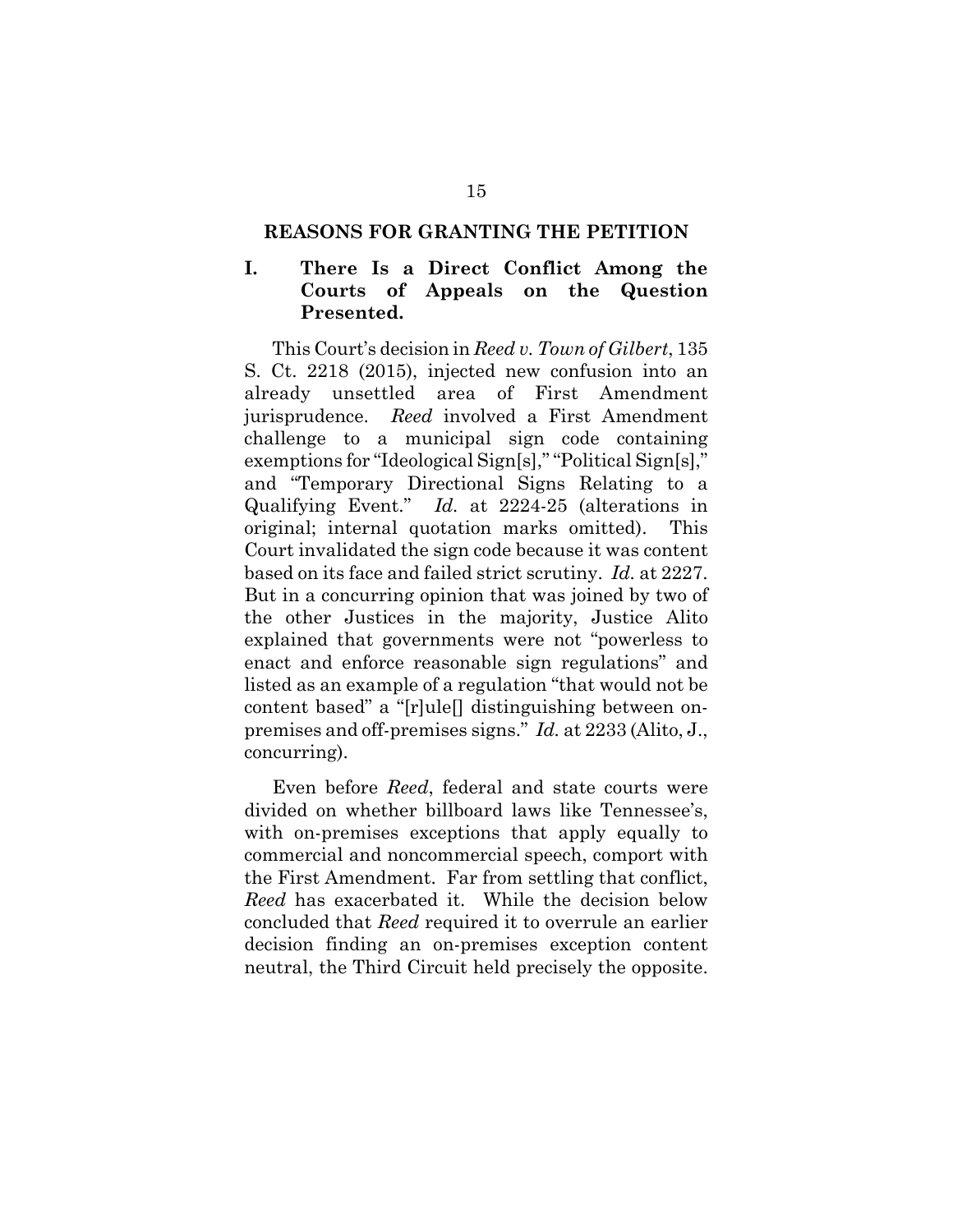And while the decision below held that the on-premises exception is content based because it requires officials to read a sign's message, the Third, Ninth, and D.C. Circuits have rejected that "officer must read it" test. This Courts' review is sorely needed to provide clarity in this important area of the law.

## **A. The Decision Below Squarely Conflicts with a Decision of the Third Circuit Concerning the Content Neutrality of On-Premises Exceptions After** *Reed***.**

Two courts of appeals have considered whether onpremises exceptions are content based after this Court's decision in *Reed*, and they have reached directly contrary conclusions. In both cases, earlier circuit precedent had upheld materially identical onpremises exceptions as content neutral. In the decision below, the Sixth Circuit held that *Reed* required it to overrule its earlier precedent and instead find the onpremises exception content based. But the Third Circuit adhered to its earlier precedent, concluding that *Reed* did not dictate a different result. *See Adams Outdoor Adv. Ltd. P'ship v. Penn. Dep't of Transp.*, 930 F.3d 199, 207-08 n.1 (3d. Cir. 2019).

In the decision below, the Sixth Circuit held that *Reed* had abrogated its earlier decision in *Wheeler v. Commissioner of Highways*, 822 F.2d 586, 591-92 (6th Cir. 1987), *cert. denied*, 484 U.S. 1007 (1988), finding the on-premises exception in Kentucky's billboard law content neutral. App. 3a. Under *Reed*, the Sixth Circuit reasoned, the on-premises exception was facially content based because it required Tennessee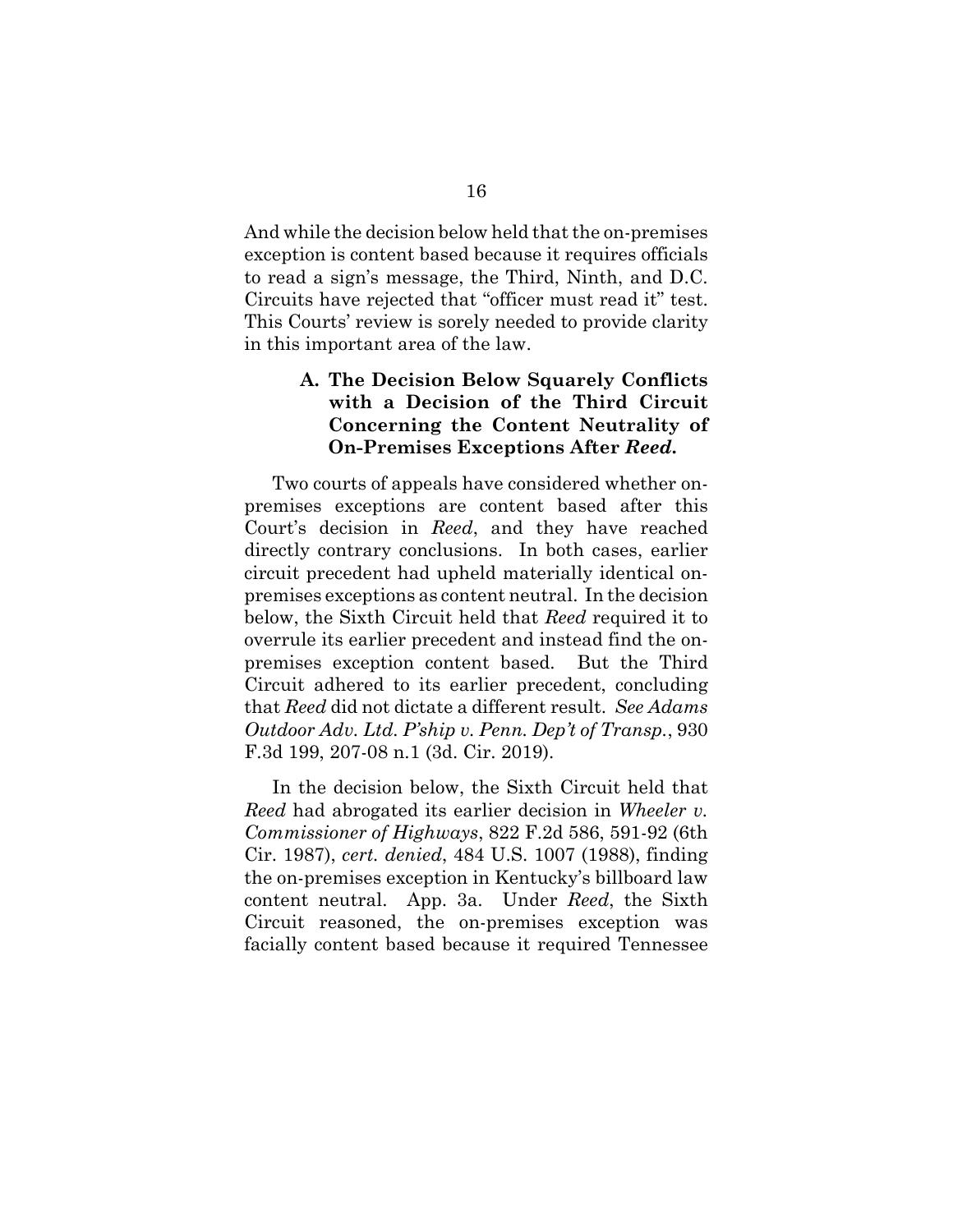officials to "read the message written on the sign." App. 15a.

In *Adams*, the Third Circuit reached the opposite conclusion. There, a billboard operator argued that the on-premises exception in Pennsylvania's billboard law was a content-based regulation of speech subject to strict scrutiny under *Reed*, and he urged the court to abandon its earlier decision in *Rappa v. New Castle County*, 18 F.3d 1043, 1068 (3d. Cir. 1994), which had held the materially identical on-premises exception in Delaware's billboard law content neutral. *See Adams*, 930 F.3d at 207-08 & n1.

In contrast to the Sixth Circuit in the decision below, the Third Circuit adhered to its earlier precedent, expressly declining the plaintiff's invitation to "deviate from *Rappa* and apply strict scrutiny" under *Reed*. *Id.* at 207 n.1. The court reasoned that *Reed* "did not address an exemption for on-premise[s] signs" and that the "concurring opinions by Justices Alito and Kagan . . . both indicated that on-premise[s] sign regulations are content neutral." *Id.* Because *Reed* "did not establish a legal standard by which to evaluate laws that distinguish between on-premise[s] and offpremise[s] signs," the Third Circuit "f[ell] back to [its] precedent in *Rappa*." *Id.* The court held that Pennsylvania's "exemption for on-premise[s] signs concerning activities on the property" remained subject to only intermediate scrutiny under *Rappa* and remanded "for the parties to litigate further [the State's] justification for the restraint and its exemptions." *Id.* at 207.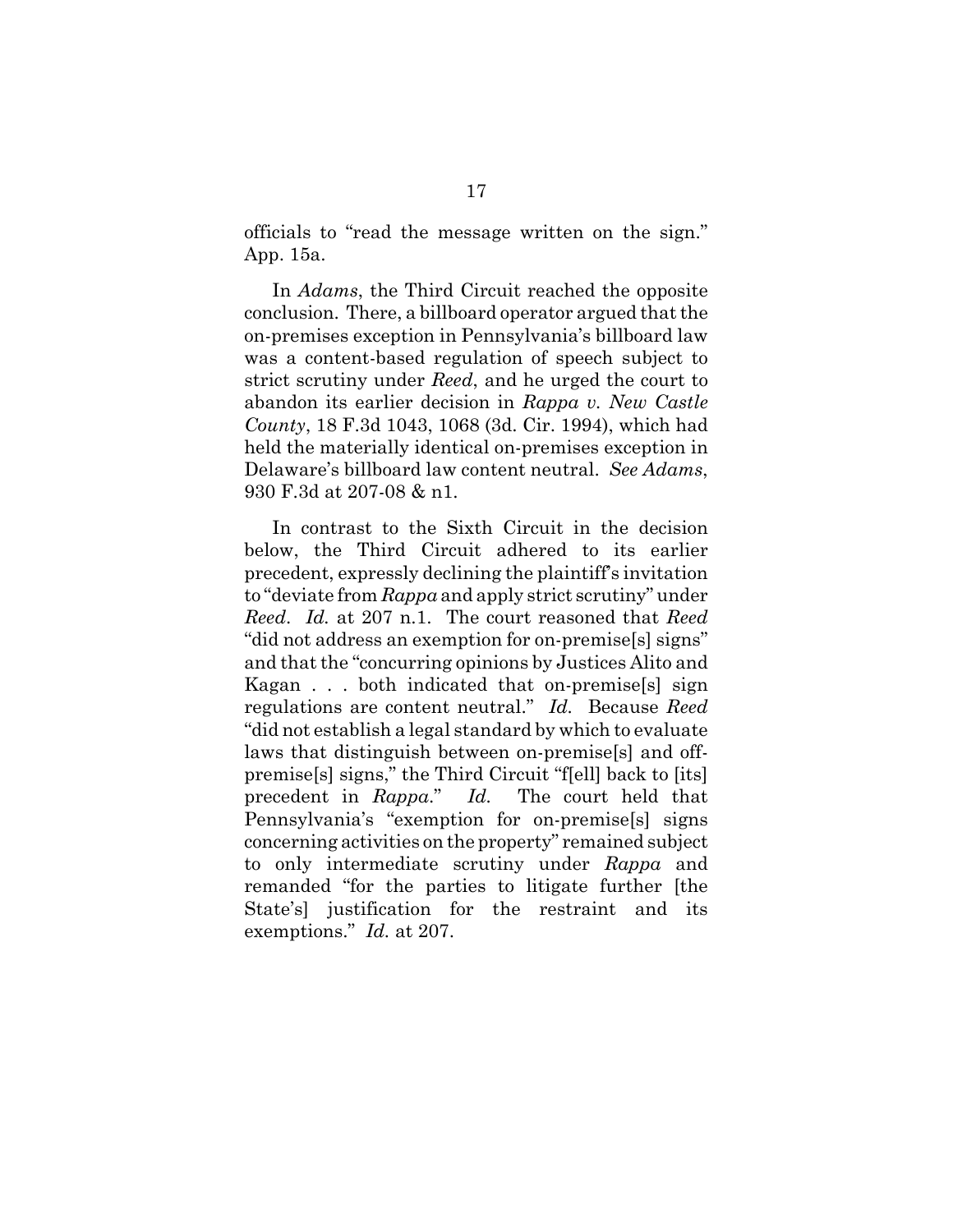Two recent decisions by federal district courts in Texas, both of which are currently on appeal to the Fifth Circuit, also reached conflicting decisions on whether on-premises exceptions are content based after *Reed*. The first decision, *Reagan National Advertising of Austin, Inc. v. City of Austin*, 377 F. Supp. 3d 670 (W.D. Tex. 2019), *appeal pending*, No. 19-50354 (5th Cir. argued Feb. 6, 2020), involved a First Amendment challenge to an Austin sign ordinance "allow[ing] digital sign-faces for on-premises signs but prohibit[ing] digital sign-faces for off-premises signs." *Id.* at 674. The plaintiffs argued that, under *Reed*, the ordinance's "different rules for on- and off-premises signs are content-based and therefore subject to strict scrutiny" because city officials must "look at the content of the sign" to determine whether the exception applies. *Id.* at 677, 680 (internal quotation marks omitted).

The district court rejected the plaintiffs' interpretation of *Reed*. The court understood the plurality opinion in *Metromedia* as holding that the government may "restrict[] off-premises billboards while permitting them on-premises, so long as [it] did not restrict noncommercial subject matter more than commercial subject matter." *Id.* at 681. The district court reasoned that *Reed* "[wa]s entirely consistent with *Metromedia*" because *Reed* involved "different rules for different subject matter," which were plainly content based, while the on-premises exception was "based on location" and did not prohibit "discussion of any specific topics, ideas, or viewpoints." *Id.* (internal quotation marks omitted). The court also observed that Justice Alito's concurring opinion in *Reed* had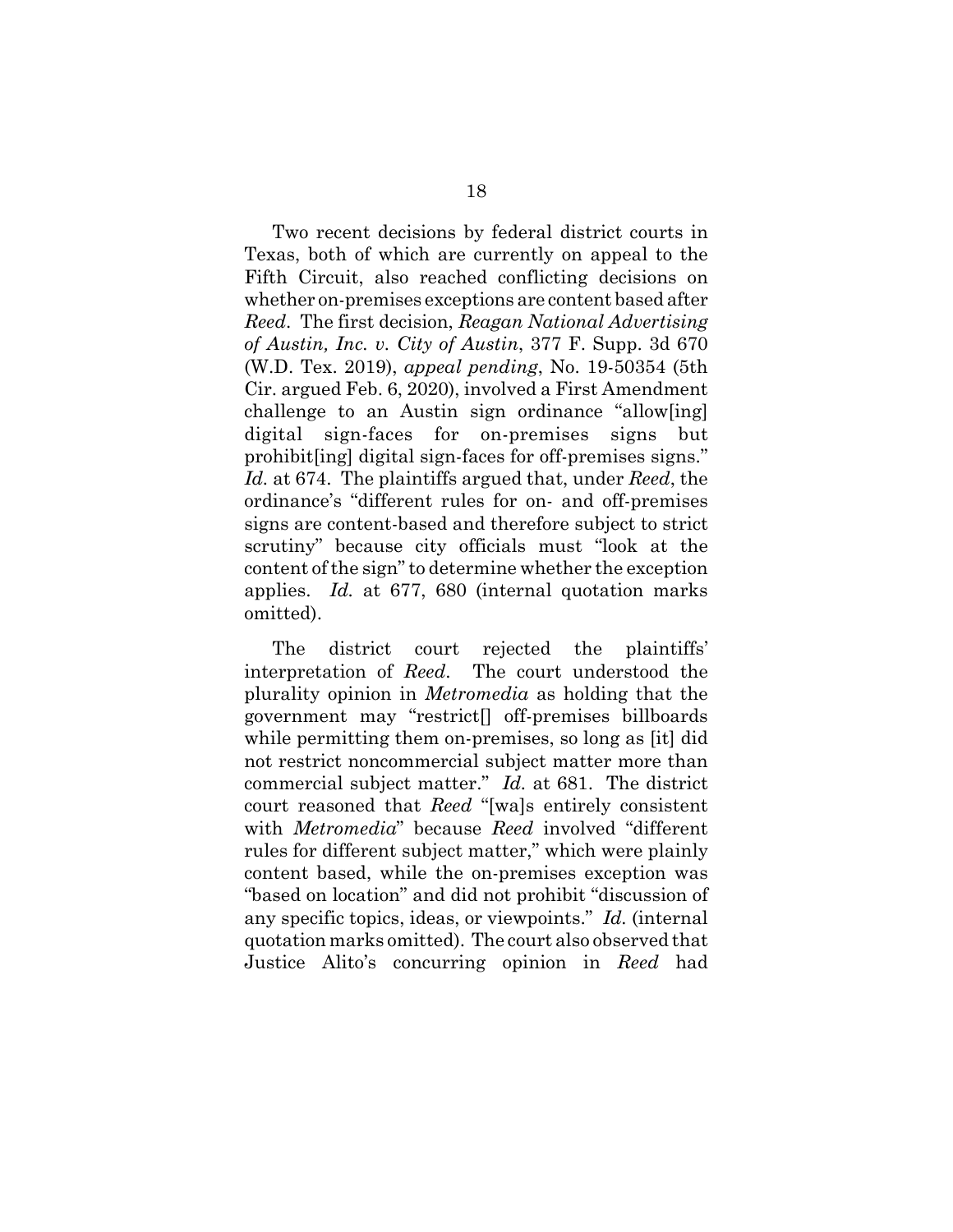specifically mentioned the on-premises exception as an example of a content-neutral rule. *Id.* Because the ordinance's "on/off premises distinction [wa]s content neutral both facially and in its purpose and justification," the court applied intermediate scrutiny. *Id.* at 682.

But a different judge on the same district court held to the contrary just a couple of months later in *Reagan National Advertising of Austin, Inc. v. City of Cedar Park*, 387 F. Supp. 3d 703 (W.D. Tex. 2019), *appeal pending*, No. 20-50125 (5th Cir. docketed Feb. 21, 2020). That case involved a First Amendment challenge to provisions of Cedar Park's sign ordinance that distinguish between on-premises and off-premises signs. *Id.* at 706. Although the district court upheld the distinction as applied to commercial speech under *Metromedia*, *id.* at 711-14, it summarily concluded that the ordinance's application to noncommercial speech was subject to strict scrutiny under *Reed* because the "restrictions the [s]ign [c]ode imposes on off-premises speech . . . depend upon the content of the sign." *Id.* at 713.

Numerous other district courts and state intermediate appellate courts have considered whether on-premises exceptions are content based under *Reed*, and they too have divided on that issue. *Compare, e.g.*, *ArchitectureArt, LLC v. City of San Diego*, 231 F. Supp. 3d 828, 839 (S.D. Cal. 2017) (concluding that distinction between on-premises and off-premises signs is not content based under *Reed*), *aff'd on other grounds by* 746 Fed. Appx. 37 (9th Cir. 2018) (mem.); *Geft Outdoor LLC v. Consol. City of Indianapolis & Cty. of*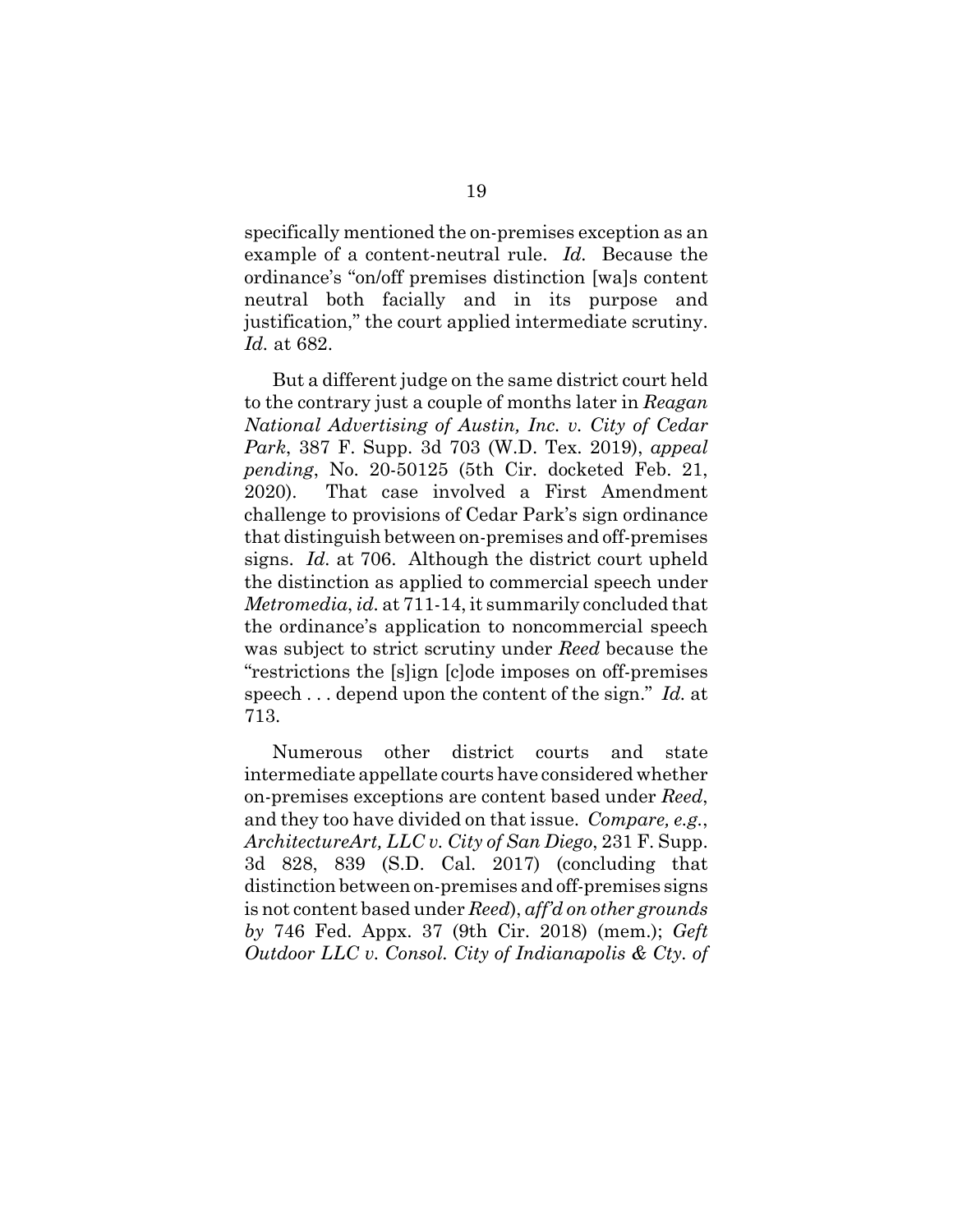*Marion, Ind.*, 187 F. Supp. 3d 1002, 1017 n.2 (S.D. Ind. 2016) (same); *Contest Promotions, LLC v. City & Cty. of S.F.*, No. 15-cv-00093, 2015 WL 4571564, at \*4 (N.D. Cal. July 28, 2015) (same), *aff'd on other grounds by* 704 Fed. Appx. 665 (9th Cir. 2017), *cert. denied*, 138 S. Ct. 2574 (2018); *Citizens for Free Speech, LLC v. Cty. of Alameda*, 114 F. Supp. 3d 952, 968-69 (N.D. Cal. 2015) (same); *Lamar Cent. Outdoor, LLC v. City of L.A.*, 199 Cal. Rptr. 3d 620, 630-31 (Cal. Ct. App. 2016), *with, e.g.*, *Auspro Enters., L.P. v. Tex. Dep't of Transp.*, 506 S.W.3d 688, 698-701 (Tex. Ct. App. 2016) (holding distinction between on-premises and off-premises signs content based under *Reed*), *vacated as moot by* No. 17- 0041 (Tex. Apr. 6, 2018).

Instead of bringing clarity to this confusing area of the law, *Reed* further muddied the waters. Lower courts have had difficulty applying *Reed*'s guidance on content neutrality to the on-premises exception, which differs significantly from the facially content-based exemptions at issue in *Reed*. And courts have disagreed about the import of Justice Alito's concurring opinion describing distinctions between on- and offpremises signs as content neutral. This Court should grant review to settle this important issue.

> **B. The Decision Below Conflicts with Decisions of the Third, Ninth, and D.C. Circuits Concerning the Test for Content Neutrality.**

The decision below also directly conflicts with decisions of other courts of appeals concerning the test for determining whether a regulation is content based. The court of appeals held that the on-premises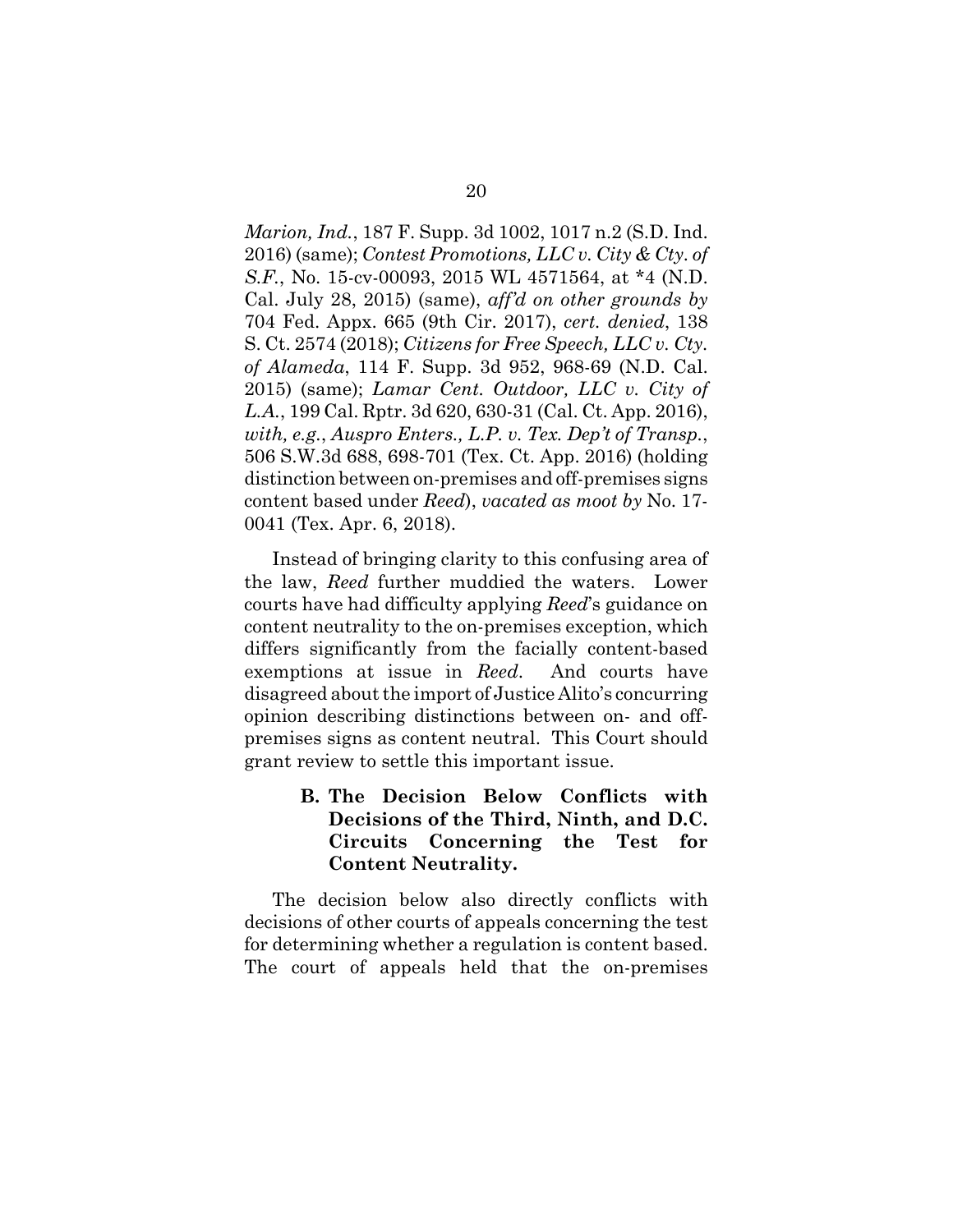exception in Tennessee's Billboard Act is content based because a "Tennessee official must read the message written on the sign" to decide whether the sign should be regulated. App. 15a. At least one other circuit court appears to share the Sixth Circuit's view that a regulation is content based if its application requires examination of content, but three other circuit courts have rejected this "officer must read it" test after *Reed*.

In a recent decision upholding an abortion-clinic buffer-zone law under *Hill v. Colorado*, 530 U.S. 703 (2000), the Seventh Circuit interpreted this Court's decision in *McCullen v. Coakley*, 573 U.S. 464 (2014), as providing in "no uncertain terms that a law is indeed content based if enforcement authorities must 'examine the content of the message that is conveyed to determine whether a violation has occurred.'" *Price v. City of Chi.*, 915 F.3d 1107, 1118 (7th Cir. 2019) (quoting *McCullen*, 573 U.S. at 479), *petition for cert. pending*, No. 18-1516 (filed June 4, 2019). The Seventh Circuit followed *Hill*, given that it directly controlled the issue presented in that case, but observed that both *Reed* and *McCullen* had "deeply shaken *Hill*'s foundation." *Id.* at 1119.

The D.C. Circuit and the Ninth Circuit, on the other hand, have expressly declined to adopt an "officer must read it" test for content neutrality after *Reed*. In *Act Now to Stop War & End Racism Coalition v. District of Columbia*, 846 F.3d 391 (D.C. Cir. 2017), *cert. denied*, 138 S. Ct. 334 (2017), the D.C. Circuit rejected a First Amendment challenge to a municipal code that treated event-related signs less favorably than other signs. The regulation at issue ordinarily allowed signs posted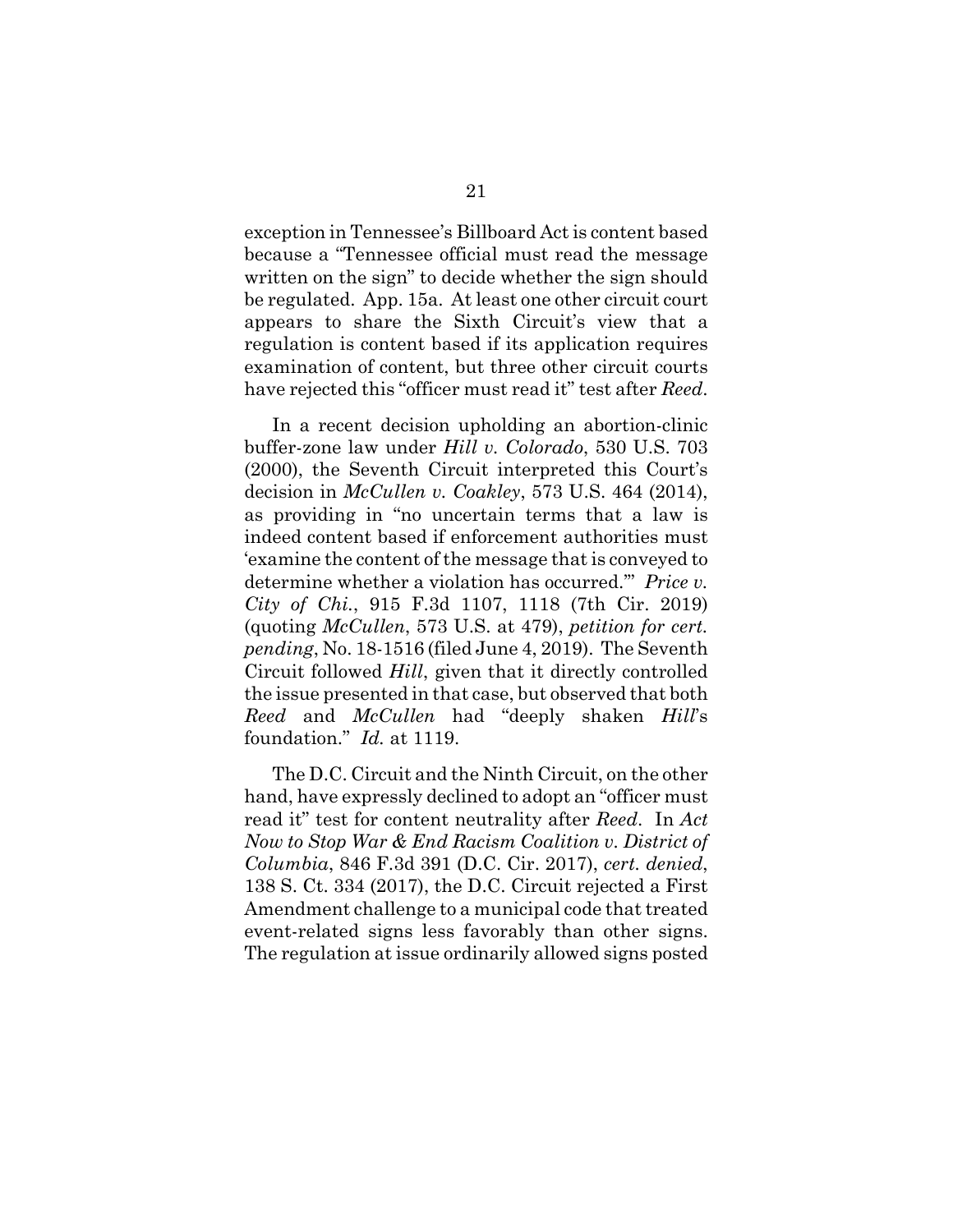on a public lamppost to remain there for up to 180 days, but signs relating to an event had to be removed within 30 days of the event. *Id.* at 396. The plaintiffs alleged that the distinction between event-related and other signs was content based, but the D.C. Circuit disagreed. "[T]he fact that District officials may look at what a poster says to determine whether it is 'eventrelated,'" the court explained, "does not render the . . . rule content-based." *Id.* at 404. Because the regulation at issue "treat[ed] all event-related signs alike" and did not "distinguish among types of events based on content," it was content neutral under *Reed*. *Id.* at 405.

The Ninth Circuit reached the same conclusion in *Recycle for Change v. City of Oakland*, 856 F.3d 666, 671 (9th Cir. 2017), *cert. denied*, 138 S. Ct. 557 (2017). That case involved a First Amendment challenge to an ordinance regulating unattended donation collection boxes, which were defined as containers that "accept textiles, shoes, books and/or other salvageable personal property items to be used . . . for distribution, resale, or recycling." *Id.* at 668 (internal quotation marks omitted). The plaintiff alleged that the ordinance was content based because enforcement officials would need to "examine a container's message" to determine whether to regulate it. *Id.* at 670. The Ninth Circuit rejected that argument, "caution[ing] that an officer's inspection of a speaker's message is not dispositive on the question of content neutrality." *Id.* at 671. "The 'officer must read it' test," the court explained, "cuts too broadly if used as a bellwether of content," and, "[i]f applied without common sense, . . . would mean that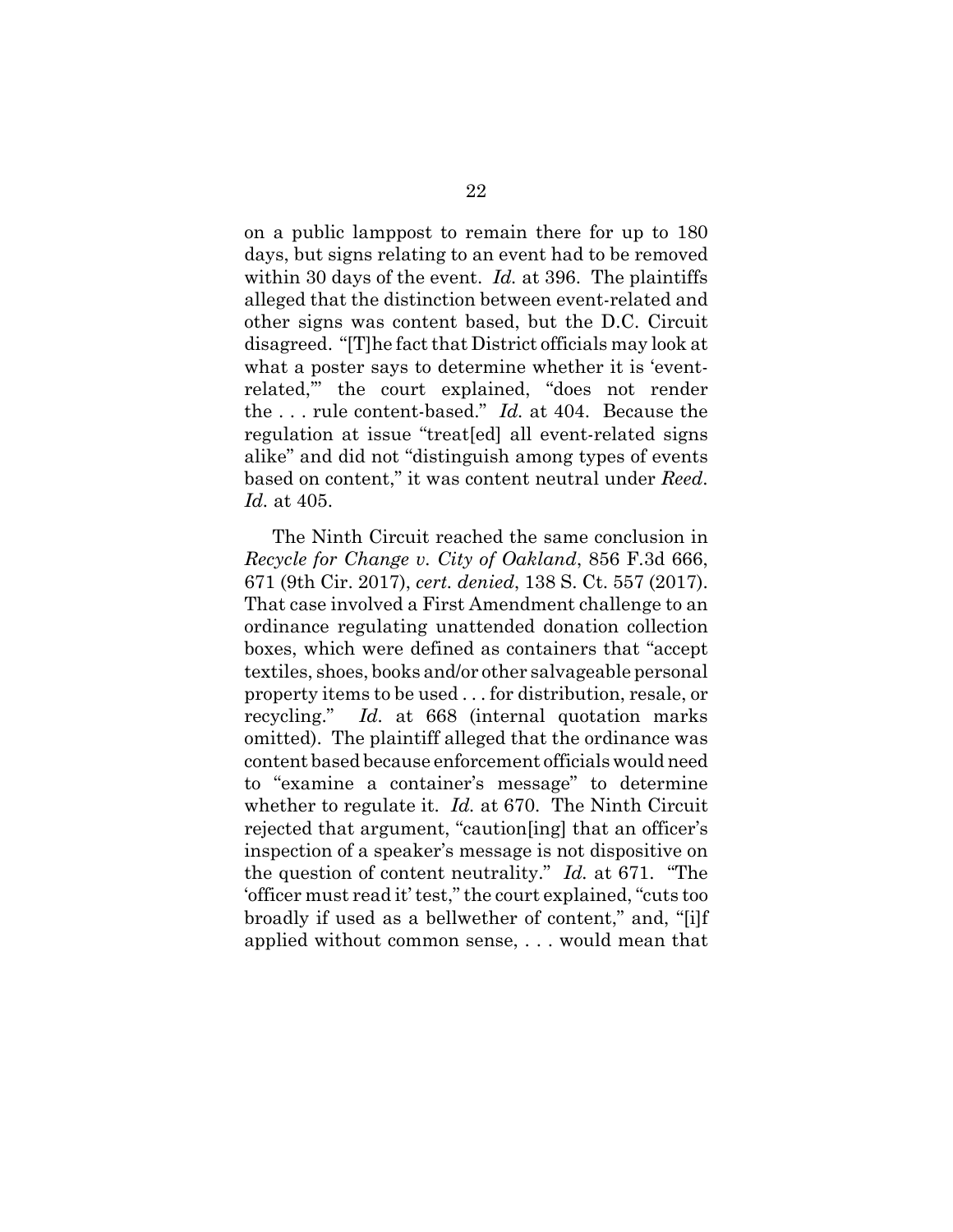every sign, except a blank sign, would be content based." *Id.* (some internal quotation marks omitted).

The Third Circuit also implicitly rejected the "officer must read it" test in *Adams*. In its earlier decision in *Rappa*, the Third Circuit observed that "evaluating whether a sign is an onsite sign does require the state to analyze the content of the sign," but it nevertheless concluded the on-premises exception was not content based because it did not "preclude any particular message from being voiced in any place." 18 F.3d at 1067. By adhering to that precedent even after *Reed*, the Third Circuit necessarily rejected the Sixth Circuit's view that whether enforcement of a regulation requires the examination of content is the dispositive inquiry for content neutrality.

The district court in *City of Austin* likewise rejected the Sixth Circuit's approach. 377 F. Supp. 3d at 680. The district court reasoned that, "[i]n effect," such an extreme rule "would apply strict scrutiny to all regulations for signs with written text." 377 F. Supp. 3d at 680. For example, even "regulations imposing greater restrictions for commercial signs—a wellestablished and constitutional practice—would be content-based because a viewer must read a sign to determine if the message was commercial or noncommercial." *Id.* (footnote omitted).

Review of the question presented would provide the Court an opportunity to resolve this confusion among the lower courts and clarify the appropriate standard for content neutrality.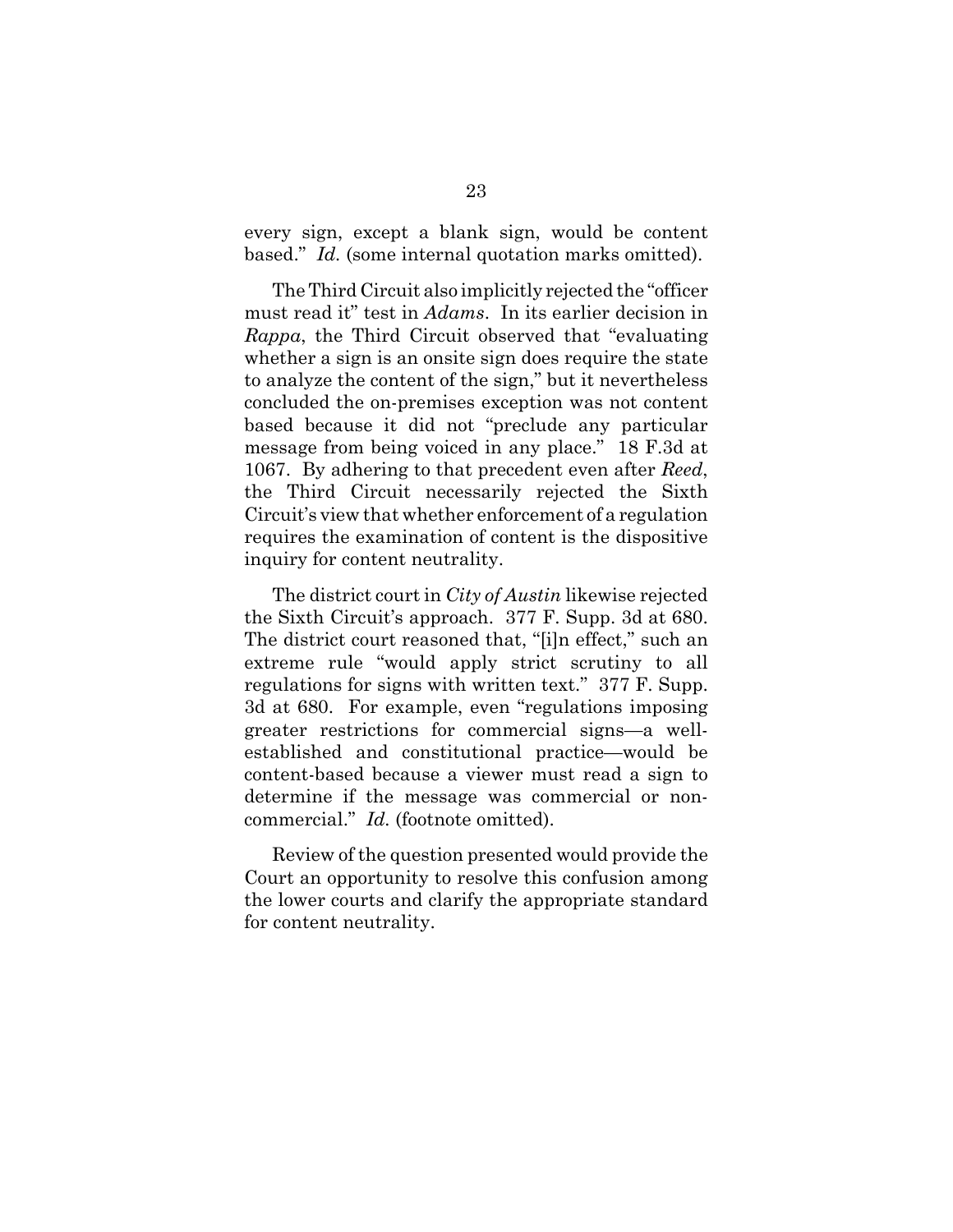### **C. The Decision Below Implicates a Longstanding and Entrenched Conflict That Predates** *Reed***.**

While the question presented concerns *Reed*'s application to on-premises exceptions, it bears mentioning that lower courts were divided on the constitutionality of on-premises exceptions even before *Reed*. In *Metromedia, Inc. v. City of San Diego*, 453 U.S. 490 (1981), a plurality of this Court invalidated on First Amendment grounds an on-premises exception that allowed only commercial advertising because it "afford[ed] a greater degree of protection to commercial than to noncommercial speech." *Id.* at 513 (plurality opinion). But the plurality upheld the exception as applied to commercial speech, reasoning that the onpremises exception "directly advance[d]" the city's interests in traffic safety and aesthetics because "offsite advertising, with its periodically changing content, [may] present[] a more acute problem than does onsite advertising." *Id.* at 511.

*Metromedia* did not address whether the First Amendment permits the government to distinguish between on-premises and off-premises *noncommercial* signs. In the wake of *Metromedia*, "a significant split of authority" arose on that question. Mark Cordes, *Sign Regulation After* Ladue: *Examining the Evolving Limits of First Amendment Protection*, 74 Neb. L. Rev. 36, 79 (1995).

Most courts, including the Third, Fourth, Sixth, and Eleventh Circuits and the Supreme Courts of Connecticut, Minnesota, and Texas, concluded that onpremises exceptions that applied equally to commercial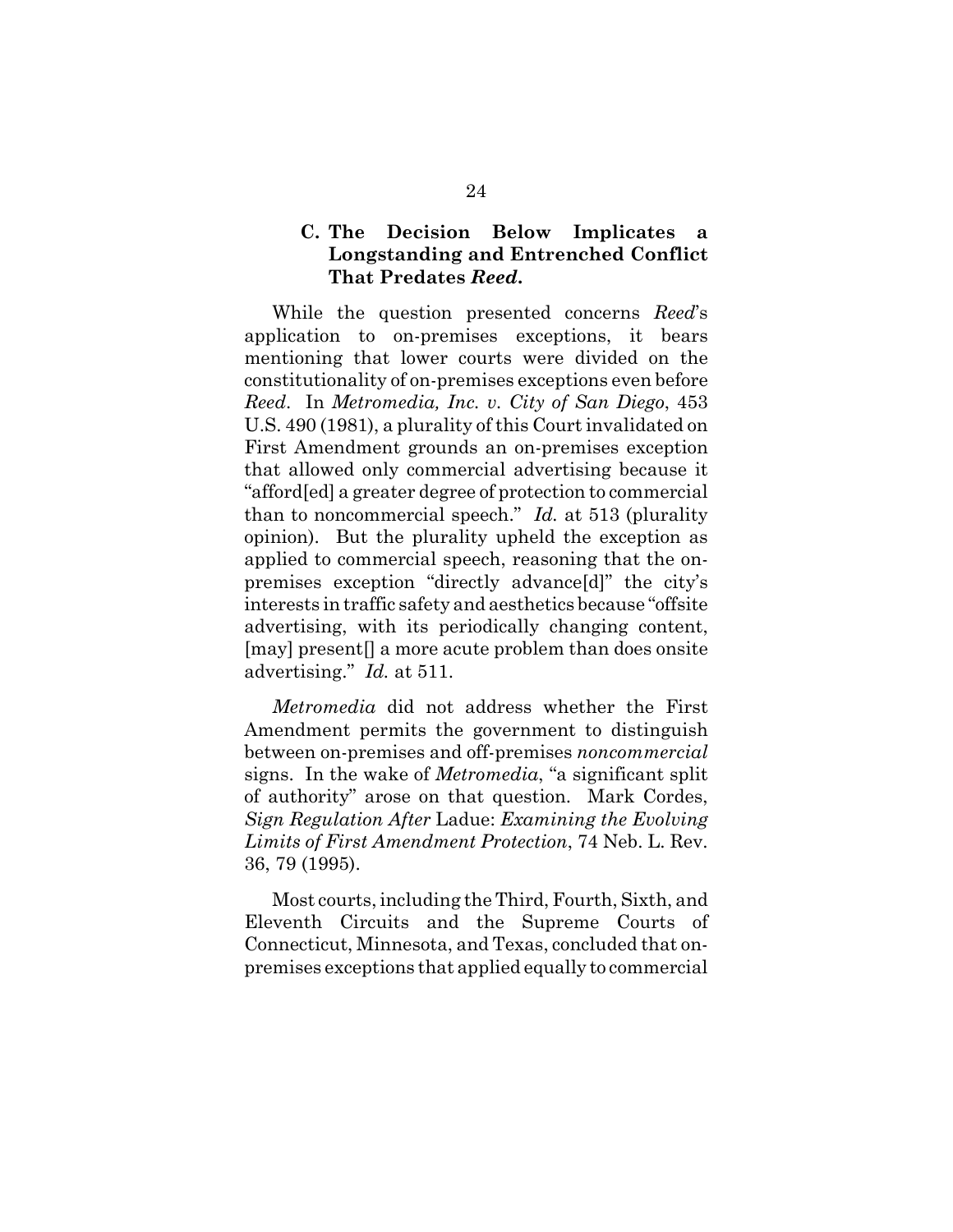and noncommercial speech were permissible contentneutral regulations of speech. *See, e.g.*, *Covenant Media of SC, LLC v. City of N. Charleston*, 493 F.3d 421, 433-34 & n.9 (4th Cir. 2007); *Rappa*, 18 F.3d at 1067 ; *Messer v. City of Douglasville*, 975 F.2d 1505, 1509-10 (11th Cir. 1992); *Wheeler*, 822 F.2d at 591; *Tex. Dep't of Transp. v. Barber*, 111 S.W.3d 86, 99-101 (Tex. 2003), *cert. denied*, 540 U.S. 1177 (2004); *Burns v. Barrett*, 561 A.2d 1378, 1384-86 (Conn. 1989), *cert. denied*, 493 U.S. 1003 (1989); *State by Spannaus v. Hopf*, 323 N.W.2d 746, 754-55 (Minn. 1982). In *Rappa*, for example, the Third Circuit explained that an exception for "signs advertising activities conducted on the premises" is "not a content-based exception at all," because it "does not preclude any particular message from being voiced in any place," but rather "merely establishes the appropriate relationship between the location and the use of an outdoor sign to convey a particular message." 18 F.3d at 1067.

But other courts, including the First and Ninth Circuits and the Supreme Courts of Virginia and West Virginia, held to the contrary, reasoning that even an on-premises exception that applied equally to commercial and noncommercial speech nevertheless impermissibly discriminated against off-premises noncommercial speech based on its content. *See, e.g.*, *Outdoor Media Grp., Inc. v. City of Beaumont*, 506 F.3d 895, 906 (9th Cir. 2007); *Ackerly Comm'ns of Mass., Inc. v. City of Somerville*, 878 F.2d 513, 517-18 (1st Cir. 1989); *Fisher v. City of Charleston*, 425 S.E.2d 194, 197- 99 (W.V. 1992); *Adams Outdoor Adv. v. City of Newport News*, 373 S.E.2d 917, 925-27 (Va. 1988).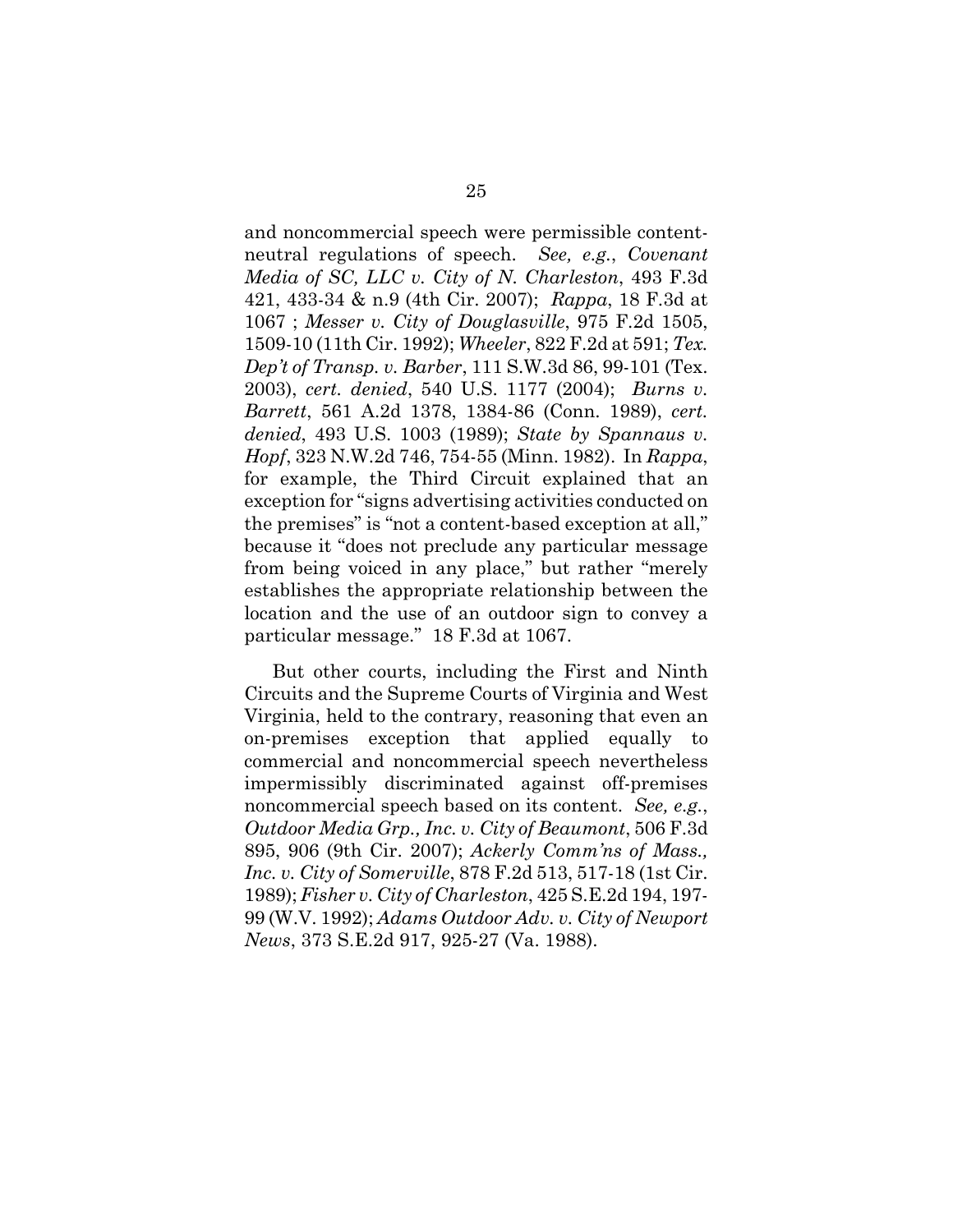Although only the Third and Sixth Circuits have revisited the constitutionality of the on-premises exception after *Reed,* there is no reason to believe that the entrenched conflict on this issue will resolve itself. Courts that invalidated on-premises exceptions before *Reed* are likely to adhere to those decisions. And, as the divide between the Third and Sixth Circuits illustrates, courts that upheld on-premises exceptions before *Reed* will diverge on the issue in the absence of further guidance from this Court.

\* \* \*

The lower courts are hopelessly divided about how to apply the First Amendment to sign regulations after *Reed*. And the decision below directly contradicts decisions of other circuits both as to the specific question of whether on-premises exceptions are content based and the more general question of the appropriate test for content neutrality after *Reed*. Granting review of the question presented would give this Court an opportunity to provide much-needed clarity to lower courts and to settle a conflict that is long overdue for this Court's attention.

### **II. The Question Presented Is a Recurring Issue of Nationwide Importance.**

The question presented is of exceptional and nationwide importance, affecting governments at every level, the outdoor advertising industry, organizations and individuals who communicate through billboards and other signs, and the communities and individuals that suffer the aesthetic and safety harms billboards threaten. The court of appeals' decision, if allowed to stand, casts doubt on the constitutionality of a federal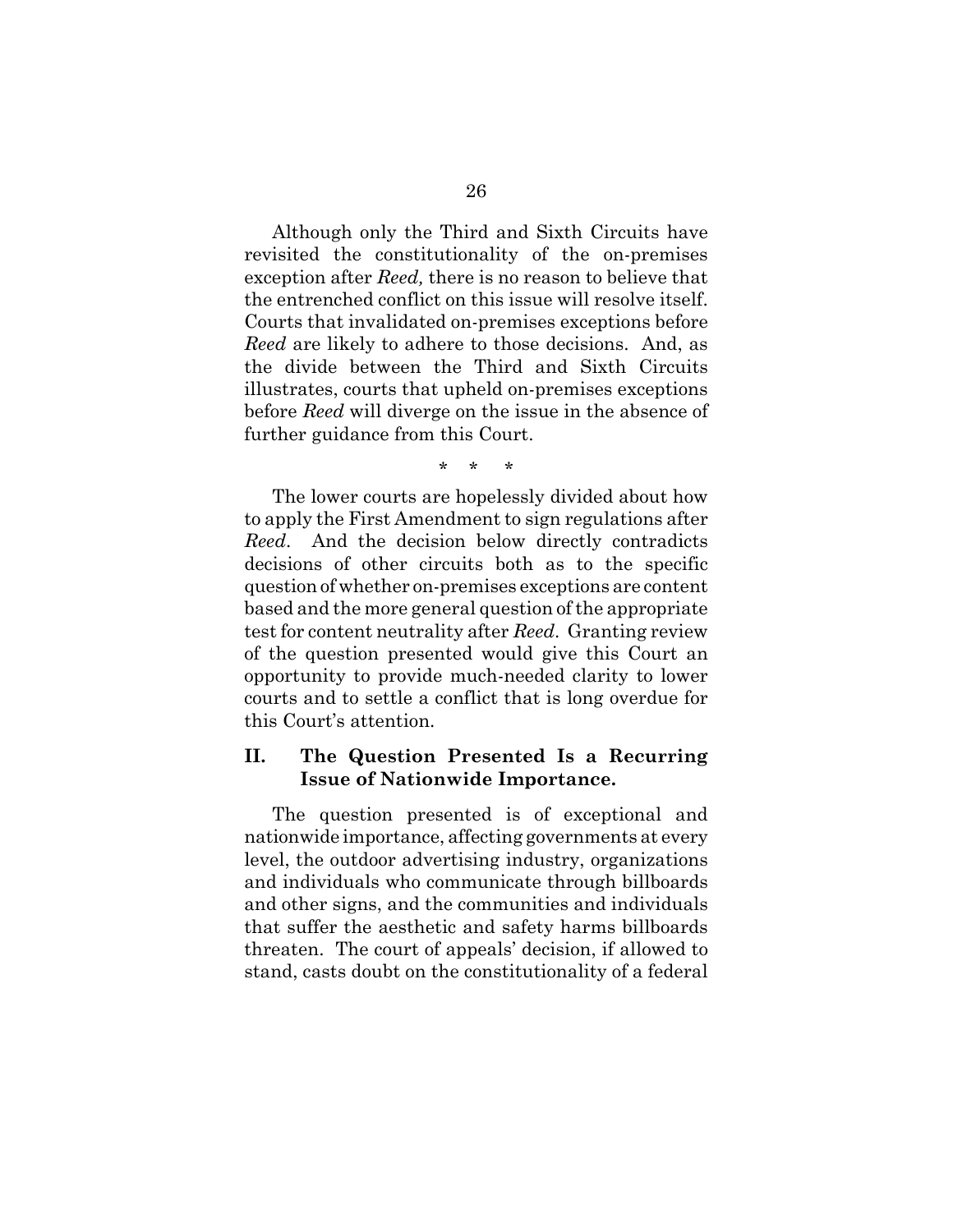statute—the HBA—as well as countless state and local laws, regulations, and ordinances. This Court's review is urgently needed.

"Billboards are a well-established medium of communication, used to convey a broad range of different kinds of messages," but they are also "large, immobile, and permanent structure[s]" that create "a unique set of problems" for government regulators. *Metromedia*, 453 U.S. at 501-02 (plurality opinion) (internal quotation marks omitted); *see also City of Ladue v. Gilleo*, 512 U.S. 43, 48 (1994) ("While signs are a form of expression protected by the Free Speech Clause, they pose distinctive problems that are subject to municipalities' police powers."). Regardless of their content, billboards create significant aesthetic harms and "real and substantial hazards to traffic safety." *Metromedia*, 453 U.S. at 509-10 (plurality opinion); *see also Ladue*, 512 U.S. at 48 ("[S]igns take up space and may obstruct views, distract motorists, displace alternative uses for land, and pose other problems that legitimately call for regulation."). Governments at every level have thus sought ways to reasonably regulate billboards while preserving their effectiveness as a unique and valuable means of communication.

For decades, the federal government, the States, and localities have relied on the common-sense distinction between on-premises and off-premises signs to strike that careful and important balance. At the federal level, Congress has conditioned ten percent of a State's federal highway funding on maintaining "effective control" of outdoor advertising near interstate and primary highways, and has defined "effective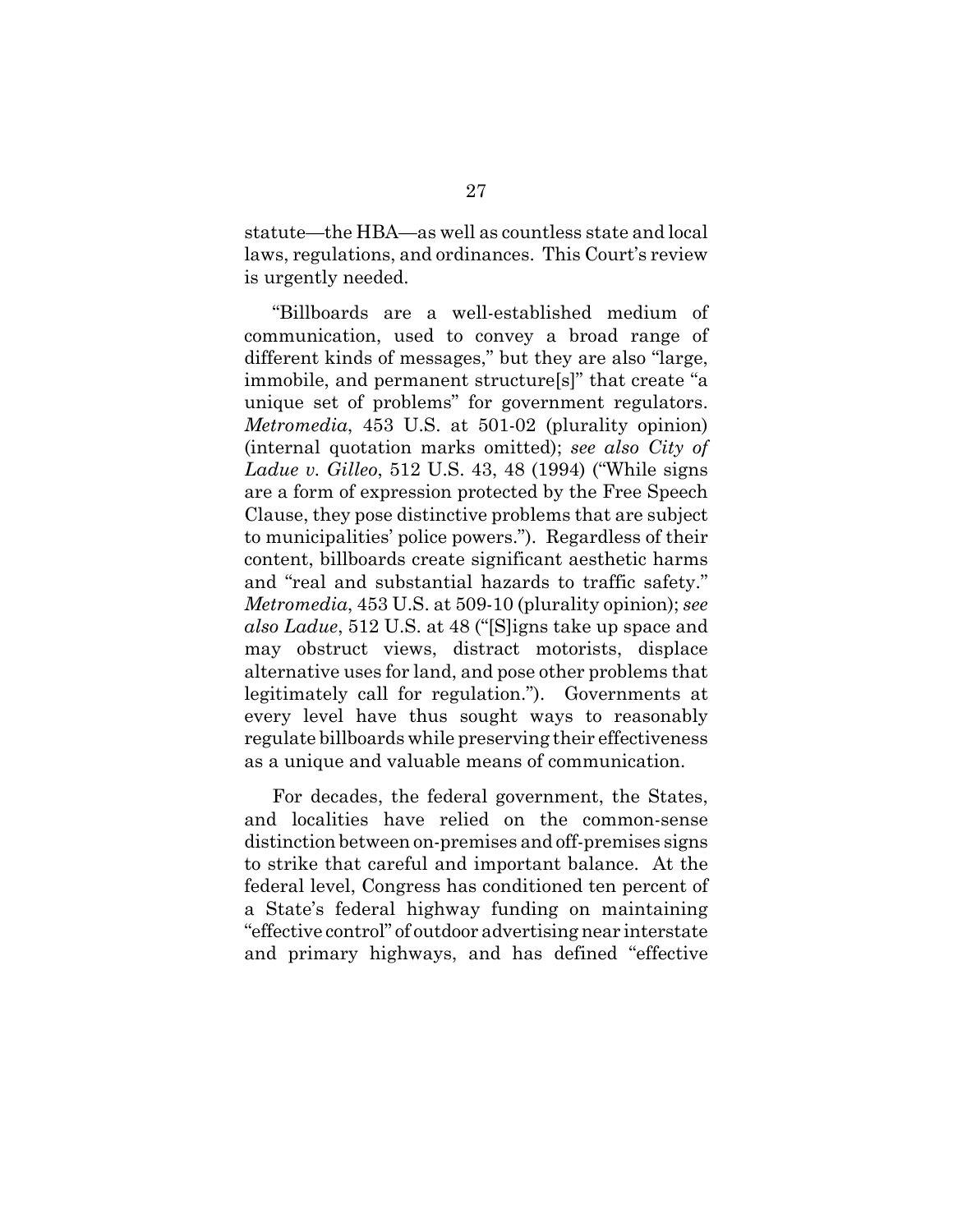control" to mean, at a minimum, prohibiting all signs except certain limited categories, which include onpremises signs. 23 U.S.C. § 131(c)-(d).

Because Tennessee's on-premises exception is materially identical to the on-premises exception in the HBA, the decision below, if allowed to stand, threatens the validity of an act of Congress. That point is not lost on the federal government: The United States filed an amicus brief in support of Tennessee in the court of appeals urging the court to find the on-premises exception content neutral. *See* Brief for the United States as Amicus Curiae in Support of Appellant at 1, *Thomas v. Bright*, 937 F.3d 721 (6th Cir. 2019) (No. 17- 6238), 2018 WL 1314789, at \*1 (noting the federal government's "strong interest in ensuring that" provisions of the "federal [HBA], implementing regulations, and related state laws" are "correctly interpreted and subjected to appropriate First Amendment review").

The decision below also threatens the validity of billboard laws in nearly every State. Given that ten percent of their federal highway funding hinges on compliance with the HBA, all States have enacted billboard laws of their own. And nearly all these laws distinguish between on-premises and off-premises signs. *See* Ala. Code § 23-1-273; Alaska Stat. §§ 19.25.090, 19.25.105; Ariz. Rev. Stat. § 28-7902; Ark. Code § 27-74-302; Cal. Bus. & Prof. Code §§ 5272(a), 5442.5; Colo. Rev. Stat. Ann. §§ 43-1-403, 43-1-404; Del. Code Ann. tit. 17, § 1121; Fla. Stat. § 479.16; Ga. Code Ann. § 32-6-72; Hawaii Rev. Stat. §§ 264-72, 445- 112; Idaho Code Ann. §§ 40-1910A, 40-1911; 225 Ill.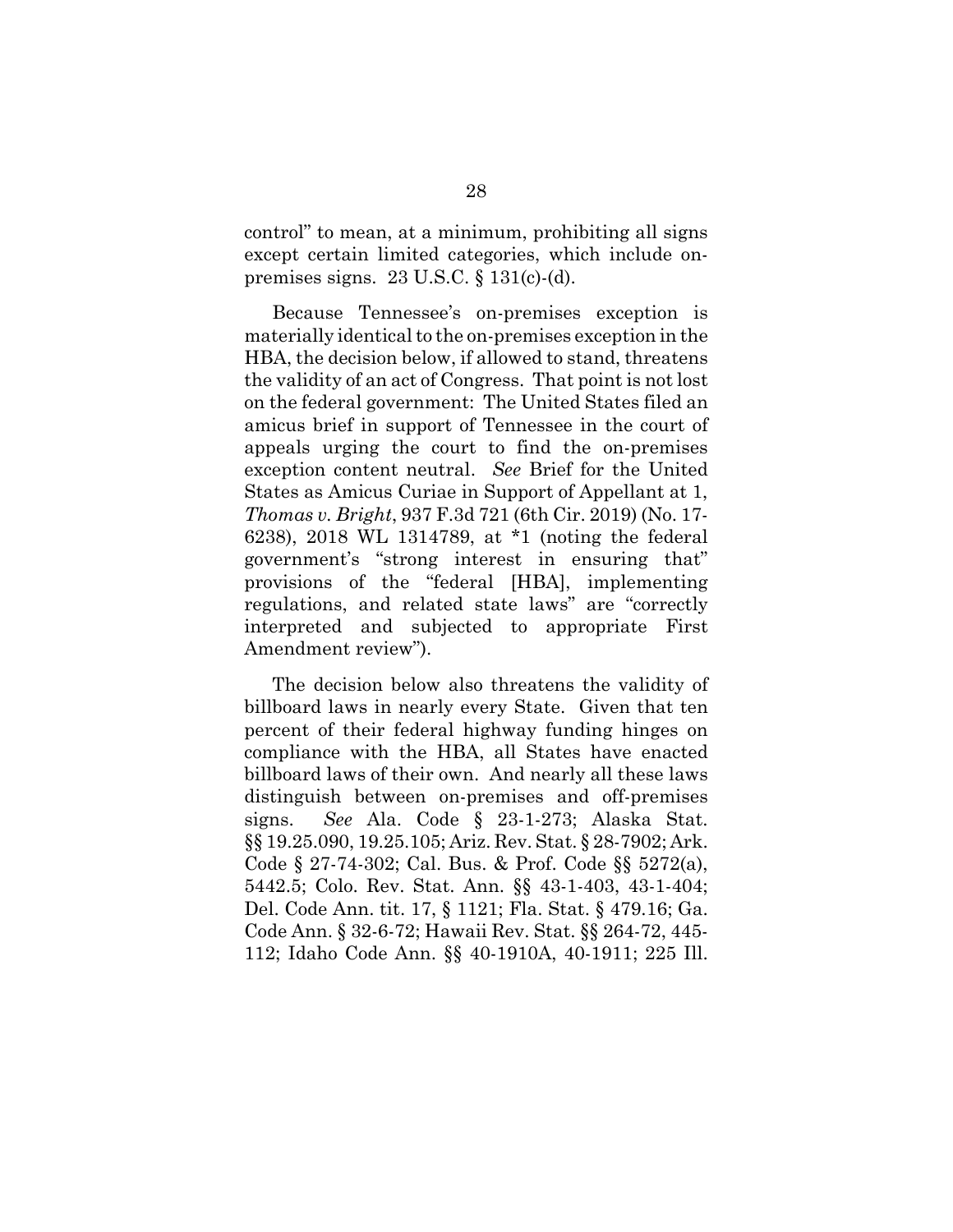Comp. Stat. Ann. 440/3.17-3.19, 4, 4.02-4.04; Ind. Code Ann. § 8-23-20-7; Iowa Code Ann. § 306B.2; Kan. Stat. Ann. § 68-2233; Ky. Rev. Stat. § 177.841; La. Stat. Ann. § 48:461.2; Me. Rev. Stat. tit. 23, §§ 1903, 1908, 1914; Md. Code Ann., Transp. §§ 8-741, 8-744; Mass. Gen. Laws Ann. ch. 93D, § 2; Mich. Comp. Laws Ann. §§ 252.302, 252.313; Minn. Stat. Ann. § 173.08; Miss. Code § 49-23-5; N.J. Stat. Ann. § 27:5-11; Neb. Rev. Stat. § 39-218; N.H. Rev. Stat. Ann. § 238:24; Nev. Rev. Stat. § 410.320; N.C. Gen. Stat. Ann. § 136-129; Ohio Rev. Code Ann. §§ 5516.06, 5516.061; Okla. Stat. Ann. tit. 69, §§ 1273-1274; S.C. Code §§ 57-25-140, 57-25- 150; S.D. Codified Laws §§ 31-29-63, 31-29-63.4; Utah Code Ann. § 72-7-504; Vt. Stat. Ann. tit. 10, §§ 488, 493; Va. Code § 33.2-1217; Wash. Code § 47.42.040; Wyo. Stat.  $\S 24$ -10-104.<sup>7</sup> Even States that regulate above the minimum floor required by the HBA by banning billboards in commercial and industrial areas still have exceptions for on-premises signs. *See* Patricia E. Salkin, *American Law of Zoning* § 26.2 (5th ed. 2017) (discussing restrictive laws in Alaska, Hawaii, Maine, and Vermont).

The conflict on the question presented creates uncertainty not only for the federal government and States, but also for local governments. As evidenced by the decisions cited above, *see* pp. 18-20, 24-25, *supra*,

<sup>&</sup>lt;sup>7</sup> Several States have amended their billboards laws in response to adverse court rulings. California maintained its on-premises exception but now exempts all noncommercial speech from regulation. *See* Cal. Bus. & Prof. Code § 5275. Oregon and Texas eliminated their distinctions between on-premises and off-premises signs. *See* Or. Rev. Stat. §§ 377.700 *et seq.*; Tex. Transp. Code Ann. §§ 391.001 *et seq.*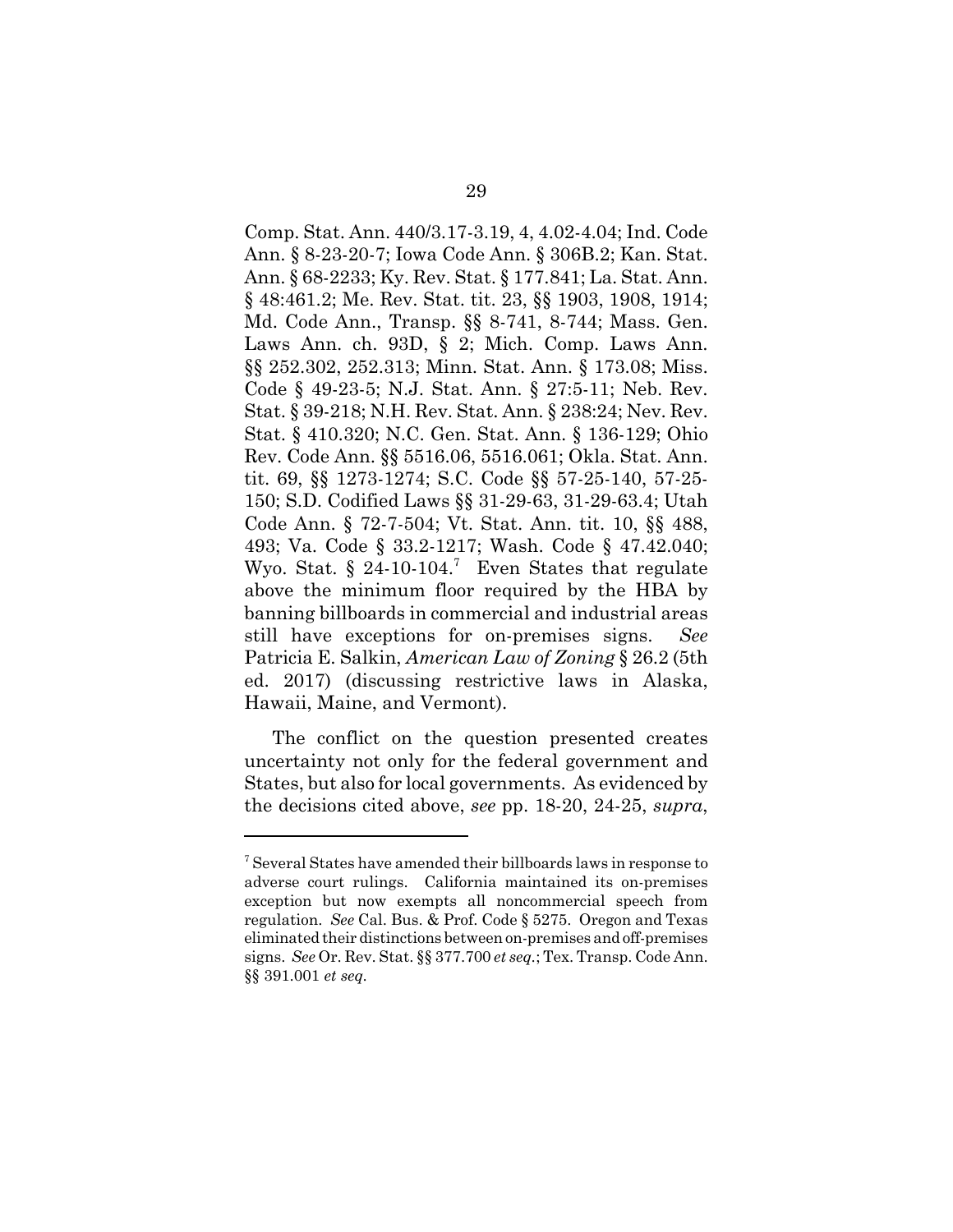local sign ordinances frequently distinguish between on-premises and off-premises signs and face challenges under the First Amendment. Indeed, after the decision below, many Tennessee cities imposed moratoriums on new billboard permits while local governing bodies considered whether and how to amend their sign codes to comply with the decision. *See How Tennessee Cities Are Responding to* Thomas v. Bright, Billboard Insider (Mar. 3, 2020), https://billboardinsider.com/howtennessee-cities-are-responding-to-thomas-v-bright/.8

Those localities—and other governments attempting to navigate the unsettled law in this area—face difficult choices. If exceptions for on-premises signs are content based and unconstitutional, as the decision below held, then governments must identify new ways to curb the proliferation of billboards—and address the "unique set of problems" that accompany these "large" and "immobile" structures, *Metromedia*, 453 U.S. at 502 (plurality opinion)—without prohibiting too much speech or speech for which there are no adequate substitutes. *See, e.g.*, *Ladue*, 512 U.S. at 55-56 (invalidating sign code prohibiting residential yard signs because no "adequate substitutes exist[ed]"). States, moreover, must also consider compliance with the HBA, on which ten percent of their federal highway funding hinges. Threading the needle between these

<sup>&</sup>lt;sup>8</sup> The Tennessee General Assembly considered amendments to the Tennessee Billboard Act during its most recent legislative session. *See* H.B. 1071/S.B. 243, 111th Gen. Assem. (Tenn. 2020); H.B. 2255/S.B. 2188, 111th Gen. Assem. (Tenn. 2020). But the amendments did not pass before the General Assembly adjourned until June 1, 2020, due to the COVID-19 pandemic.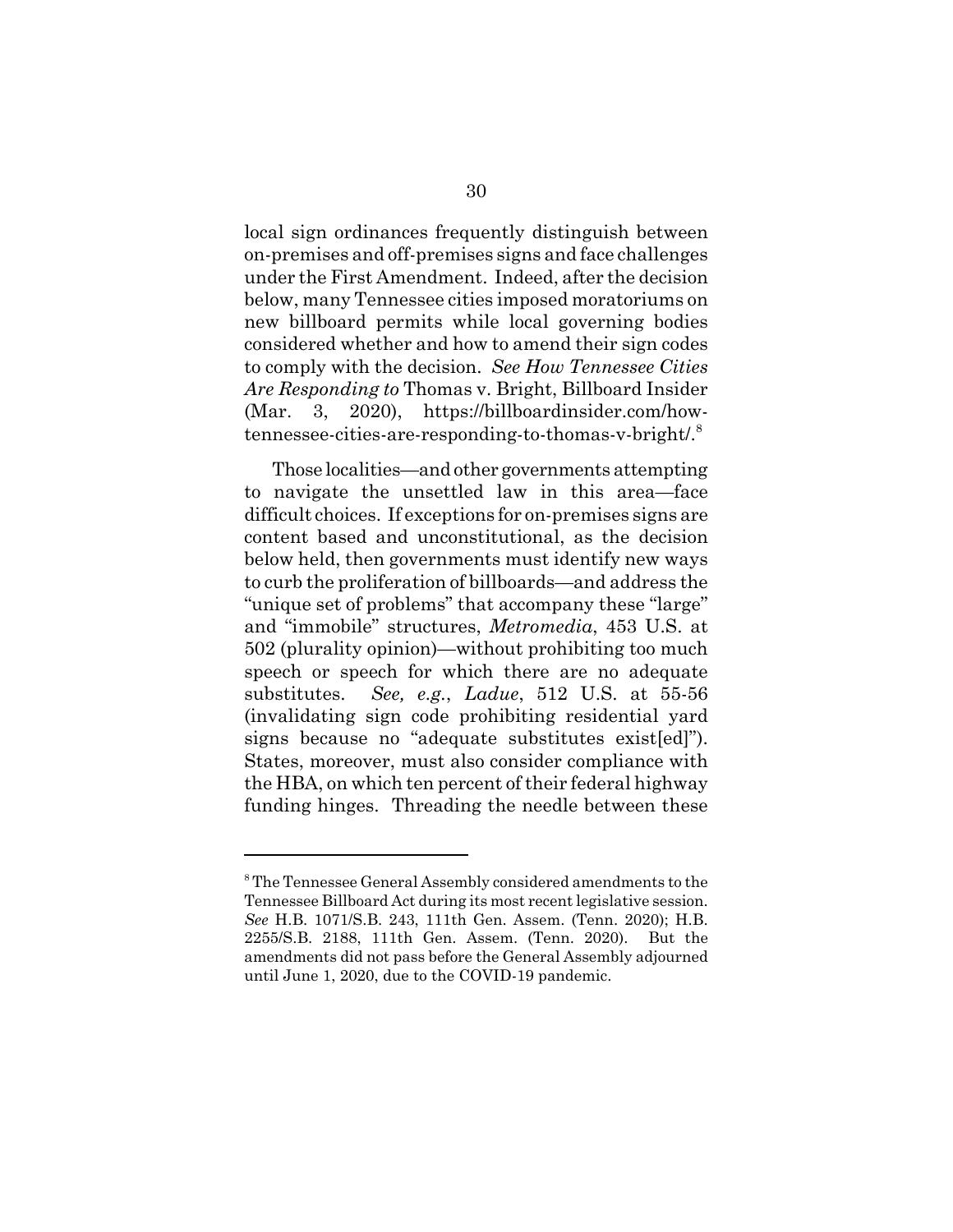various requirements is no small task. Whether this Court affirms or reverses the decision below, governments at all levels would benefit from additional guidance on the issue presented.

The numerous federal and state court decisions on the issue in the wake of *Reed*, *see* pp. 18-20, *supra*, leave no doubt that the question presented is a recurring one that will continue to arise throughout the country absent this Court's intervention. The importance of the question presented and the likelihood of its recurrence counsel strongly in favor of this Court's review, and this petition provides an excellent vehicle for the Court to consider the issue. The decision below is a final judgment based on a fully developed record. The issue is cleanly presented. The First Amendment question is the only issue remaining after dispositive motions. And the court of appeals' conclusion that the on-premises exception is content based and subject to strict scrutiny was case dispositive, given that the law satisfies intermediate scrutiny under circuit precedent. *See Wheeler,* 822 F.2d at  $594-96.9$ 

<sup>&</sup>lt;sup>9</sup> The possibility that the Tennessee General Assembly may amend the Billboard Act in the future to comply with the decision below provides no reason to deny review. *See, e.g.*, *Ne. Fla. Chapter of Assoc. Gen. Contractors of Am. v. City of Jacksonville*, 508 U.S. 656, 661-62 (1993); *City of Mesquite v. Aladdin's Castle, Inc.*, 455 U.S. 283, 289 (1982); *Maher v. Roe*, 432 U.S. 464, 468 n.4 (1977); 13B Charles Alan Wright *et al.*, *Federal Practice and Procedure* § 3533.2.2 (3d ed. 2008).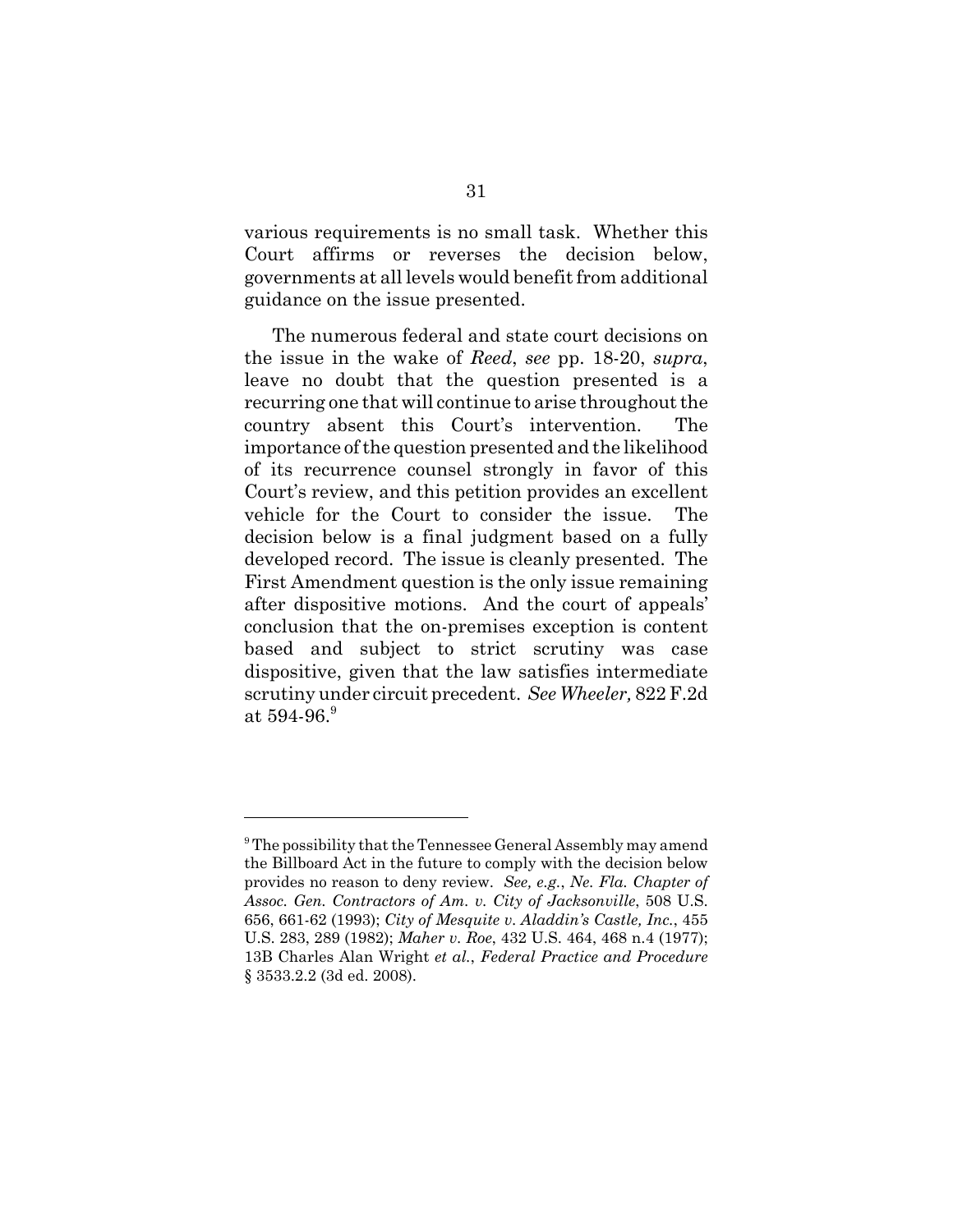#### **III. The Decision Below Is Erroneous.**

The court of appeals erred in concluding that Tennessee's on-premises exception violates the First Amendment. *Reed* does not require that result, nor do any other of this Court's precedents.

*Reed* involved a First Amendment challenge to a town sign ordinance that generally prohibited the display of outdoor signs without a permit but "exempt[ed] 23 categories of signs from that requirement." 135 S. Ct. at 2224. Three categories of exempted signs were of particular relevance: (1) "Ideological Sign[s]," which could be up to 20 square feet in area and be placed in all zoning districts without time limit; (2) "Political Sign[s]," which were treated less favorably than ideological signs; and (3) "Temporary Directional Signs Relating to a Qualifying Event," which were treated still less favorably. *Id.* at 2224-25 (alterations in original; internal quotation marks omitted). The exemptions at issue did *not* include an exemption for on-premises signs.

The majority opinion in *Reed* held that the exemptions rendered the ordinance "content based on its face" and thus subject to strict scrutiny. *Id.* at 2227. A regulation of speech is "content based," the Court explained, if it "applies to particular speech because of the topic discussed or the idea or message expressed." *Id.* The exemptions in *Reed* were content based because they "depend[ed] entirely on the communicative content of the sign." *Id.*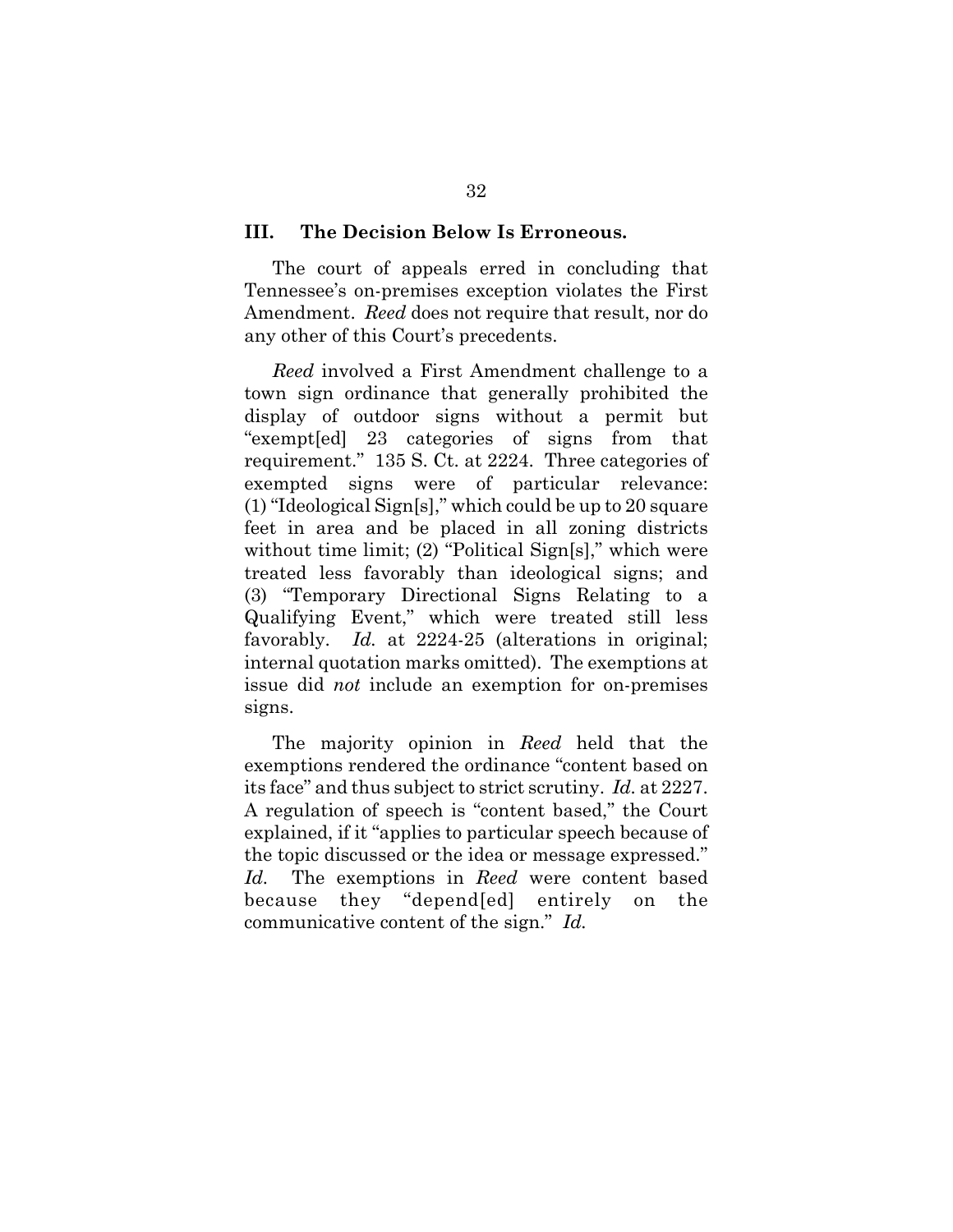*Reed* clarified that a regulation that is content based on its face—i.e., that "draws distinctions based on the message a speaker conveys"—"is subject to strict scrutiny regardless of the government's benign motive, content-neutral justification, or 'lack of animus toward the ideas contained' in the regulated speech." *Id.* at 2227-28 (quoting *Cincinnati v. Discovery Network, Inc.*, 507 U.S. 410, 429 (1993)). While a "'content-based purpose may be sufficient'" to show that a regulation is content based, the Court explained, "an innocuous justification cannot transform a facially content-based law into one that is content neutral." *Id.* at 2228 (quoting *Turner Broad. Sys., Inc. v. FCC*, 512 U.S. 622, 642 (1994)).

In a concurring opinion joined by Justices Kennedy and Sotomayor, Justice Alito agreed that the "regulations at issue . . . [were] replete with contentbased distinctions" but wrote separately to explain that the majority opinion "d[id] not mean . . . that municipalities are powerless to enact and enforce reasonable sign regulations." *Id.* at 2233 (Alito, J., concurring). To illustrate this point, Justice Alito provided some examples of "rules that would not be content based." *Id.* That list included, among other things, "[r]ules distinguishing between on-premises and off-premises signs." *Id.*

In the decision below, the Sixth Circuit held that *Reed* required it to overrule its earlier decision in *Wheeler* upholding an on-premises exception under intermediate scrutiny. But while *Reed* may have abrogated the Sixth Circuit's justification-focused content-neutrality inquiry, it did not dictate the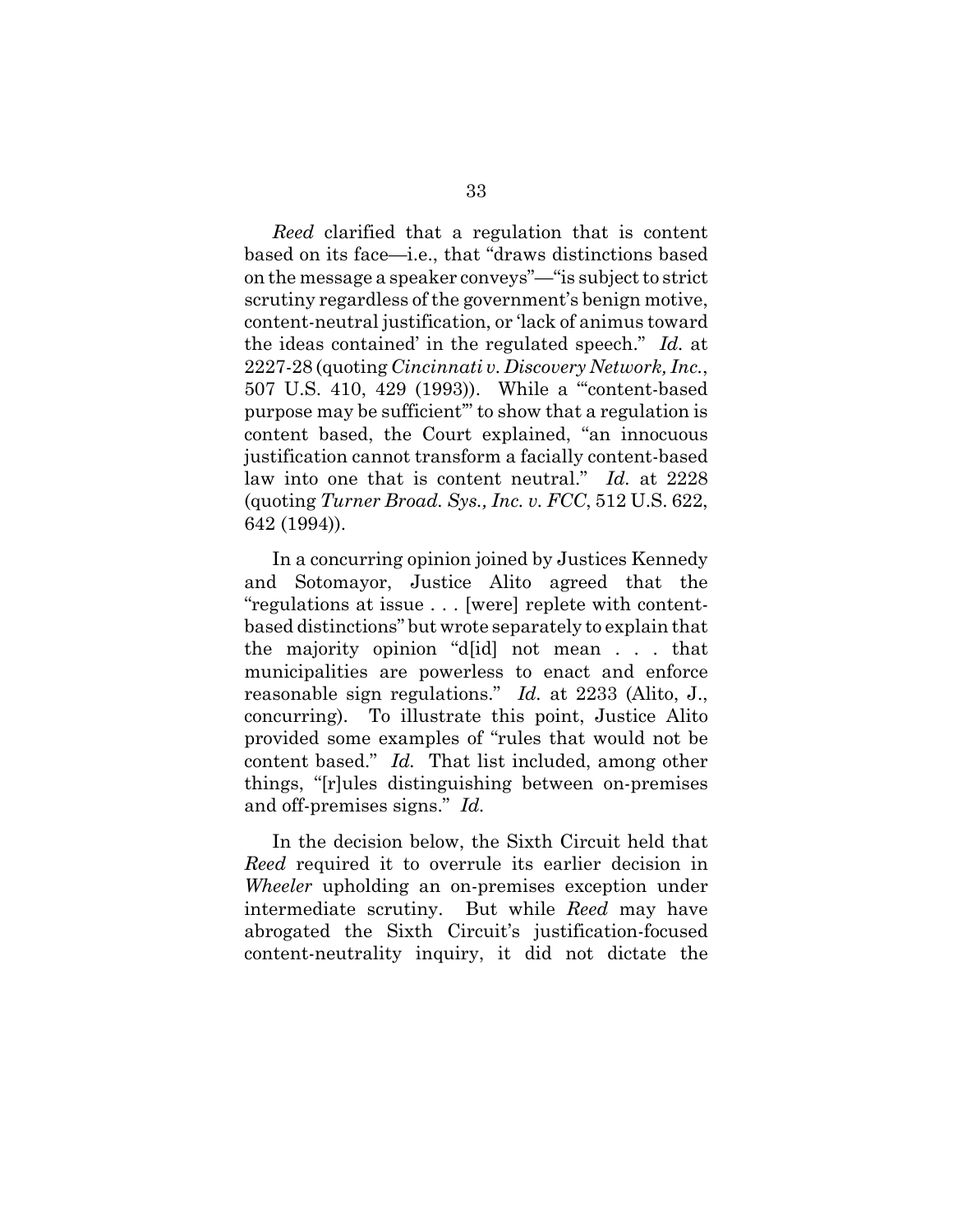conclusion that the on-premises exception is content based on its face and thus subject to strict scrutiny.

The on-premises exception is easily distinguishable from the plainly content-based exemptions that were at issue in *Reed*. Because the on-premises exception focuses on the *relationship* between the message on the sign and its location, Tennessee's regulatory scheme does not "appl[y] to particular speech because of the topic discussed or the idea or message expressed." *Reed*, 135 S. Ct. at 2227. Nor does it "depend entirely on the communicative content of the sign." *Id.* Whether a sign is allowed under the on-premises exception depends not on its content, but instead on the location where that content is displayed, with the result that no discrete topic or subject matter is singled out for differential treatment.

The court of appeals reached the contrary conclusion by foregoing the analysis required by *Reed* and instead focusing simplistically on whether an officer "must read the message written on the sign" to apply the exception. App. 15a. But this Court has never adopted this "officer must read it" test as the dispositive inquiry for content neutrality. In *FCC v. League of Women Voters of California*, 468 U.S. 364, 366, 383 (1984), this Court held that a law forbidding certain federal grant recipients from "engag[ing] in editorializing" was content based because the ban was "defined solely on the basis of the content of the suppressed speech," such that "enforcement authorities . . . necessarily [had to] examine the content of the message" to determine whether it constituted editorializing. The kind of "official scrutiny" of content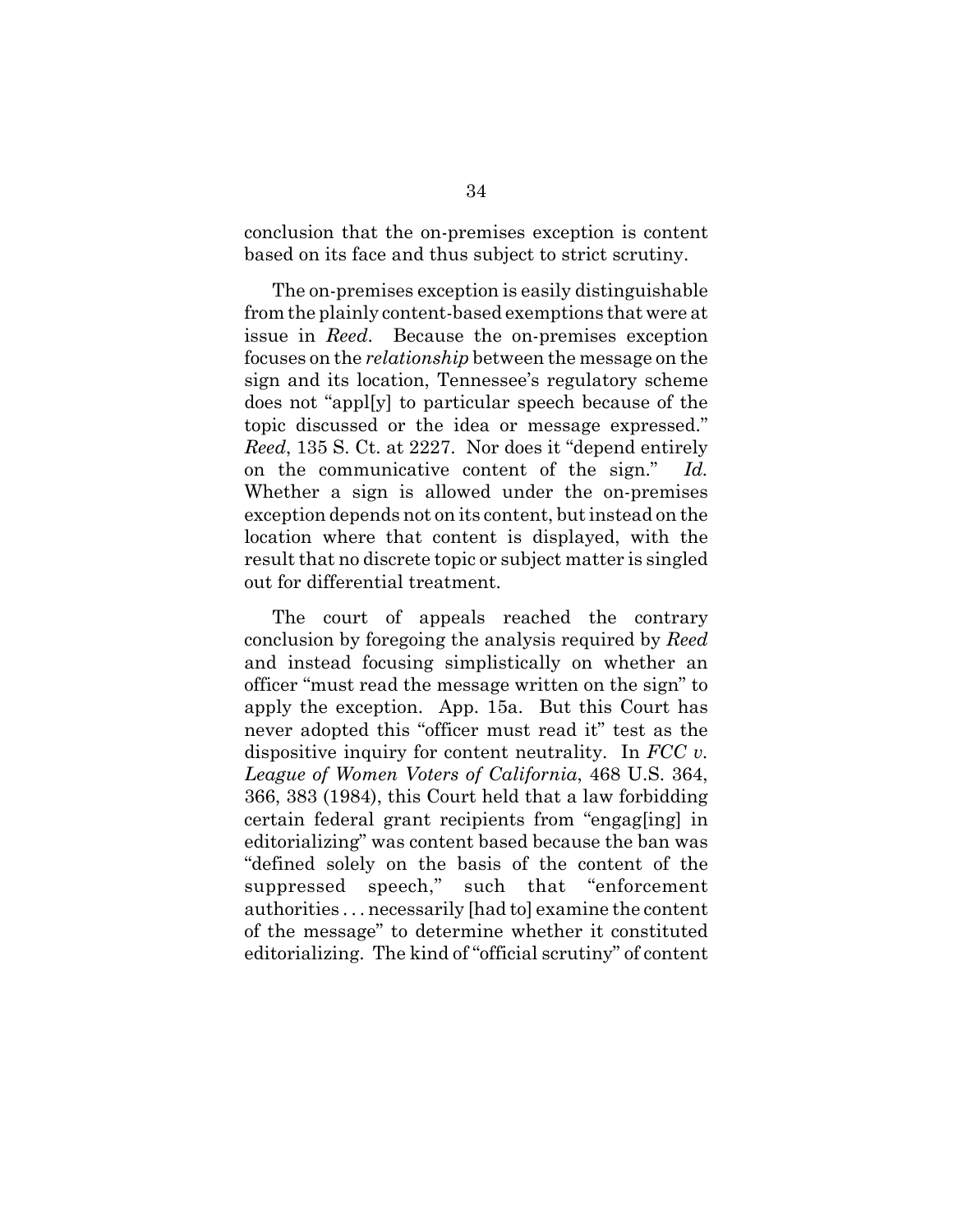that was at issue in *League of Women Voters* and subsequent cases, *see Ark. Writers' Project, Inc. v. Ragland*, 481 U.S. 221, 230 (1987), however, is a far cry from the cursory review that the Sixth Circuit found dispositive in this case. Tennessee officials do not examine the content of a sign to determine whether it falls within a particular topic that is allowed or prohibited; rather, they consider content only to determine its relationship to the location where the sign is displayed.

The court of appeals also erred in equating the onpremises exception with the laws at issue in *Boos v. Barry*, 485 U.S. 312, 319 (1988); *Carey v. Brown*, 447 U.S. 455, 460-61 (1980); and *Police Department of Chicago v. Mosley*, 408 U.S. 92, 98 (1972), all of which prohibited speech on a particular topic in a particular area—for example, in *Boos*, speech critical of a foreign government within 500 feet of that government's embassy. *See* App. 19a. Unlike the laws in those cases, the on-premises exception does not prohibit speech on any discrete topic or subject matter.

But perhaps the most egregious flaw in the decision below was its complete disregard of Justice Alito's concurring opinion in *Reed*, which specifically identified "[r]ules distinguishing between on-premises and off-premises signs" as an example of a regulation that would *not* be content based under the majority opinion. 135 S. Ct. at 2233 (Alito, J., concurring). The court of appeals speculated that Justice Alito must have been referring to a different kind of on-premises exception from the one in Tennessee's Billboard Act, but that is implausible. Tennessee's on-premises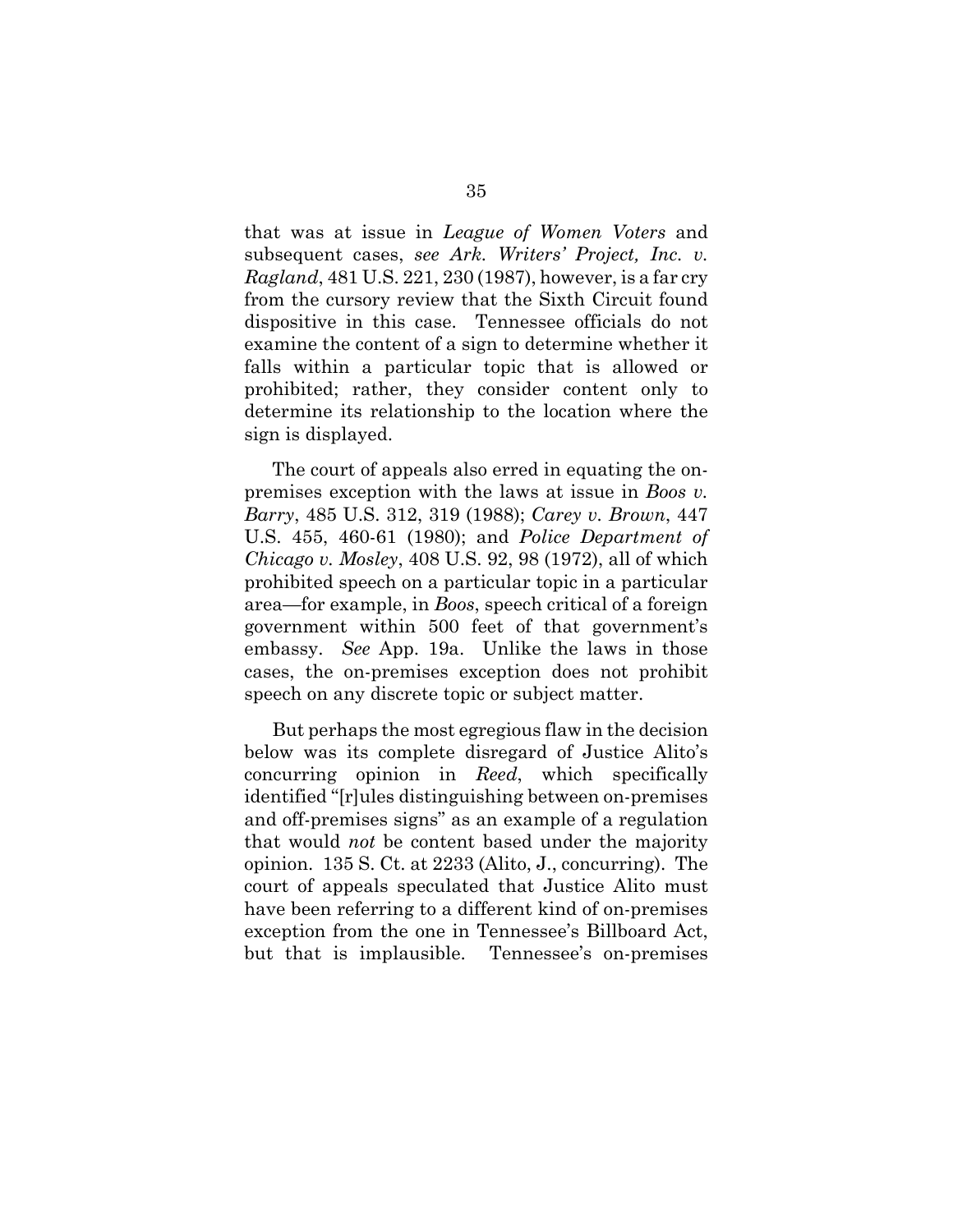exception is the same as the on-premises exception in the HBA, which featured prominently in the United States' amicus brief in *Reed*,<sup>10</sup> and it is the same onpremises exception that has been a common feature of sign regulation in the United States for decades. In any event, Justice Alito's identification of "[r]ules imposing time restrictions on signs advertising a onetime event," 135 S. Ct. at 2233, as another example of a content-neutral regulation should have made clear that the court of appeals' singular focus on whether officials must "read the message written on the sign," App. 15a, was deeply flawed.

The on-premises exception is a content-neutral means of ensuring that "context-sensitive" expression—i.e., expression that is important not because of its content but because of the relationship between the content and its location—is sufficiently accommodated. *Rappa*, 18 F.3d at 1064; *see also Ladue*, 512 U.S. at 56-57 (discussing importance of location to message communicated by residential yard sign); *Linmark Assocs., Inc. v. Willingboro Twp.*, 431 U.S. 85, 93 (1977) (same with respect to "for sale" signs). The court of appeals erred in concluding otherwise, and this Court should accept review to provide clarity on this important First Amendment issue.

<sup>10</sup> *See* Brief for the United States as Amicus Curiae Supporting Petitioners 2-3, 28-31, *Reed*, 135 S. Ct. 2218 (No. 13-502) (describing the HBA and arguing that it is constitutional).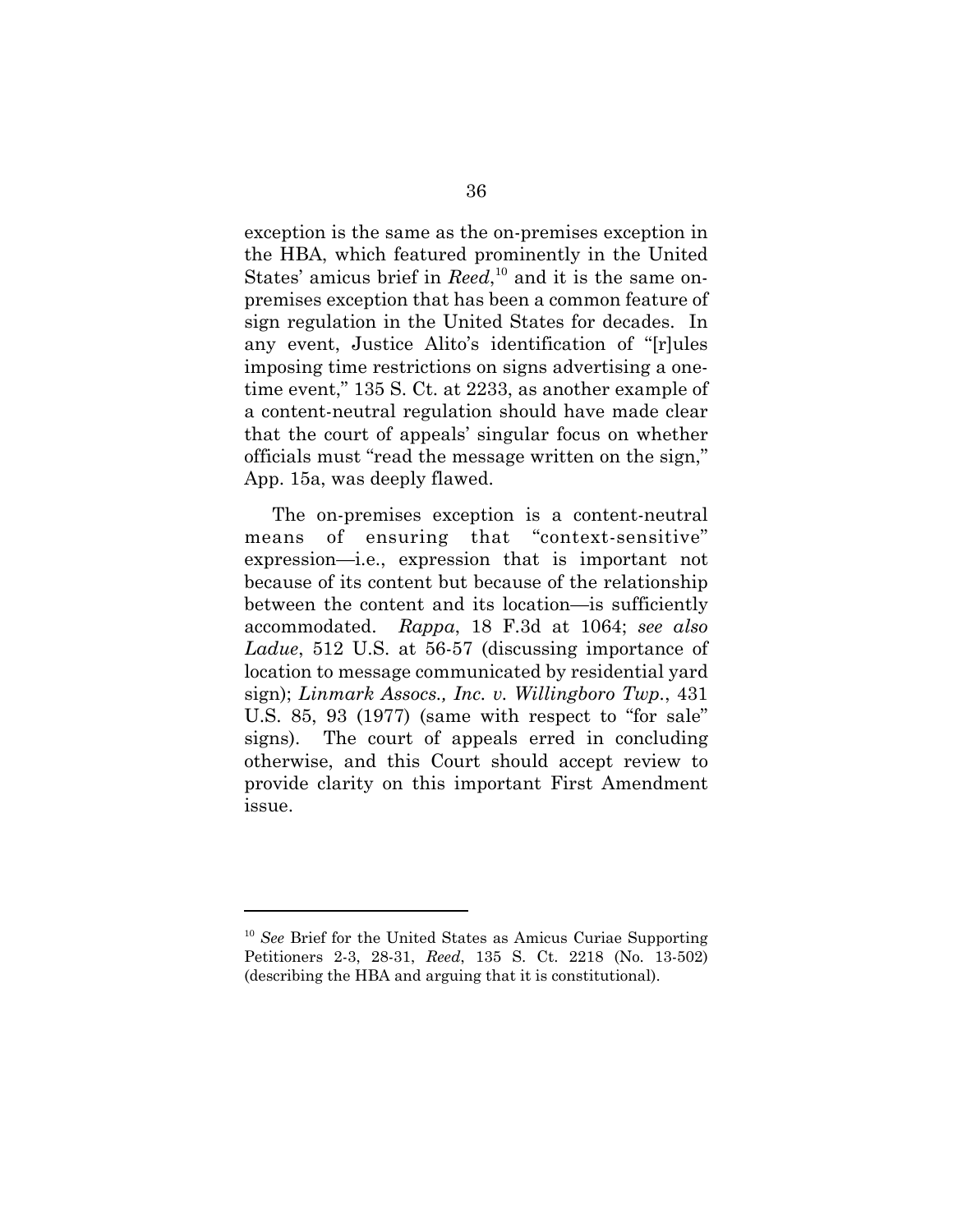## **IV. If Plenary Review Is Denied, the Petition Should Be Held for** *Barr v. American Association of Political Consultants, Inc.*

This Court recently granted review in *Barr v. American Association of Political Consultants, Inc.* (*AAPC*), No. 19-631, to consider whether the government-debt exception to the Telephone Consumer Protection Act of 1991, Pub. L. No. 102-243, 105 Stat. 2394, is a content-based regulation of speech. The question presented in that case, like the question presented in this petition, concerns the application of *Reed* and the appropriate test for content neutrality.

The United States argued in its petition that the government-debt exception is content neutral because it depends "on the call's economic purpose" rather than "the content" of the call, and that "the use of a call's content as evidence of the type of economic activity involved is not the sort of content-based *restriction* that triggers strict scrutiny." Petition for Writ of Certiorari at 6, 8, *AAPC*, No. 19-631 (Nov. 14, 2019) (emphasis in original). Those arguments are similar to Tennessee's arguments about the proper interpretation of *Reed* and the content neutrality of its on-premises exception.

Accordingly, if this Court denies plenary review of the decision below, Tennessee respectfully requests that this Court hold the petition pending its resolution in *AAPC* and remand to the court of appeals for application of that decision if appropriate.